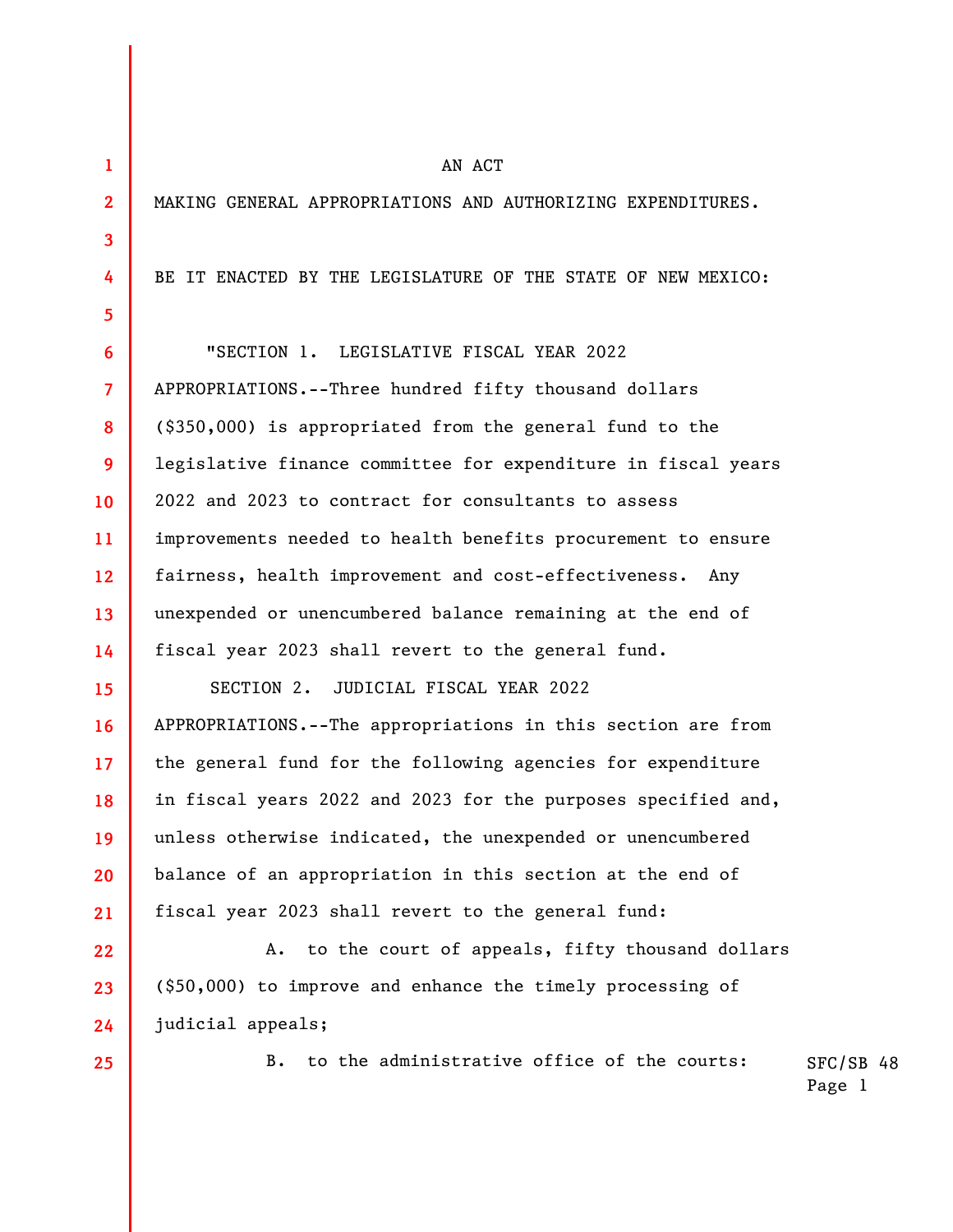**1 2 3 4 5 6 7 8 9 10 11 12 13 14 15 16 17 18 19 20 21 22 23 24 25**  (1) one hundred thirty thousand dollars (\$130,000) to expand the state bar's volunteer attorney pool to provide legal assistance to low- and moderate-income persons who are not qualified or are conflicted out of the legal aid volunteer attorney pool; and (2) fifty thousand dollars (\$50,000) for the Children's Code reform task force; C. to the first judicial district court, fifty thousand dollars (\$50,000) for offsite court operations to rent facilities and to contract for security and personnel to conduct jury trials in accordance with coronavirus disease 2019 safe practices; D. to the second judicial district court, sixty thousand dollars (\$60,000) for salary and benefits for a court services specialist to assist with case backlog and jury trials; E. to the third judicial district court, one hundred thousand dollars (\$100,000) to purchase and install information technology improvements at court locations for remote hearings; F. to the eleventh judicial district court, one hundred fifty thousand dollars (\$150,000) to upgrade courtroom technology at the San Juan courthouse; G. to the district attorney of the first judicial district, three hundred sixty thousand dollars (\$360,000) for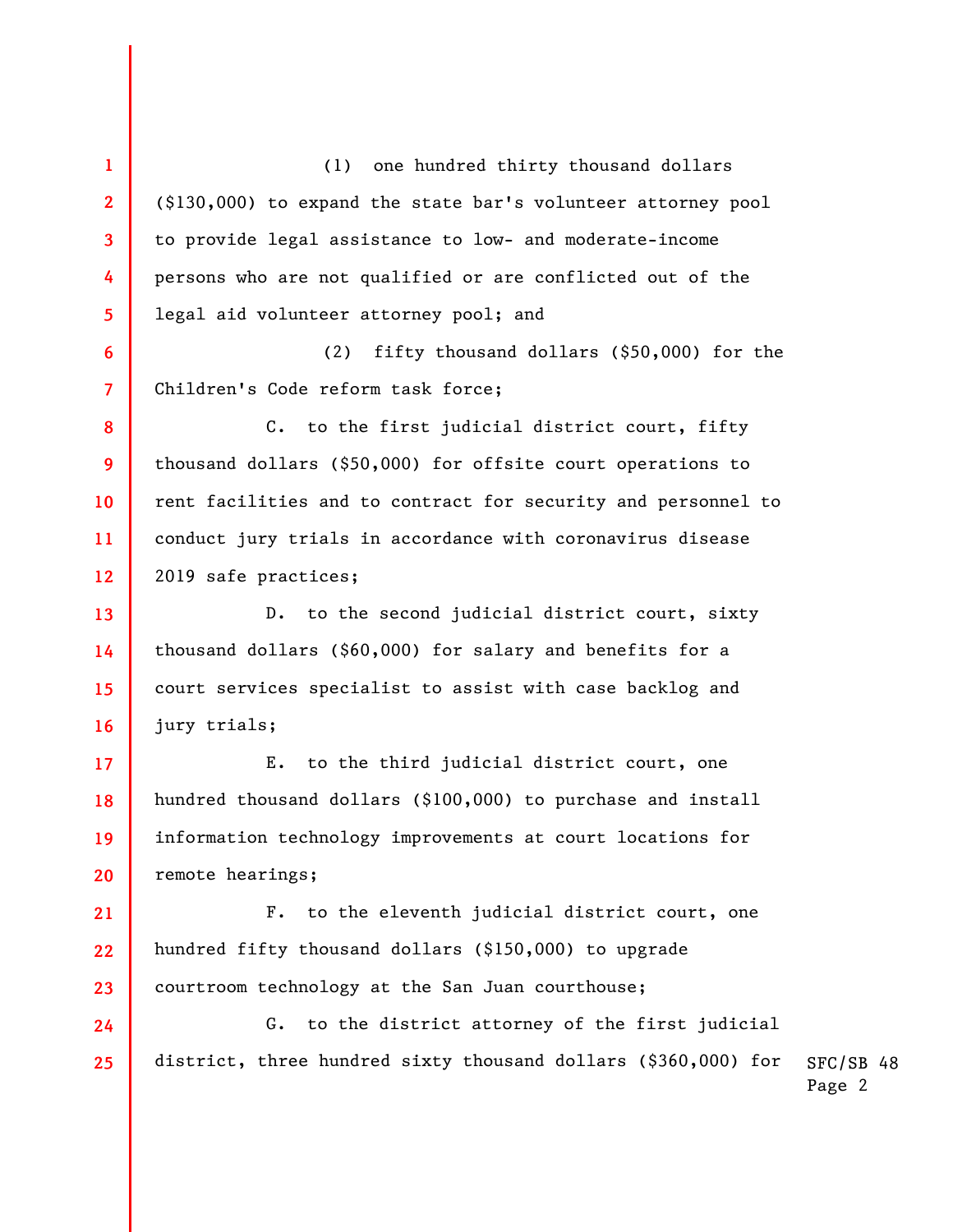**1 2**  an integrated prosecution, intervention and diversion data system; and

H. to the district attorney of the sixth judicial district, one hundred thousand dollars (\$100,000) to purchase and install forensic interviewing and information technology equipment.

**7 8 9 10 11 12 13**  SECTION 3. GENERAL CONTROL FISCAL YEAR 2022 APPROPRIATIONS.--The appropriations in this section are from the general fund for the following agencies for expenditure in fiscal years 2022 and 2023 for the purposes specified and, unless otherwise indicated, the unexpended or unencumbered balance of an appropriation in this section at the end of fiscal year 2023 shall revert to the general fund:

**14 15 16 17**  A. to the acequia and community ditch fund, one hundred thirty thousand dollars (\$130,000) for the New Mexico department of agriculture to carry out the purposes of the Acequia and Community Ditch Fund Act;

**18 19**  B. to the department of finance and administration:

**20** 

**3** 

**4** 

**5** 

**6** 

(1) for land grants:

**21 22 23**  (a) one hundred thousand dollars (\$100,000) to develop a grant process for grants for operations of land grants;

**24 25**  (b) fifty thousand dollars (\$50,000) to provide youth development program services to land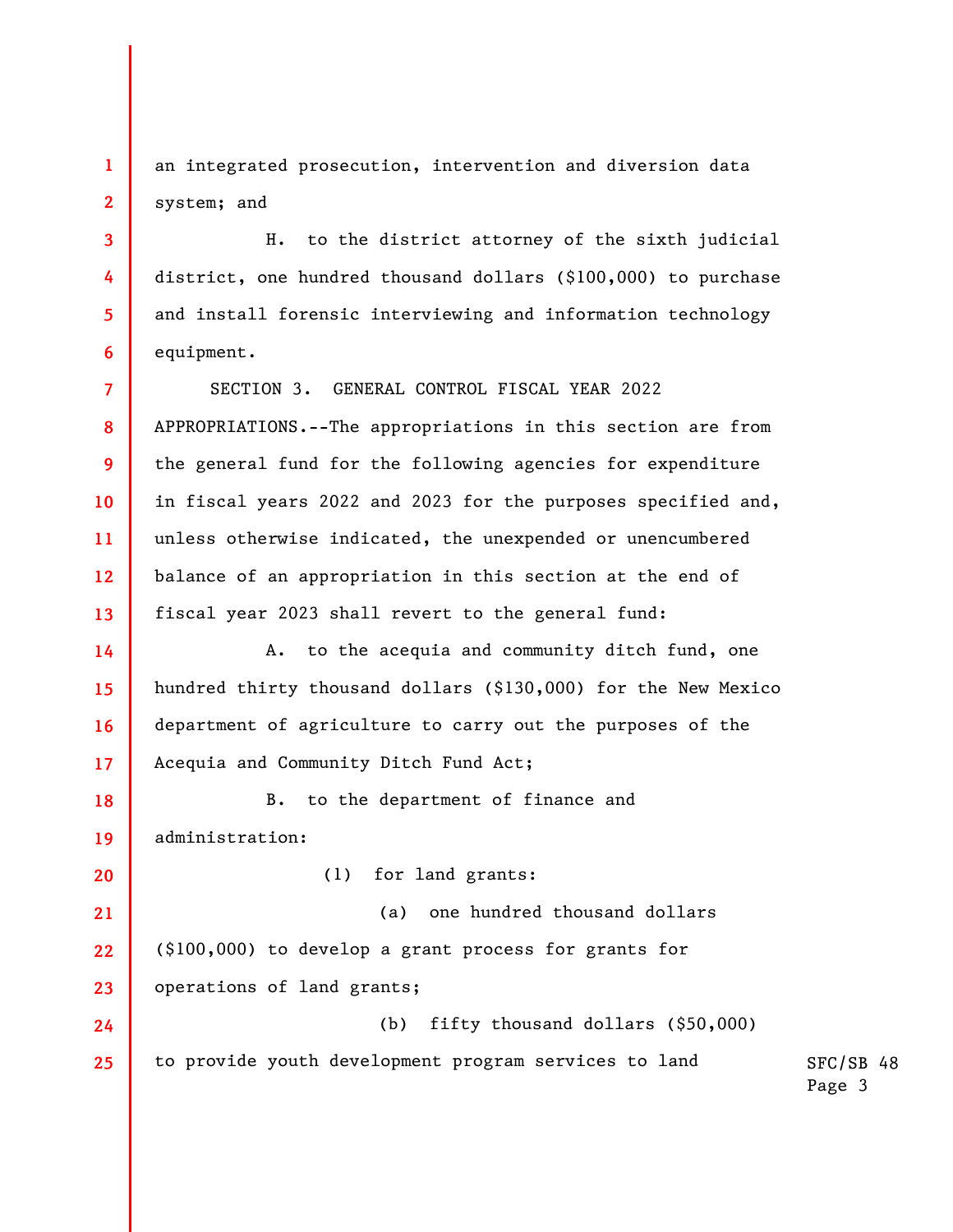**1 2 3 4 5 6 7 8 9 10 11 12 13 14 15 16 17 18 19 20 21 22 23 24 25**  grants-mercedes; (c) one hundred thirty-five thousand dollars (\$135,000) to fund youth recreational programs and community education services at the Anton Chico land grant-merced; (d) fifty thousand dollars (\$50,000) to develop a cultural and educational youth program on the land grant-merced heritage of the Cristobal de la Serna land grant-merced; (e) fifty thousand dollars (\$50,000) to the town of Tajique land grant-merced to acquire property and other expenses related to the relocation of the transfer station; and (f) fifty thousand dollars (\$50,000) for the Tierra Amarilla land grant-merced to support community programs, operate a community center and maintain various properties for community use; (2) eighty thousand dollars (\$80,000) for the north central New Mexico economic development district to hire staff and consultants to provide grant research, grant writing and technical assistance for communities within the district; (3) seventy-five thousand dollars (\$75,000) for the northwest New Mexico council of governments for grant writing services for rural communities;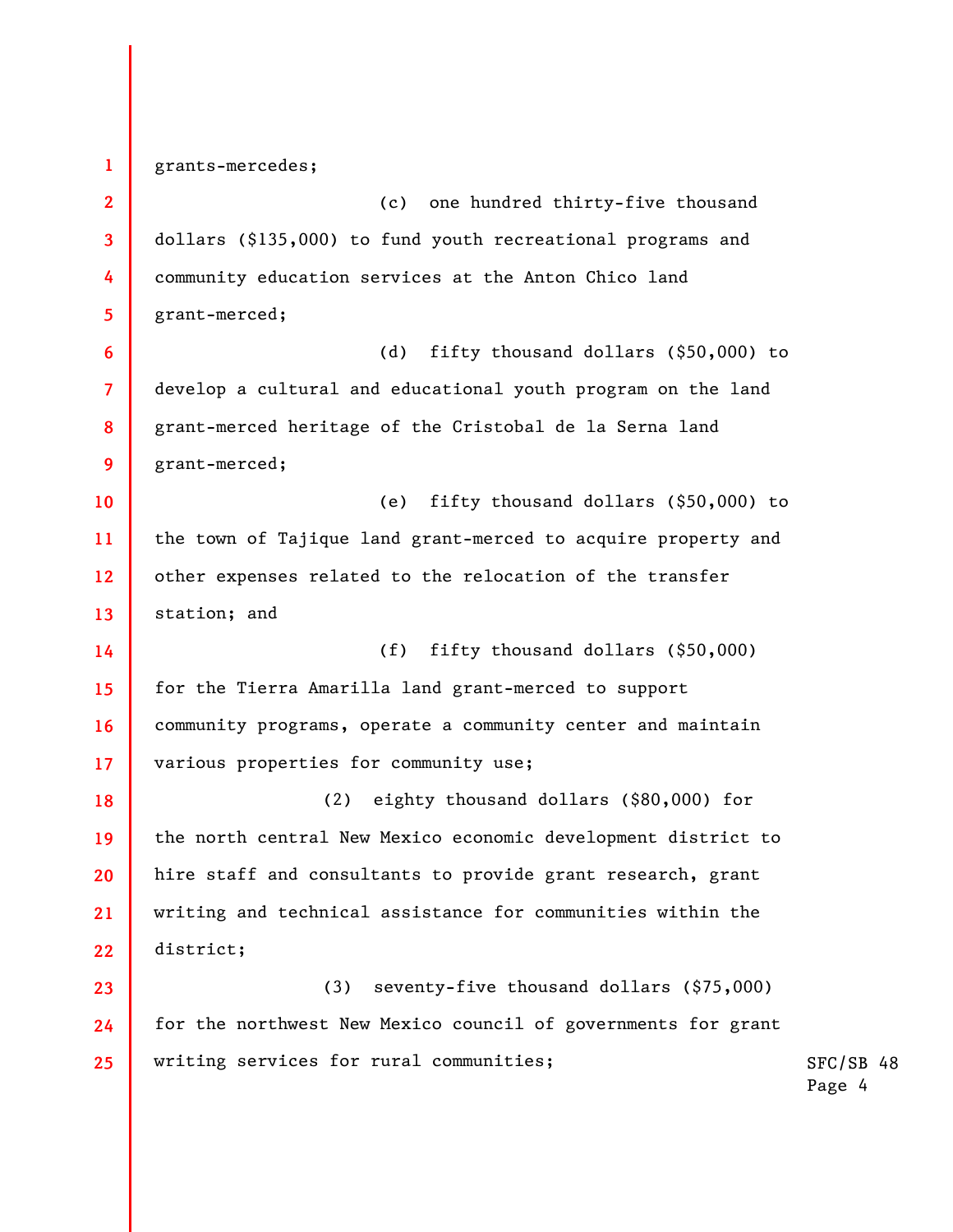SFC/SB 48 Page 5 **1 2 3 4 5 6 7 8 9 10 11 12 13 14 15 16 17 18 19 20 21 22 23 24 25**  (4) fifty thousand dollars (\$50,000) to the southwest New Mexico council of governments for the senior compassion fund; (5) one hundred thousand dollars (\$100,000) for civil legal services; (6) one hundred ten thousand dollars (\$110,000) to contract for the provision of civil legal services for immigrant families; (7) one hundred thousand dollars (\$100,000) to provide funding for the economic development department to administer the healthy food financing initiative as part of the statewide hunger initiative; and (8) for the New Mexico department of agriculture to administer the following double up food bucks programs as part of the statewide hunger initiative: (a) fifty thousand dollars (\$50,000) for Bernalillo county; and (b) fifty thousand dollars (\$50,000) for Dona Ana county; C. to the local government division: (1) fifty thousand dollars (\$50,000) for food security efforts in Bernalillo and Sandoval counties; (2) in Bernalillo county: (a) fifty thousand dollars (\$50,000) for the Albuquerque arts and culture department to support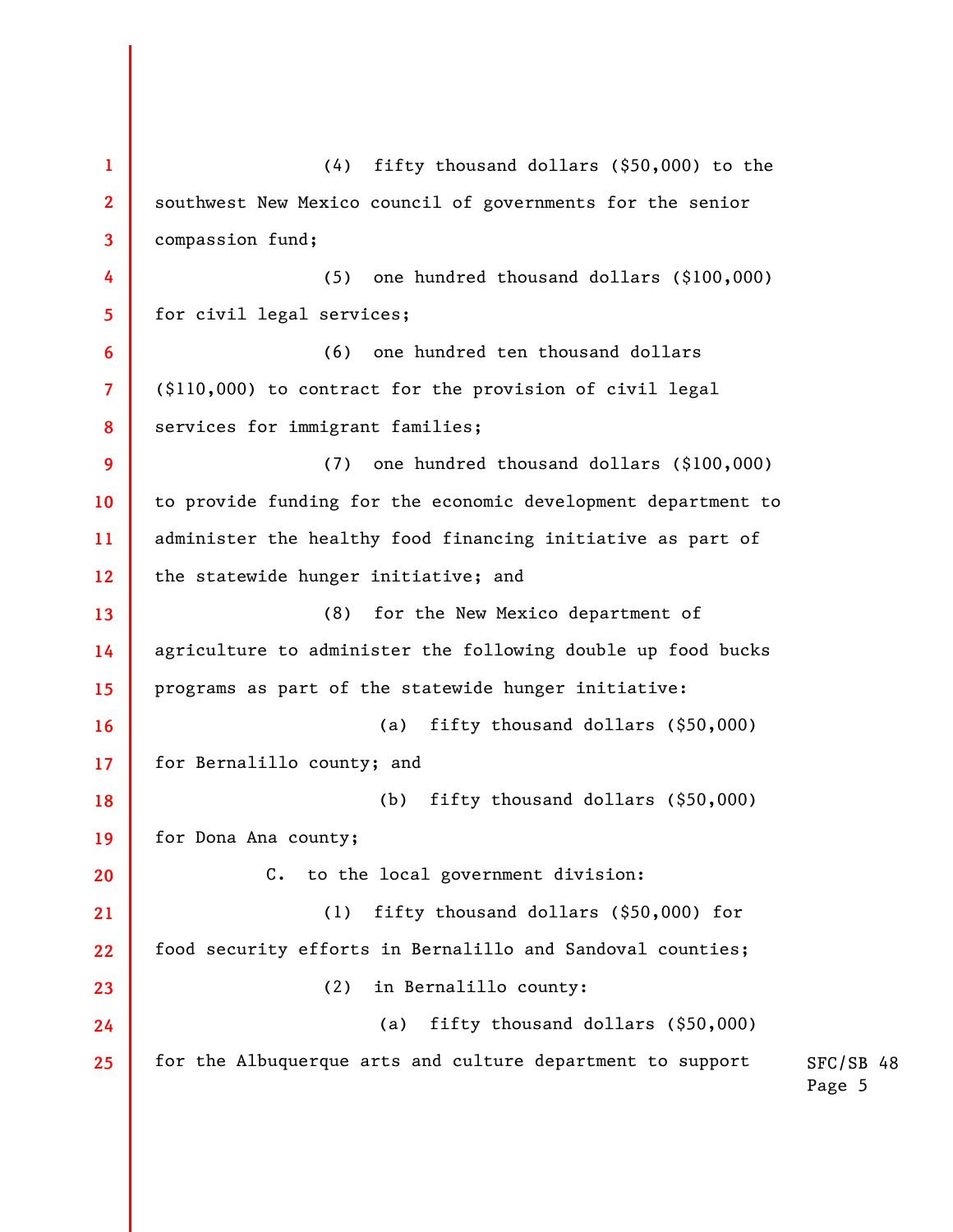| 1                       | the arts, community, culture, education, sports and science   |                     |
|-------------------------|---------------------------------------------------------------|---------------------|
| $\overline{2}$          | program for children and families;                            |                     |
| $\overline{\mathbf{3}}$ | fifty thousand dollars (\$50,000)<br>(b)                      |                     |
| 4                       | for the Albuquerque arts and culture department for the       |                     |
| 5                       | historic route 66 anniversary history and celebration         |                     |
| 6                       | project;                                                      |                     |
| $\overline{7}$          | one hundred fifty thousand dollars<br>(c)                     |                     |
| 8                       | $(\$150,000)$ for contractual services for operation of the   |                     |
| 9                       | route 66 visitors center;                                     |                     |
| 10                      | fifty thousand dollars (\$50,000)<br>(d)                      |                     |
| 11                      | for the low-income food and enrichment program that prepares  |                     |
| 12                      | and delivers free or subsidized meals for low-income,         |                     |
| 13                      | medically challenged or homebound people living in            |                     |
| 14                      | Albuquerque and surrounding areas;                            |                     |
| 15                      | one hundred forty thousand dollars<br>(e)                     |                     |
| 16                      | (\$140,000) to contract with a nonprofit organization for     |                     |
| 17                      | mental health services in Albuquerque;                        |                     |
| 18                      | (f) eighty thousand dollars (\$80,000)                        |                     |
| 19                      | for programs encouraging dialogue, mutual understanding and   |                     |
| 20                      | appropriate actions to create a state and country in which    |                     |
| 21                      | there is true equality, opportunity and acceptance of         |                     |
| 22                      | differences by using lessons of the holocaust and other       |                     |
| 23                      | genocides to build an informed citizenry and communities that |                     |
| 24                      | confront hate and intolerance in Albuquerque;                 |                     |
| 25                      | fifty thousand dollars (\$50,000) to<br>(g)                   | SFC/SB 48<br>Page 6 |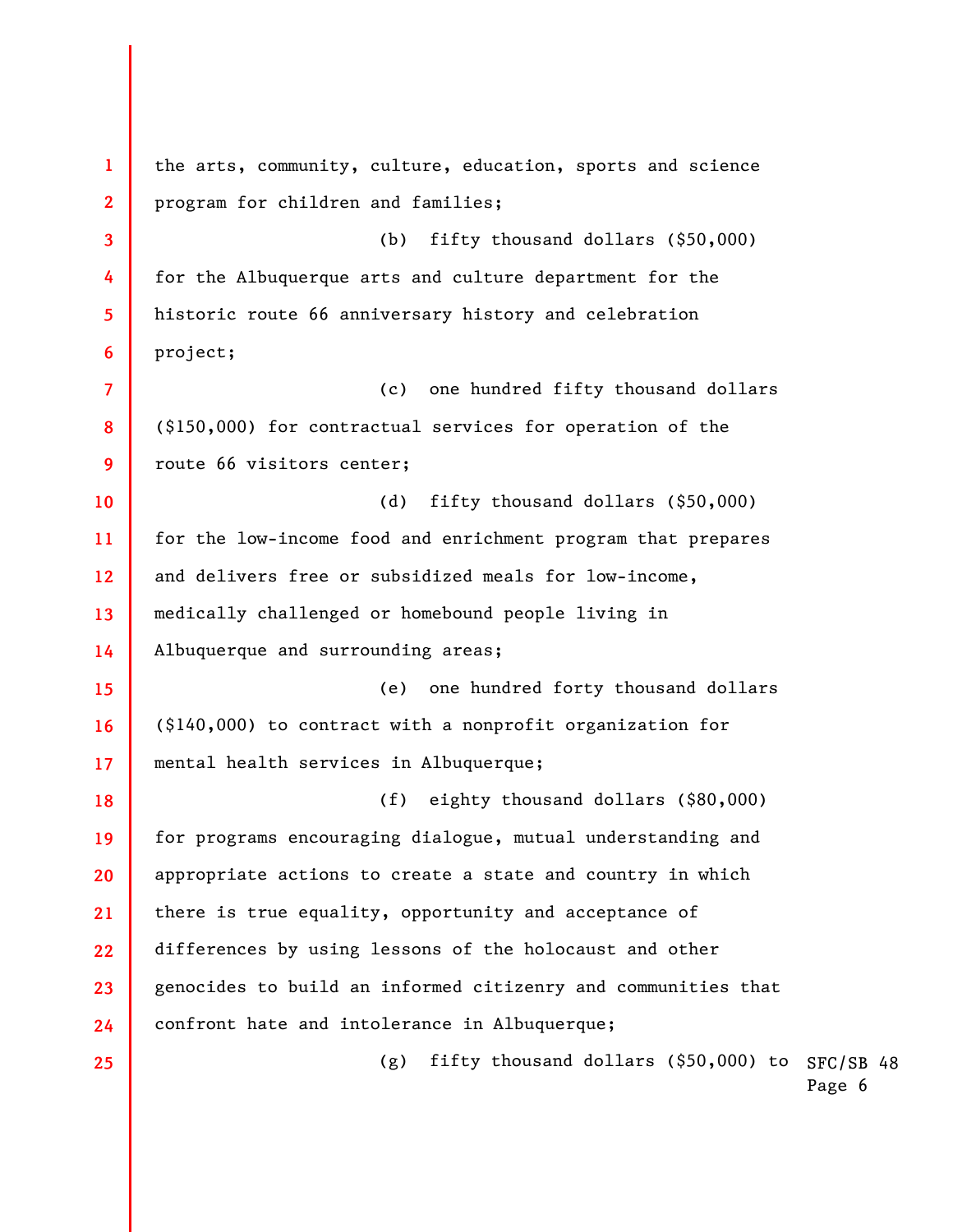SFC/SB 48 Page 7 **1 2 3 4 5 6 7 8 9 10 11 12 13 14 15 16 17 18 19 20 21 22 23 24 25**  contract for services for mentoring African American students in Albuquerque; (h) fifty thousand dollars (\$50,000) for educational programs at the Albuquerque zoo; (i) one hundred thousand dollars (\$100,000) for Los Ranchos de Albuquerque's Fourth street revitalization project, which includes an outdoor classroom at the Larry P. Abraham agri-nature center; (j) fifty thousand dollars (\$50,000) to repair and install new Vietnam veteran recognition plaques; repair a rock wall; and plan, design and construct new memorials honoring veterans from all military conflicts at the Tijeras veterans memorial; (k) one hundred thousand dollars (\$100,000) to plan, design, construct and equip improvements for a therapeutic play and green space at the children's grief center; (l) one hundred thirty thousand dollars (\$130,000) for food bank services to address food insecurity in the east mountain area of Bernalillo county; (m) one hundred five thousand dollars (\$105,000) for family services facilities; (n) two hundred forty thousand dollars (\$240,000) for wrap-around job-life training programs, weekly seminars and life skills education for incarcerated persons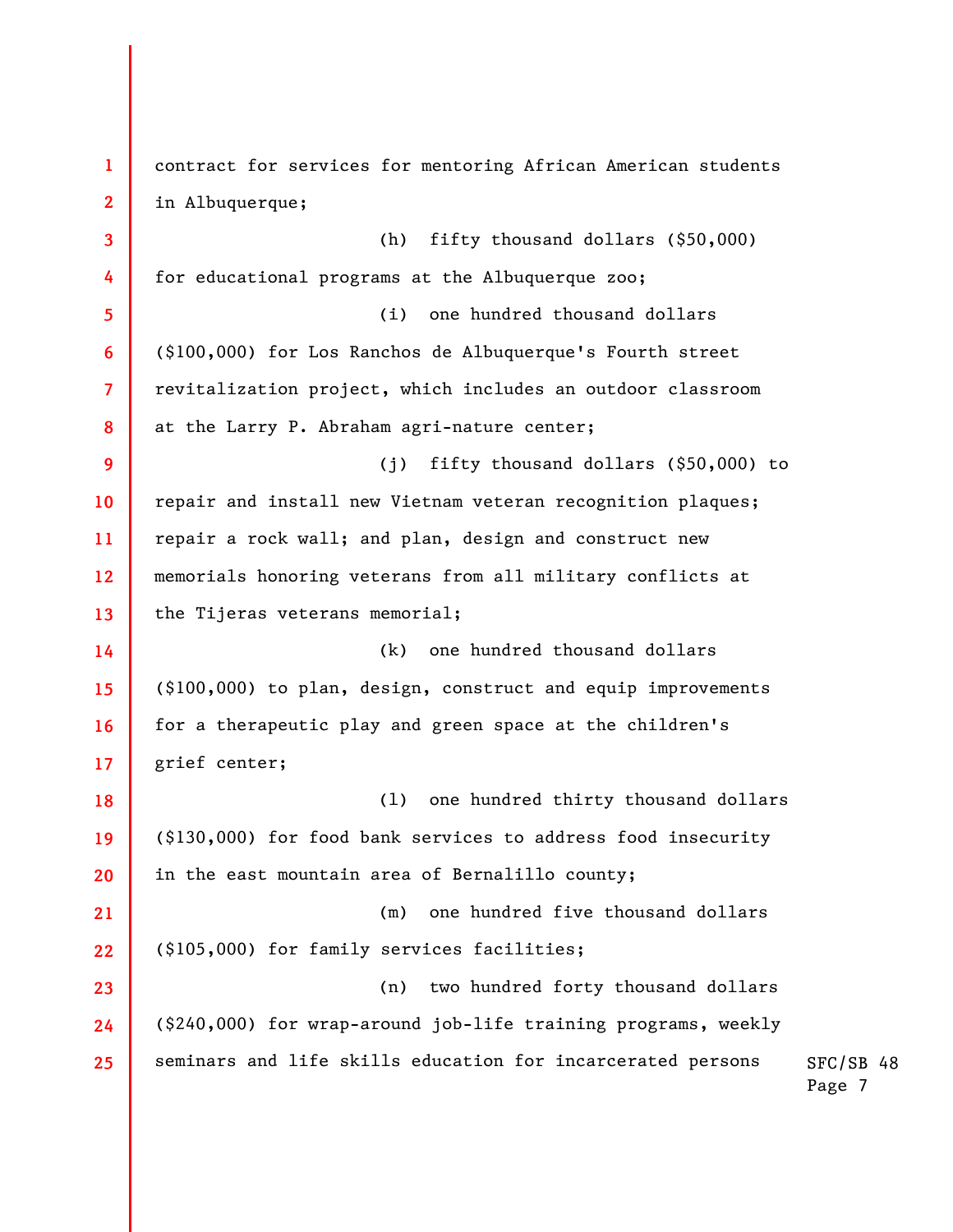SFC/SB 48 Page 8 **1 2 3 4 5 6 7 8 9 10 11 12 13 14 15 16 17 18 19 20 21 22 23 24 25**  and their families and for juvenile offenders; (o) fifty thousand dollars (\$50,000) for a community organization to improve services to adult and child victims of human trafficking and sex trafficking; (p) one hundred thousand dollars (\$100,000) to plan, design, construct and equip building and site improvements, including aquatics, a horseshoe tournament area, a park and picnic space, a basketball court, parking lots, drainage, trails, walkways and landscaping, at the Los Padillas community center; (q) fifty thousand dollars (\$50,000) to contract for community outreach related to the route 66 visitor center; and (r) seventy-five thousand dollars (\$75,000) for transitional living services for adolescents and young adults struggling with addictions; (3) in Chaves county: (a) fifty thousand dollars (\$50,000) to purchase and equip a police vehicle for Hagerman; (b) one hundred thousand dollars (\$100,000) to purchase and equip vehicles for the Roswell police department; (c) one hundred thousand dollars (\$100,000) for street repairs in Roswell; (d) ninety-five thousand dollars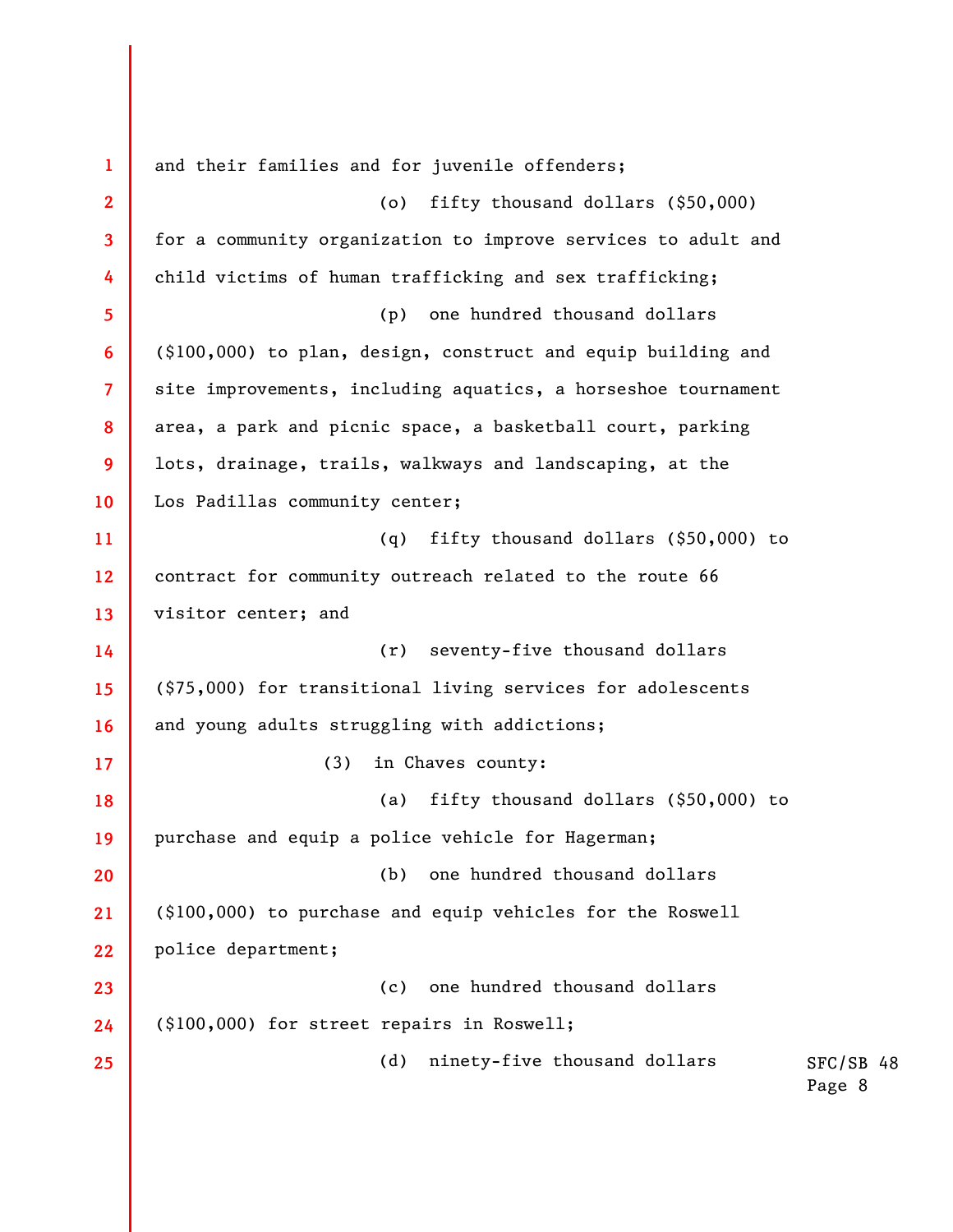(h) fifty thousand dollars (\$50,000) to SFC/SB 48 Page 9 **1 2 3 4 5 6 7 8 9 10 11 12 13 14 15 16 17 18 19 20 21 22 23 24 25**  (\$95,000) to expand educational programs, services and tours of the animal enclosures at the Roswell zoo; and (e) one hundred fifty thousand dollars (\$150,000) to purchase and equip pickup trucks for the Chaves county sheriff's office; (4) in Cibola county: (a) fifty thousand dollars (\$50,000) to provide domestic violence services in Grants; (b) one hundred thousand dollars (\$100,000) to purchase equipment for the Grants fire department; (c) fifty thousand dollars (\$50,000) for improvements at the Grants mining museum; (d) fifty thousand dollars (\$50,000) to purchase and equip Grants police vehicles; (e) one hundred thirty thousand dollars (\$130,000) for the veterans', firefighters' and police memorial in Grants; (f) one hundred thirty thousand dollars (\$130,000) to purchase and install equipment and lighting and make other improvements to Kerns field in Milan; (g) fifty thousand dollars (\$50,000) to purchase and equip a crew-cab pickup truck for the Milan fire department;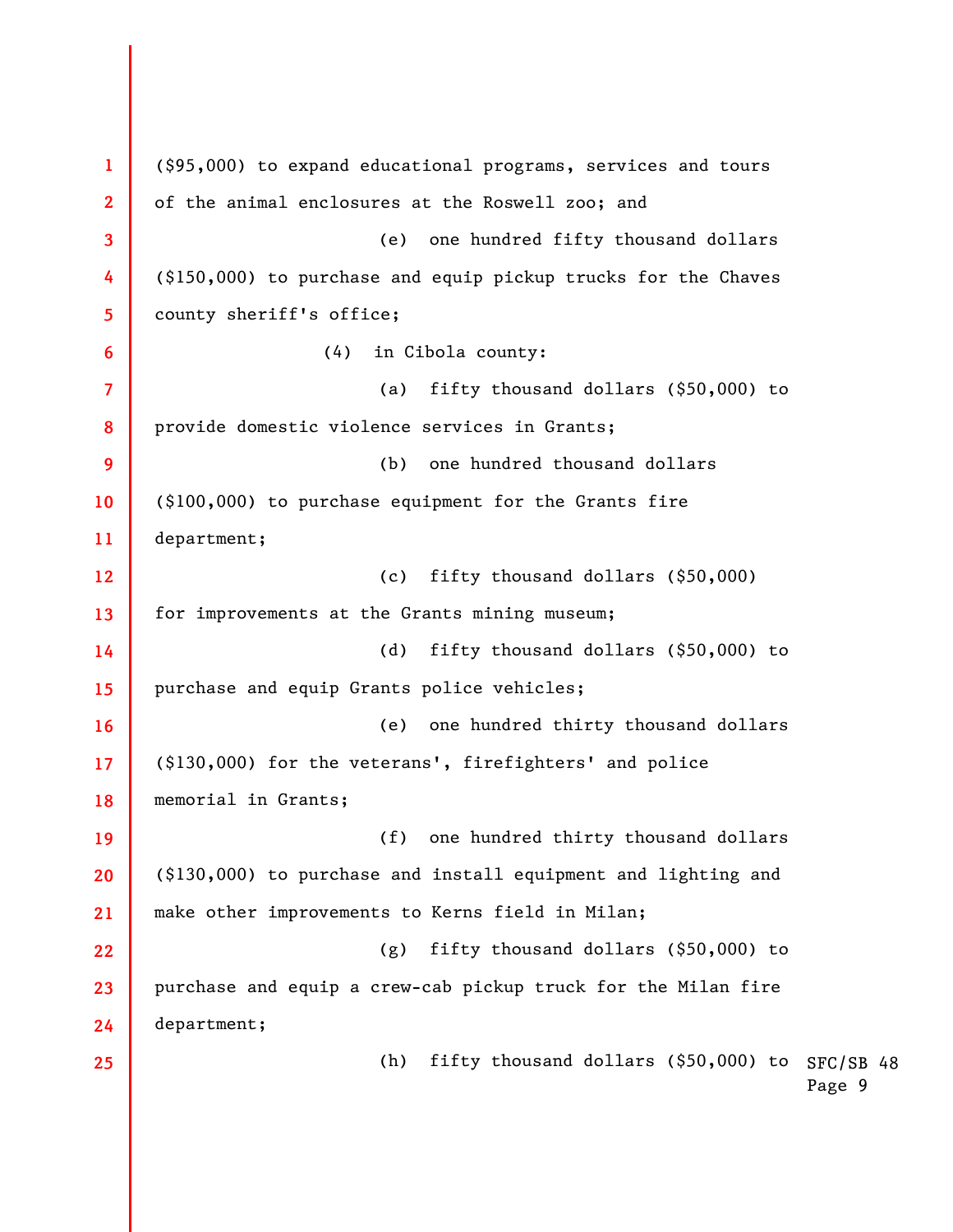| $\mathbf{1}$            | purchase and equip police vehicles for the Milan police      |                      |
|-------------------------|--------------------------------------------------------------|----------------------|
| $\mathbf{2}$            | department; and                                              |                      |
| $\overline{\mathbf{3}}$ | (i)<br>fifty thousand dollars (\$50,000) to                  |                      |
| 4                       | purchase and equip Cibola county law enforcement vehicles;   |                      |
| $\overline{\mathbf{5}}$ | in Dona Ana county:<br>(5)                                   |                      |
| 6                       | fifty thousand dollars $(\$50,000)$<br>(a)                   |                      |
| $\overline{7}$          | for the Anthony library;                                     |                      |
| 8                       | eighty thousand dollars (\$80,000)<br>(b)                    |                      |
| 9                       | for safety equipment for the Anthony police department;      |                      |
| 10                      | eighty thousand dollars (\$80,000)<br>(c)                    |                      |
| 11                      | for the Thomas Branigan library in Las Cruces to implement a |                      |
| 12                      | community adult learning initiative; to provide no-cost      |                      |
| 13                      | learning opportunities, including language courses, basic    |                      |
| 14                      | education and civics; to educate staff to better serve       |                      |
| 15                      | Spanish-speakers; and to partner with rural libraries in the |                      |
| 16                      | area to increase access and programming for farm workers and |                      |
| 17                      | migrants;                                                    |                      |
| 18                      | fifty thousand dollars (\$50,000)<br>(d)                     |                      |
| 19                      | for youth development programs for boys and girls in Las     |                      |
| 20                      | Cruces to support one-on-one mentoring for low-income youth; |                      |
| 21                      | fifty thousand dollars (\$50,000) to<br>(e)                  |                      |
| 22                      | provide services to victims of child abuse and sexual abuse  |                      |
| 23                      | and provide child abuse prevention in Las Cruces;            |                      |
| 24                      | fifty thousand dollars (\$50,000) to<br>(f)                  |                      |
| 25                      | provide services to victims of domestic violence in          | SFC/SB 48<br>Page 10 |

 $\mathcal{L}^{\mathcal{L}}$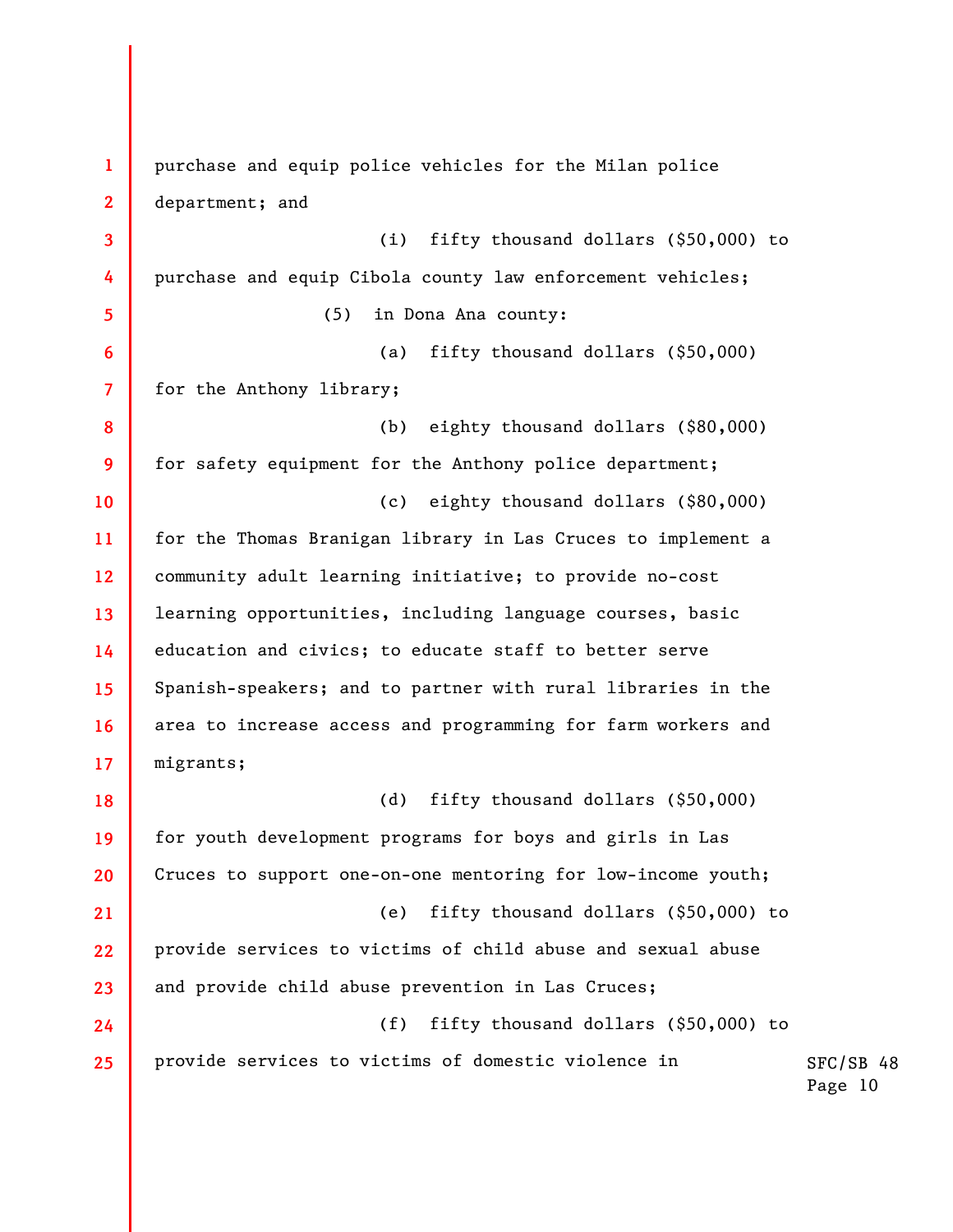SFC/SB 48 Page 11 **1 2 3 4 5 6 7 8 9 10 11 12 13 14 15 16 17 18 19 20 21 22 23 24 25**  Las Cruces; (g) one hundred thousand dollars (\$100,000) to contract with a community organization to conduct an assessment of the needs for domestic violence services in Las Cruces; (h) eighty thousand dollars (\$80,000) for a needs assessment at a domestic violence shelter in Las Cruces; (i) fifty thousand dollars (\$50,000) to provide services to the homeless population of Las Cruces; (j) fifty thousand dollars (\$50,000) to implement the plan for residential psychosis treatment in Las Cruces; (k) fifty thousand dollars (\$50,000) to purchase and install a backup generator for the Dona Ana county wastewater system; (l) fifty thousand dollars (\$50,000) to fund food security in Las Cruces and northern Dona Ana county; (m) fifty thousand dollars (\$50,000) to provide senior services in Las Cruces and northern Dona Ana county; and (n) fifty thousand dollars (\$50,000) for Sunland Park to provide behavioral health services, including domestic violence and other essential services;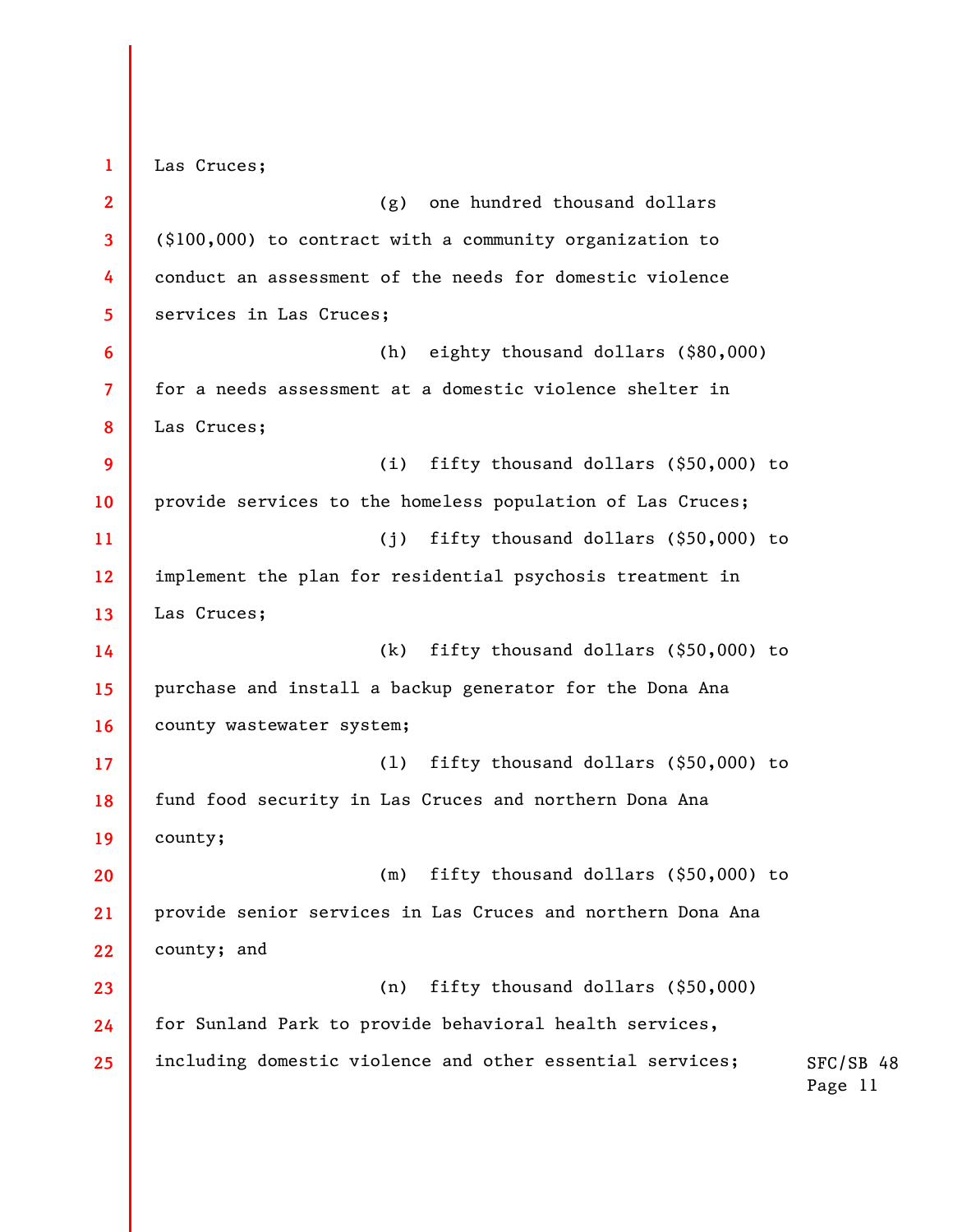| 1                 | (6)<br>in Eddy county:                                                                |
|-------------------|---------------------------------------------------------------------------------------|
| $\overline{2}$    | fifty thousand dollars (\$50,000)<br>(a)                                              |
| 3                 | for a public safety communications director and related                               |
| 4                 | services in Artesia;                                                                  |
| 5                 | one hundred thousand dollars<br>(b)                                                   |
| 6                 | (\$100,000) to purchase and equip law enforcement vehicles for                        |
| 7                 | Carlsbad;                                                                             |
| 8                 | one hundred thousand dollars<br>(c)                                                   |
| 9                 | $(\$100,000)$ to renovate and equip the main entrance of the                          |
| 10                | senior center in Carlsbad with an entryway that is compliant                          |
| 11                | with the federal Americans with Disabilities Act of 1990; and                         |
| $12 \overline{ }$ | fifty thousand dollars (\$50,000) to<br>(d)                                           |
| 13                | purchase a vehicle and equipment for the Malaga mutual                                |
| 14                | domestic water consumers and sewage works;                                            |
| 15                | (7)<br>in Grant county:                                                               |
| <b>16</b>         | (a) fifty thousand dollars (\$50,000)                                                 |
| 17                | for support of the Silver City clay festival;                                         |
| 18                | fifty thousand dollars (\$50,000)<br>(b)                                              |
| 19                | for planning and development of Grant county parks and                                |
| 20                | recreation;                                                                           |
| 21                | sixty thousand dollars (\$60,000) to<br>(c)                                           |
| 22                | purchase equipment for the Grant county sheriff's office; and                         |
| 23                | eighty-five thousand dollars<br>(d)                                                   |
| 24                | (\$85,000) for veterans' transportation services, including                           |
| 25                | the purchase and equipping of a wheelchair-accessible van, in<br>SFC/SB 48<br>Page 12 |
|                   |                                                                                       |
|                   |                                                                                       |
|                   |                                                                                       |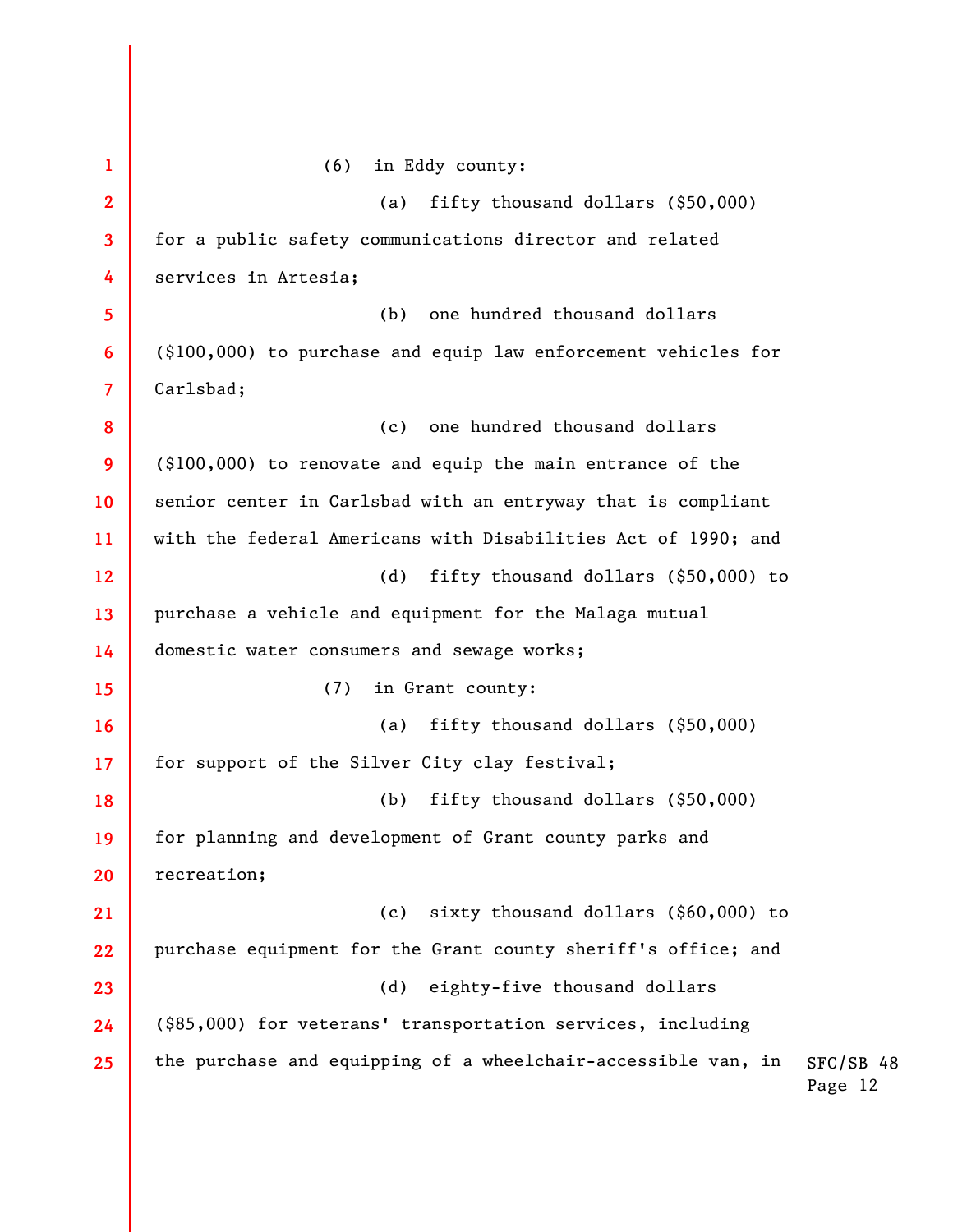SFC/SB 48 Page 13 **1 2 3 4 5 6 7 8 9 10 11 12 13 14 15 16 17 18 19 20 21 22 23 24 25**  Grant, Sierra and Socorro counties; (8) in Lea county: (a) two hundred thousand dollars (\$200,000) to upgrade and repair the Hobbs animal shelter; (b) eighty thousand dollars (\$80,000) for programs, services and counseling for a drug and substance abuse program in Hobbs; and (c) fifty thousand dollars (\$50,000) to lease vehicles for the Jal senior citizen center; (9) in Lincoln county, two hundred thirty thousand dollars (\$230,000) to restore murals in downtown Ruidoso; (10) in Luna county, eighty thousand dollars (\$80,000) for a children's museum and library in Deming; (11) in McKinley county: (a) fifty thousand dollars (\$50,000) to purchase and equip law enforcement vehicles for Gallup; (b) fifty thousand dollars (\$50,000) to purchase and equip McKinley county public safety law enforcement vehicles; (c) one hundred twenty thousand dollars (\$120,000) for a K-9 unit for the McKinley county sheriff's office; and (d) fifty thousand dollars (\$50,000) for general use McKinley county vehicles;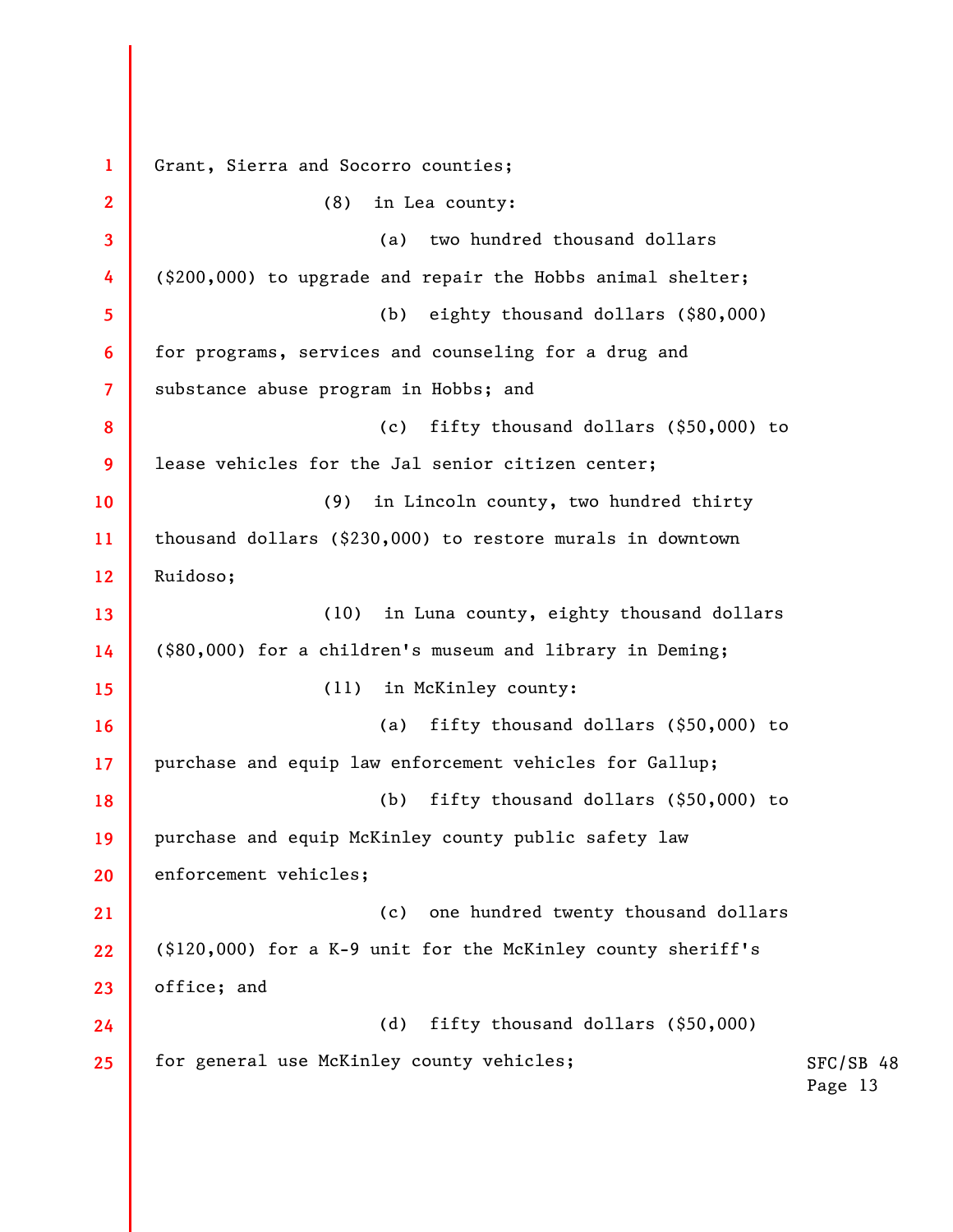| $\mathbf{1}$ | in Otero county:<br>(12)                                       |                      |
|--------------|----------------------------------------------------------------|----------------------|
| $\mathbf{2}$ | fifty thousand dollars (\$50,000) to<br>(a)                    |                      |
| 3            | purchase and install ground cover and playground borders for   |                      |
| 4            | Alamogordo city playgrounds;                                   |                      |
| 5            | one hundred thousand dollars<br>(b)                            |                      |
| 6            | (\$100,000) to purchase and install security and surveillance  |                      |
| 7            | equipment for Alamogordo city parks;                           |                      |
| 8            | fifty thousand dollars (\$50,000) to<br>(c)                    |                      |
| 9            | purchase and equip law enforcement vehicles for Alamogordo;    |                      |
| 10           | sixty-five thousand dollars<br>(d)                             |                      |
| 11           | (\$65,000) to purchase and equip law enforcement vehicles and  |                      |
| 12           | equipment for the Alamogordo police department;                |                      |
| 13           | sixty thousand dollars (\$60,000)<br>(e)                       |                      |
| 14           | for maintenance, operation, staffing and supplies for the      |                      |
| 15           | Chaparral community center;                                    |                      |
| 16           | one hundred thousand dollars<br>(f)                            |                      |
| 17           | (\$100,000) to plan, design and construct utility improvements |                      |
| 18           | and upgrades at the Tularosa basin museum of history; and      |                      |
| 19           | (g)<br>sixty-five thousand dollars                             |                      |
| 20           | (\$65,000) to purchase and equip law enforcement vehicles and  |                      |
| 21           | equipment for the Otero county sheriff's office;               |                      |
| 22           | in Roosevelt county, one hundred fifty<br>(13)                 |                      |
| 23           | thousand dollars (\$150,000) to purchase and equip vehicles    |                      |
| 24           | for the Roosevelt county sheriff's department;                 |                      |
| 25           | in Sandoval county:<br>(14)                                    | SFC/SB 48<br>Page 14 |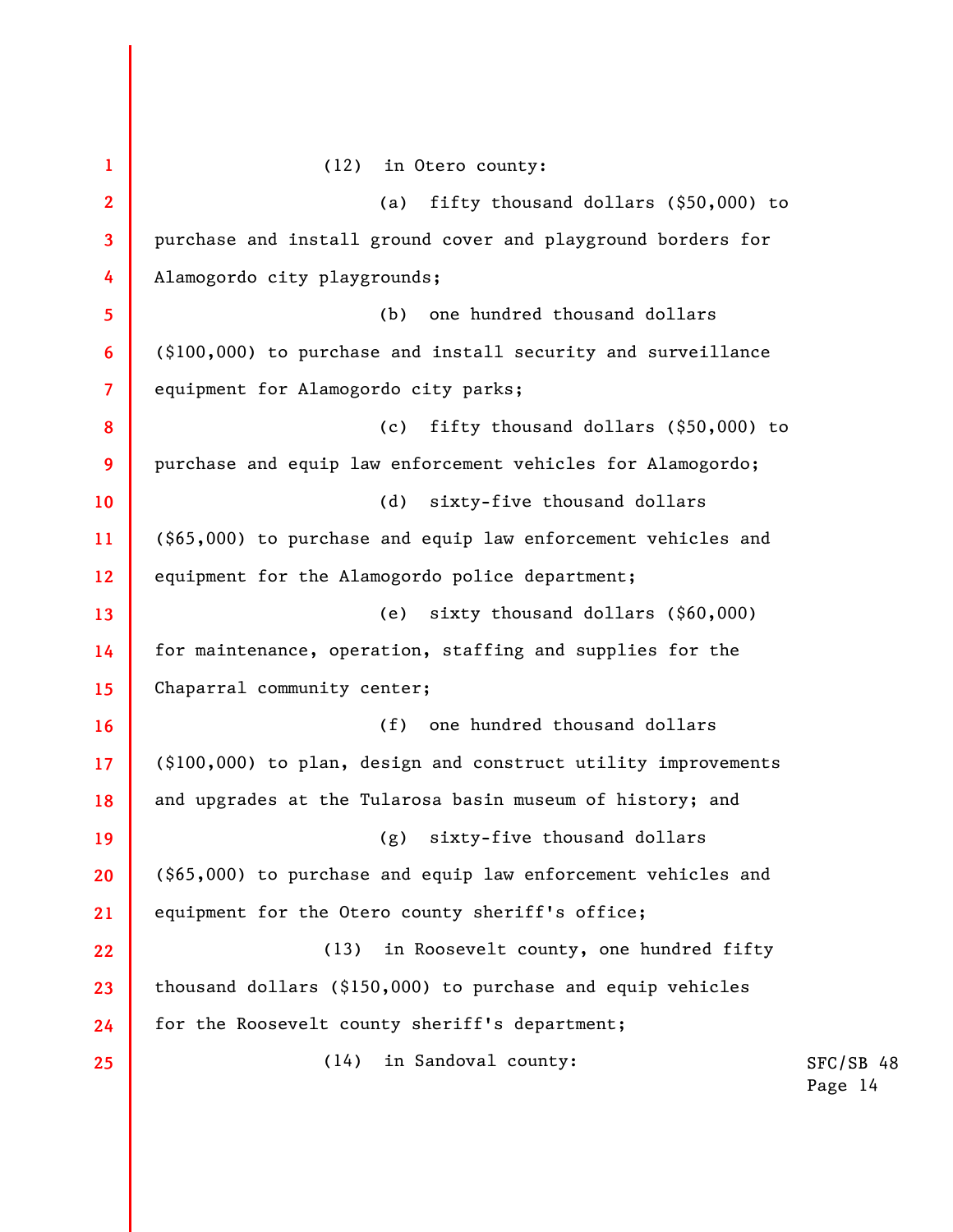| $\mathbf{1}$      | ninety thousand dollars (\$90,000)<br>(a)                     |                      |
|-------------------|---------------------------------------------------------------|----------------------|
| $\mathbf{2}$      | to purchase and equip a fire and rescue truck for the         |                      |
| $\mathbf{3}$      | Corrales fire department;                                     |                      |
| 4                 | ninety thousand dollars (\$90,000)<br>(b)                     |                      |
| 5                 | to purchase and equip police vehicles and other equipment for |                      |
| 6                 | the Corrales police department;                               |                      |
| $\overline{7}$    | ninety thousand dollars (\$90,000)<br>(c)                     |                      |
| 8                 | to purchase and equip public safety vehicles and equipment    |                      |
| 9                 | for the Rio Rancho fire department; and                       |                      |
| 10                | ninety thousand dollars (\$90,000)<br>(d)                     |                      |
| 11                | to purchase and equip public safety vehicles and equipment    |                      |
| $12 \overline{ }$ | for the Rio Rancho police department;                         |                      |
| 13                | in San Juan county:<br>(15)                                   |                      |
| 14                | fifty thousand dollars (\$50,000)<br>(a)                      |                      |
| 15                | for Bloomfield irrigation district canal maintenance;         |                      |
| 16                | one hundred thousand dollars<br>(b)                           |                      |
| 17 <sup>2</sup>   | (\$100,000) to plan, design and construct the Scott reservoir |                      |
| 18                | in Bloomfield;                                                |                      |
| 19                | one hundred twenty thousand dollars<br>(c)                    |                      |
| 20                | (\$120,000) for construction costs of the San Juan county     |                      |
| 21                | Ricketts park building; and                                   |                      |
| 22                | sixty thousand dollars (\$60,000)<br>(d)                      |                      |
| 23                | for mobile data units for the San Juan county sheriff's       |                      |
| 24                | office;                                                       |                      |
| 25                | (16)<br>in San Miguel county, one hundred                     | SFC/SB 48<br>Page 15 |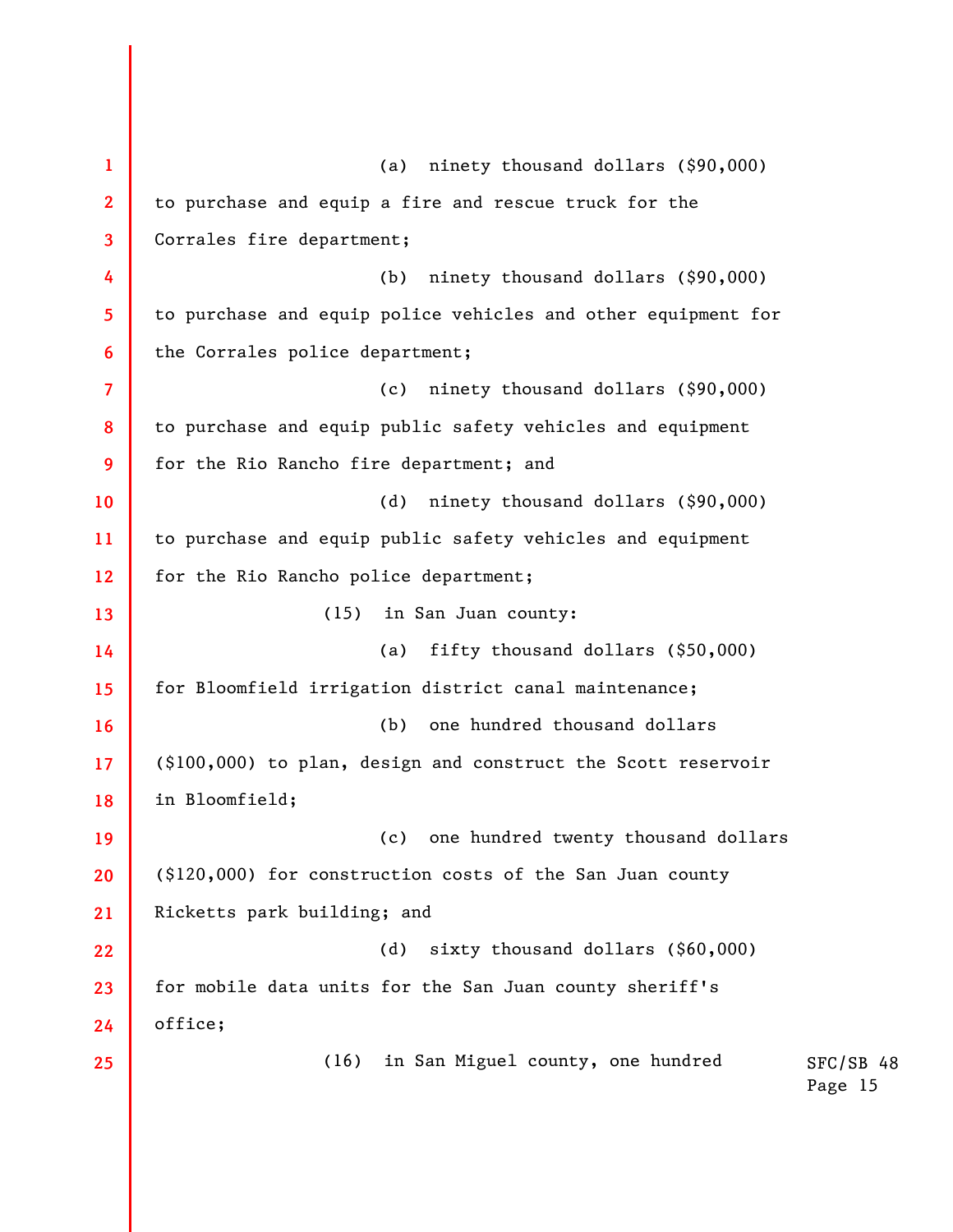| $\mathbf{1}$   | thousand dollars (\$100,000) to renovate Creston park in    |                      |
|----------------|-------------------------------------------------------------|----------------------|
| $\mathbf{2}$   | Las Vegas;                                                  |                      |
| 3              | (17)<br>in Santa Fe county, sixty thousand                  |                      |
| 4              | dollars (\$60,000) for the Galisteo mutual domestic water   |                      |
| 5              | consumers association to install essential fire hydrants in |                      |
| 6              | Galisteo;                                                   |                      |
| $\overline{7}$ | (18)<br>in Sierra county:                                   |                      |
| 8              | seventy-five thousand dollars<br>(a)                        |                      |
| 9              | (\$75,000) to re-roof Elephant Butte buildings;             |                      |
| 10             | (b)<br>seventy thousand dollars (\$70,000)                  |                      |
| 11             | for maintenance costs at the Hillsboro community center;    |                      |
| 12             | ninety-five thousand dollars<br>(c)                         |                      |
| 13             | (\$95,000) for Williamsburg park improvements; and          |                      |
| 14             | (d)<br>seventy-five thousand dollars                        |                      |
| 15             | (\$75,000) to purchase a blade truck for Sierra county;     |                      |
| 16             | in Socorro county:<br>(19)                                  |                      |
| 17             | fifty thousand dollars (\$50,000) to<br>(a)                 |                      |
| 18             | purchase and equip public safety vehicles and support       |                      |
| 19             | narcotics investigations for the Socorro county sheriff's   |                      |
| 20             | office; and                                                 |                      |
| 21             | one hundred eighty thousand dollars<br>(b)                  |                      |
| 22             | (\$180,000) to purchase and equip Socorro county sheriff's  |                      |
| 23             | office vehicles;                                            |                      |
| 24             | in Taos county, fifty thousand dollars<br>(20)              |                      |
| 25             | (\$50,000) to purchase, install and equip snow clearing     | SFC/SB 48<br>Page 16 |
|                |                                                             |                      |
|                |                                                             |                      |
|                |                                                             |                      |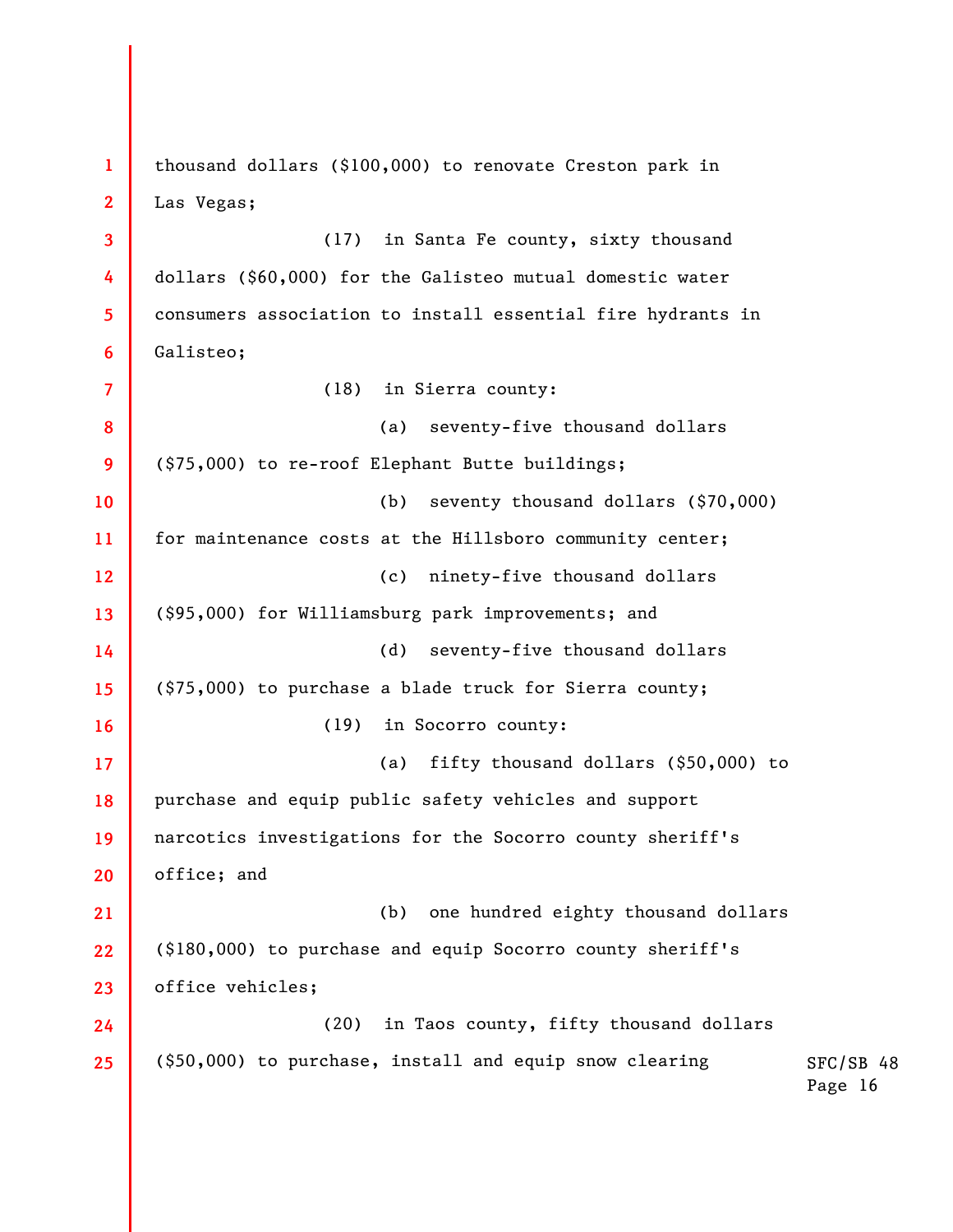SFC/SB 48 Page 17 **1 2 3 4 5 6 7 8 9 10 11 12 13 14 15 16 17 18 19 20 21 22 23 24 25**  vehicles and equipment for Taos county roads; (21) in Torrance county, fifty thousand dollars (\$50,000) to plan, design, construct, renovate and equip an investigation and evidence building in Torrance county; and (22) in Valencia county: (a) fifty thousand dollars (\$50,000) to purchase new generation 911 technology car radios and car computers for public safety vehicles in Bosque Farms; (b) sixty thousand dollars (\$60,000) to purchase law enforcement equipment and supplies for the Bosque Farms police department; (c) one hundred fifty thousand dollars (\$150,000) for improvements to Eagle park in Belen; (d) sixty thousand dollars (\$60,000) to purchase law enforcement equipment and supplies for the Los Lunas police department; (e) ninety-five thousand dollars (\$95,000) to purchase public safety equipment for first responders; (f) one hundred fifty thousand dollars (\$150,000) for communications equipment upgrades for the Valencia county sheriff's office; (g) fifty thousand dollars (\$50,000) for body cameras for Valencia county sheriff's office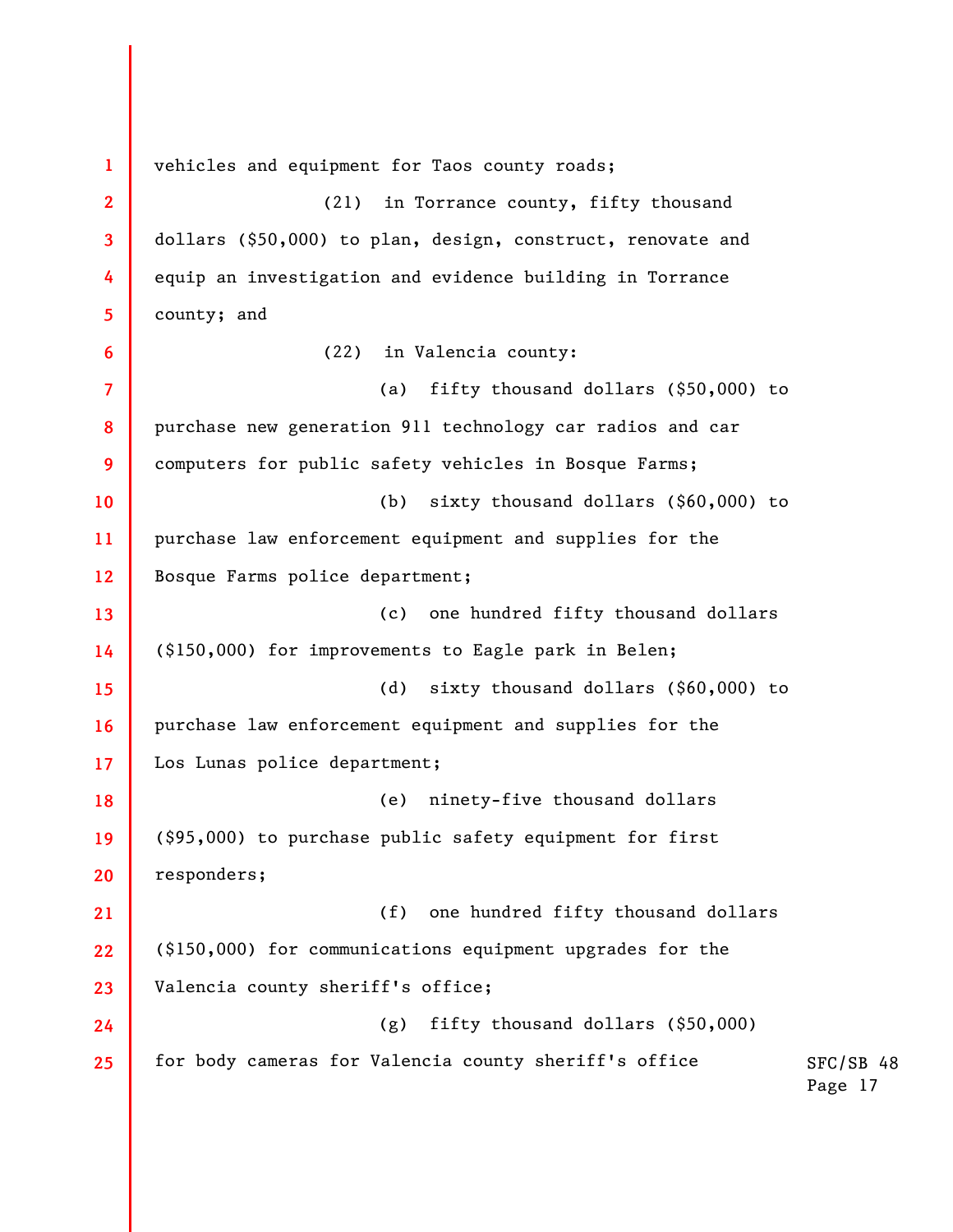deputies; and

**1** 

**2** 

**3** 

**4** 

**5** 

**6** 

**7** 

**15** 

**16** 

**17** 

**18** 

(h) sixty thousand dollars (\$60,000) to purchase law enforcement equipment and supplies for the Valencia country sheriff's office; and

D. to the state personnel office, two hundred thousand dollars (\$200,000) for training on the provisions of the federal Indian Child Welfare Act of 1978.

**8 9 10 11 12 13 14**  SECTION 4. COMMERCE AND INDUSTRY FISCAL YEAR 2022 APPROPRIATIONS.--The appropriations in this section are from the general fund for the following agencies for expenditure in fiscal years 2022 and 2023 for the purposes specified and, unless otherwise indicated, the unexpended or unencumbered balance of an appropriation in this section at the end of fiscal year 2023 shall revert to the general fund:

A. to the economic development department: (1) one hundred ten thousand dollars (\$110,000) to the outdoor recreation equity grant fund to

carry out the purposes of the fund;

**19 20 21**  (2) fifty thousand dollars (\$50,000) for the outdoor recreation division to develop an outdoor recreation plan for the Rio Grande;

**22 23 24 25**  (3) one hundred eighty thousand dollars (\$180,000) for economic development organizations promoting economic development along west Central avenue in Bernalillo county; and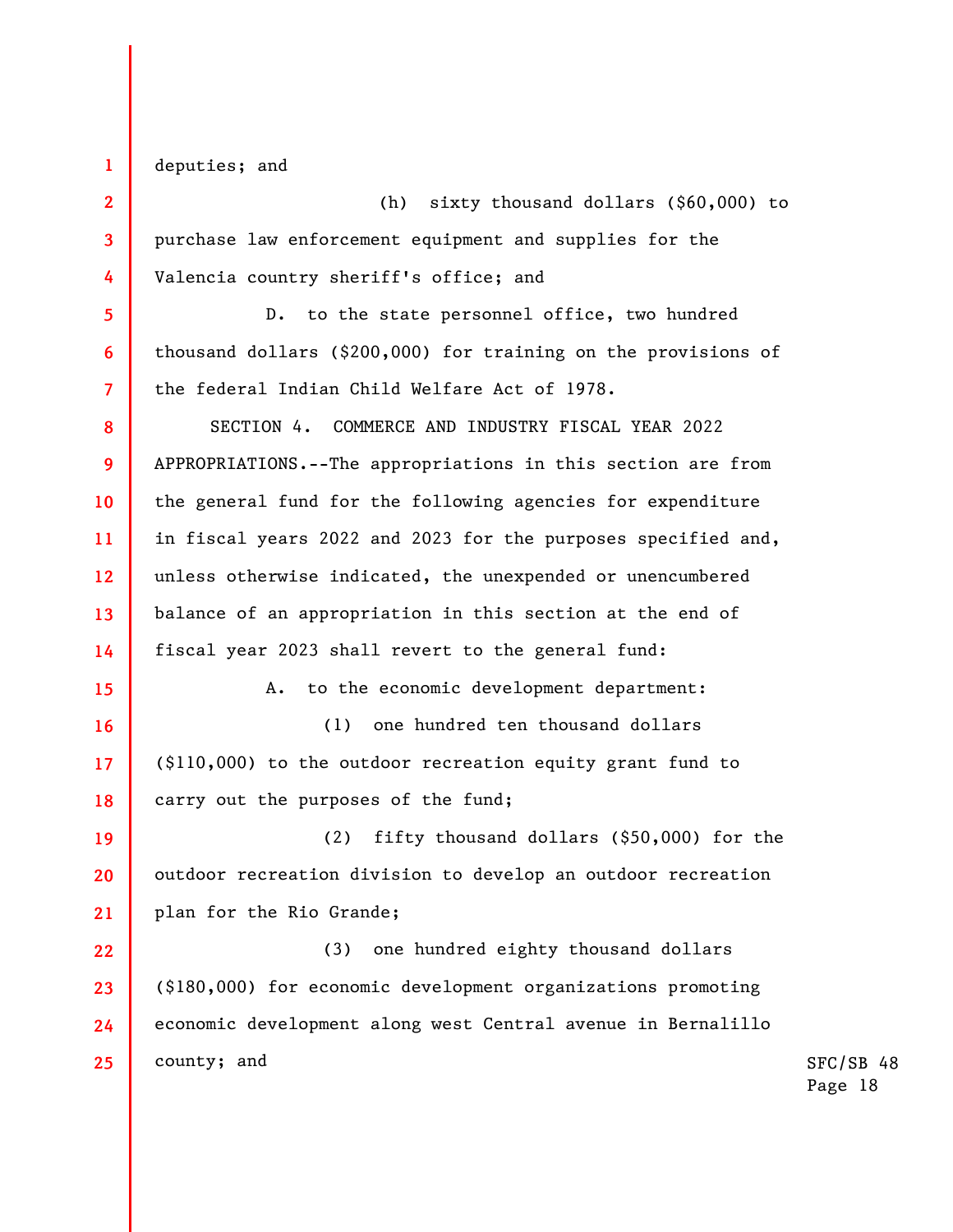(4) one hundred five thousand dollars (\$105,000) for the adventure Gallup and beyond outdoor services recreation plan;

**1** 

**2** 

**3** 

**4** 

**5** 

**6** 

**7** 

**8** 

**9** 

**10** 

**11** 

**12** 

**14** 

**15** 

**16** 

**17** 

B. to the regulation and licensing department, one hundred thousand dollars (\$100,000) for the financial institutions division to evaluate licensing, examination and enforcement rules and practices and make recommendations to improve and implement consumer protections and effective oversight of nondepository financial institutions and licenses under the New Mexico Small Loan Act of 1955, including expanded audit procedures and anti-evasion compliance strategies; and

**13**  C. to the office of superintendent of insurance, six hundred forty thousand dollars (\$640,000) to contract with consultants and hire staff to conduct research related to and to design a guaranteed comprehensive health coverage system for New Mexico residents.

**18 19 20 21 22 23 24 25**  SECTION 5. AGRICULTURE, ENERGY AND NATURAL RESOURCES FISCAL YEAR 2022 APPROPRIATIONS.--The appropriations in this section are from the general fund for the following agencies for expenditure in fiscal years 2022 and 2023 for the purposes specified and, unless otherwise indicated, the unexpended or unencumbered balance of an appropriation in this section at the end of fiscal year 2023 shall revert to the general fund: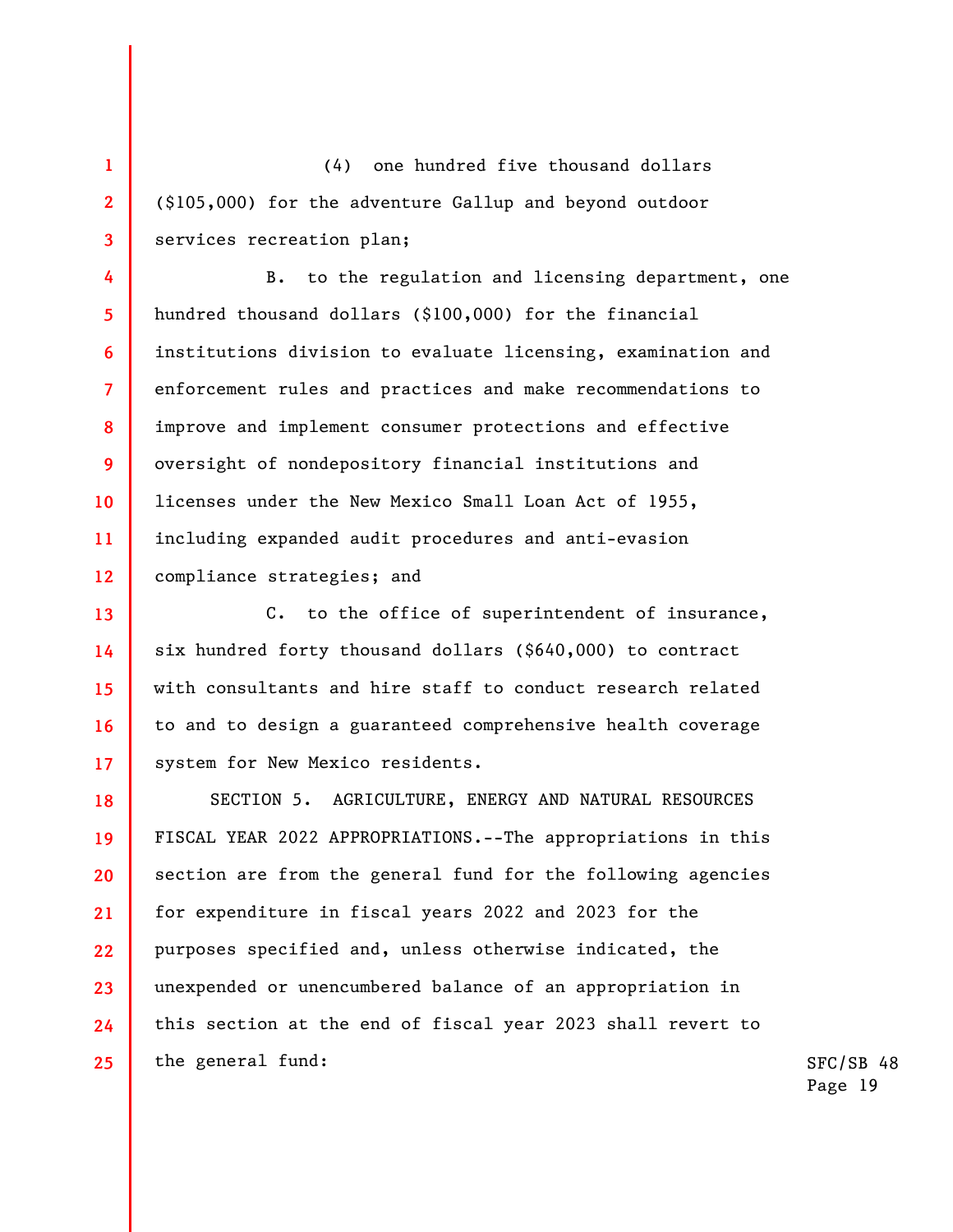SFC/SB 48 Page 20 **1 2 3 4 5 6 7 8 9 10 11 12 13 14 15 16 17 18 19 20 21 22 23 24 25**  A. to the cultural affairs department: (1) one hundred thousand dollars (\$100,000) for historic land research to determine culturally significant sites in the state; (2) fifty thousand dollars (\$50,000) to provide music education, concerts and symphony performances for school children in Chaves county; and (3) one hundred thousand dollars (\$100,000) for restoration of the village of Tijeras historic church; B. to the energy, minerals and natural resources department, eighty thousand dollars (\$80,000) for New Mexico reforestation projects; C. to the state parks division of the energy, minerals and natural resources department: (1) one hundred thousand dollars (\$100,000) to renovate trails, pathways and exhibits to ensure that Living Desert zoo and gardens state park meets federal Americans with Disabilities Act of 1990 and United States department of agriculture requirements; and (2) one hundred thousand dollars (\$100,000) for structural and other improvements needed to renovate or replace visitor center exhibits and trails and to construct storage for artifacts and collections, including upgrades to the visitor center and ranch house, at Oliver Lee state park; and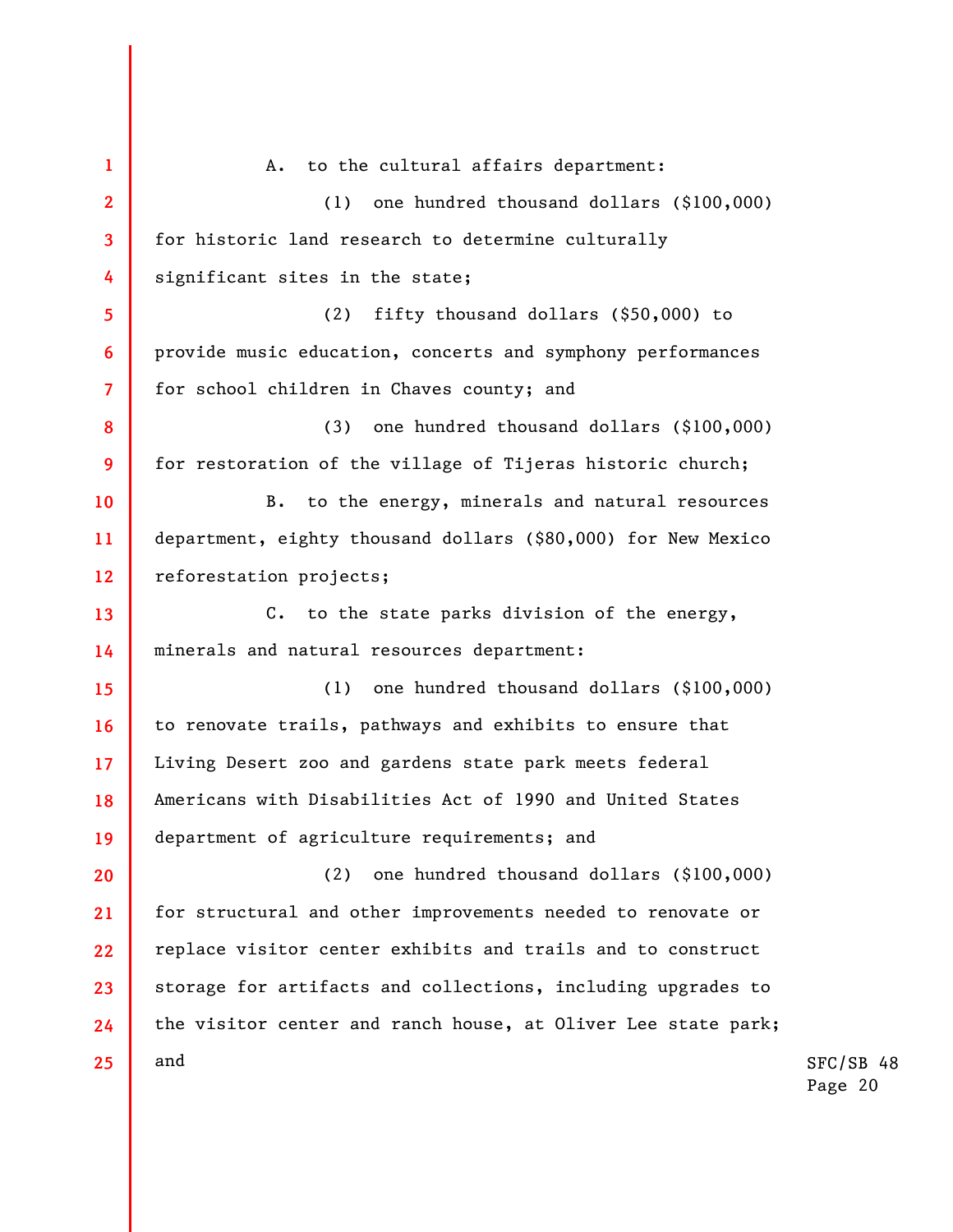SFC/SB 48 Page 21 **1 2 3 4 5 6 7 8 9 10 11 12 13 14 15 16 17 18 19 20 21 22 23 24 25**  D. to the office of the state engineer: (1) one hundred eighty thousand dollars (\$180,000) for information technology services and employees for implementation of the Water Data Act; (2) sixty thousand dollars (\$60,000) for a grant writer for acequia capital projects; and (3) to the interstate stream commission, fifty thousand dollars (\$50,000) to plan, design and construct improvements to the San Ysidro community ditch in Sandoval county. SECTION 6. HEALTH, HOSPITALS AND HUMAN SERVICES FISCAL YEAR 2022 APPROPRIATIONS.--The appropriations in this section are from the general fund for the following agencies for expenditure in fiscal years 2022 and 2023 for the purposes specified and, unless otherwise indicated, the unexpended or unencumbered balance of an appropriation in this section at the end of fiscal year 2023 shall revert to the general fund: A. to the office on African American affairs, fifty thousand dollars (\$50,000) for the women's leadership program; B. to the Indian affairs department: (1) fifty thousand dollars (\$50,000) for entrepreneur training programs for Native Americans, including programs pertaining to financial literacy, business technology, business plan development, access to capital and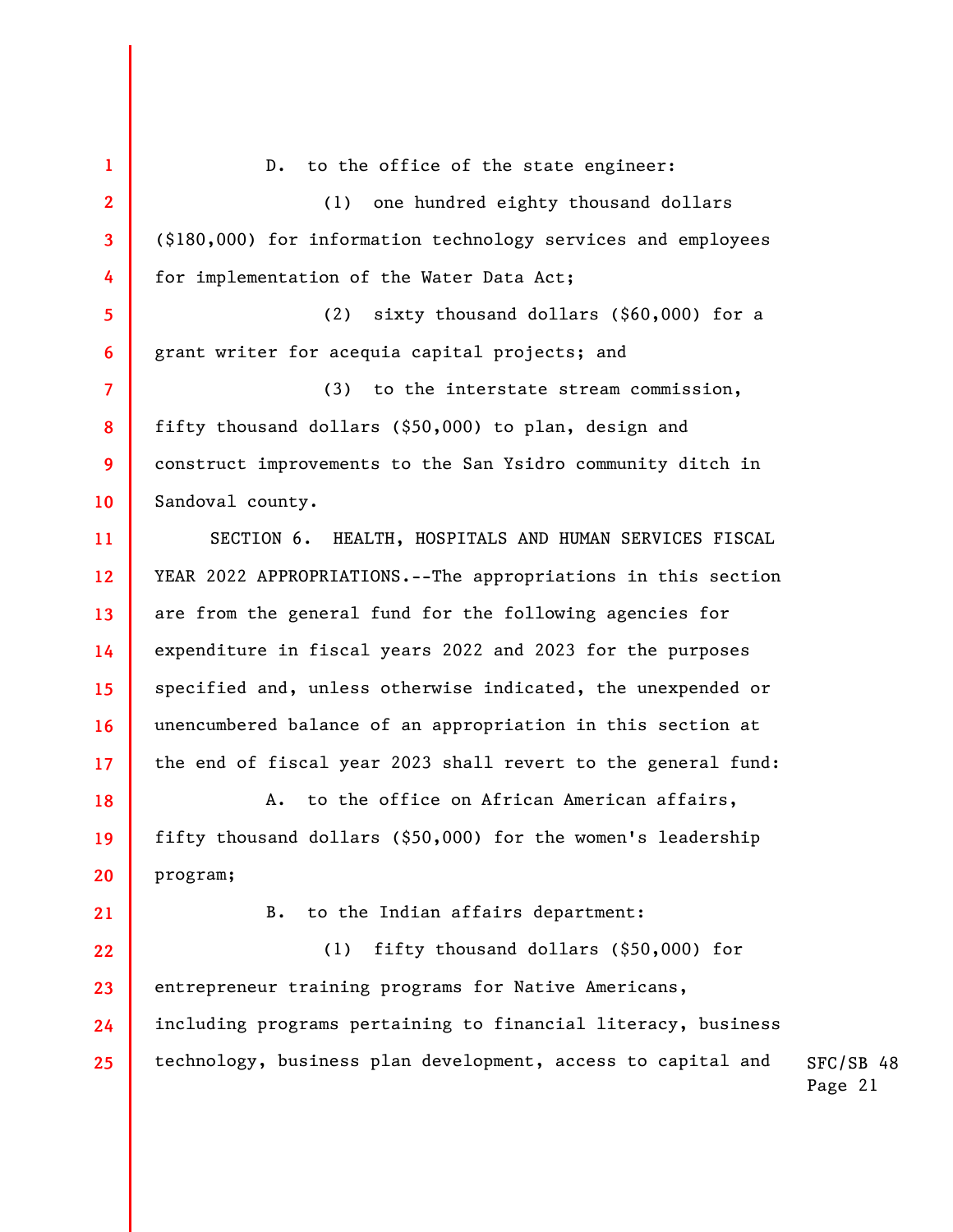**1**  attracting investors;

**2 3 4 5 6 7 8 9 10 11 12 13 14 15 16 17 18 19 20 21 22 23 24 25**  (2) one hundred ten thousand dollars (\$110,000) to support special projects on the indigenous wisdom curriculum for Native American students; (3) sixty thousand dollars (\$60,000) to support development of language preservation or culturally relevant curricula for Native American students; (4) fifty thousand dollars (\$50,000) for leadership and education programs for Native American youth; (5) one hundred forty thousand dollars (\$140,000) for the Pueblo of Jemez to acquire a dumpster truck and other equipment; (6) sixty thousand dollars (\$60,000) for the Jicarilla Apache Willow Creek agriculture construction project; (7) fifty thousand dollars (\$50,000) to plan, design and construct a Mescalero veterans' memorial; (8) eighty thousand dollars (\$80,000) for the Santa Fe Indian school leadership institute's youth leadership and education program; and (9) eighty thousand dollars (\$80,000) to purchase and equip a hay baler and compactor for the Pueblo of Santo Domingo; C. to the aging and long-term services department: (1) fifty thousand dollars (\$50,000) to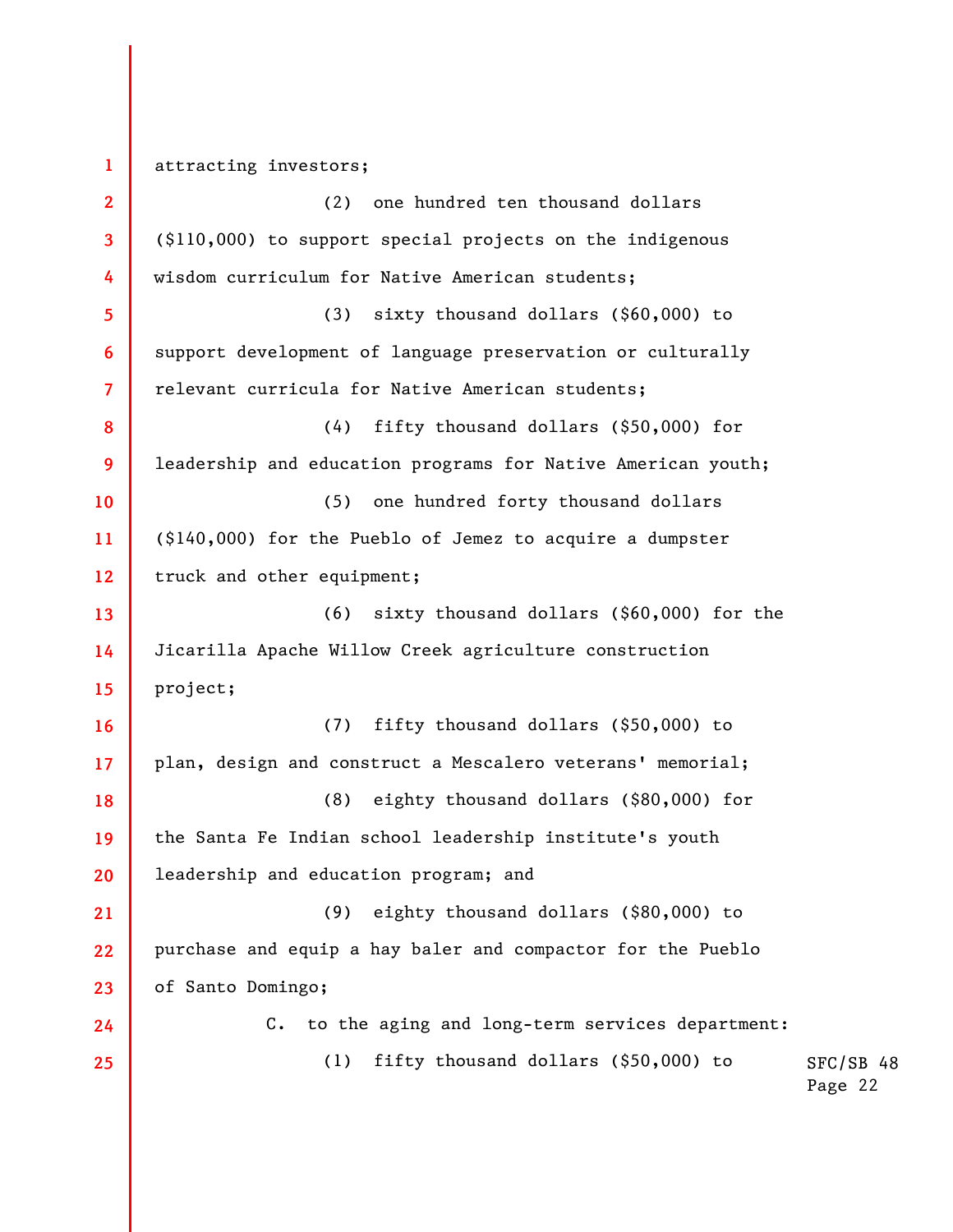**1 2**  provide New-Mexico-grown produce for senior center meals programs;

**3 4 5 6**  (2) one hundred thousand dollars (\$100,000) to deploy field assessment tools for verifying ventilation and filtration system performance for effectively removing infection aerosols;

**7 8 9**  (3) eighty thousand dollars (\$80,000) for the Albuquerque department of senior affairs to provide tree cutting services for low-income seniors in the south valley;

**10 11 12**  (4) fifty thousand dollars (\$50,000) for operations, meals, programs, transportation and other services for the senior center in Loving;

**13 14 15**  (5) one hundred thousand dollars (\$100,000) for programs, meals, transportation services and operations at the Hobbs senior center;

**16 17**  (6) fifty thousand dollars (\$50,000) to expand programs and services at the Roswell adult center; and

**18 19 20**  (7) fifty thousand dollars (\$50,000) to expand programs, meals, services and transportation at the Tularosa senior center;

**21** 

**25** 

D. to the human services department:

**22 23 24**  (1) one hundred thousand dollars (\$100,000) to develop a comprehensive behavioral health plan for the interagency behavioral health purchasing collaborative;

(2) fifty thousand dollars (\$50,000) for a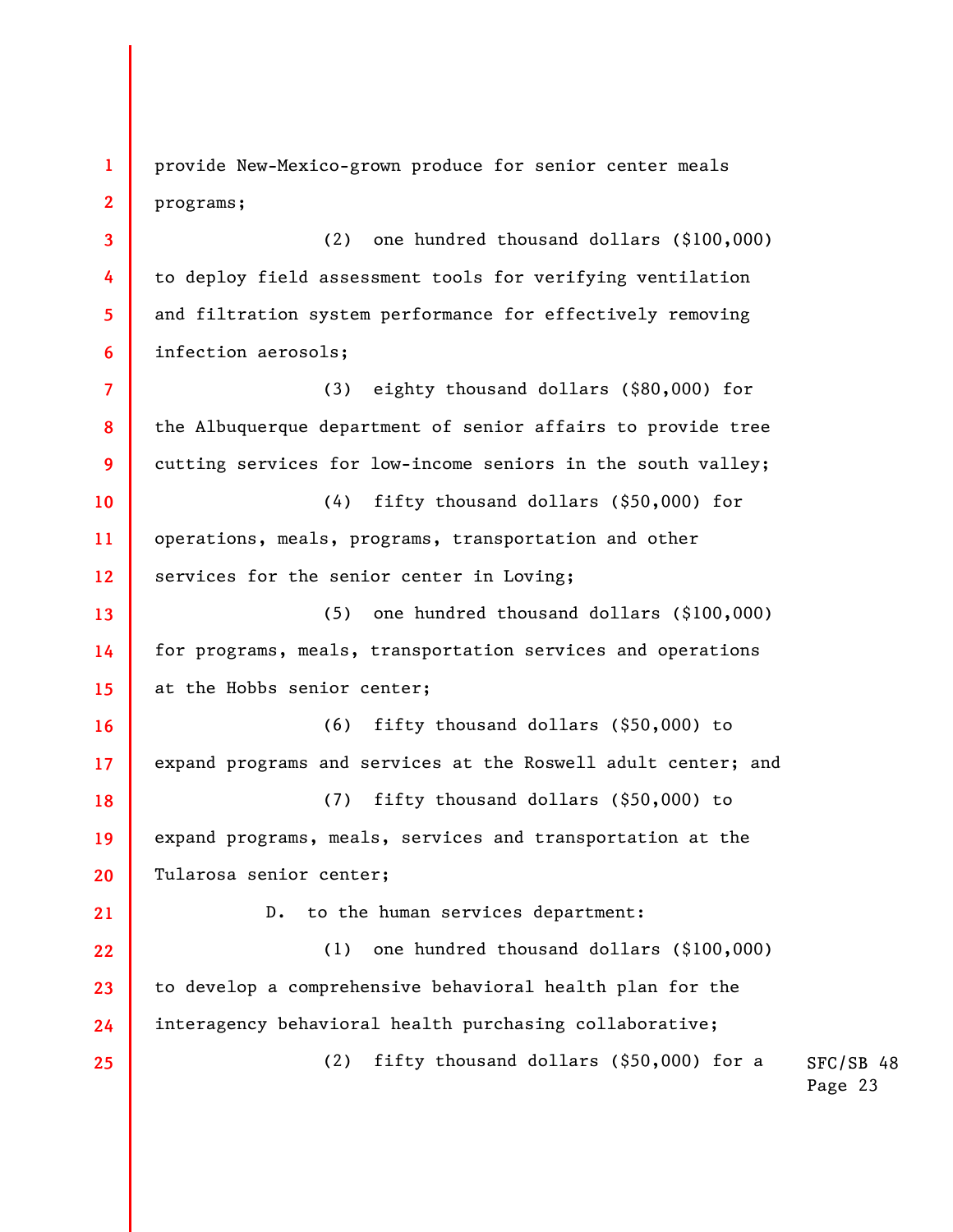**1 2 3 4 5 6 7 8 9 10 11 12 13 14 15 16 17 18 19 20 21 22 23 24 25**  homeless shelter and community mental health center in Santa Fe; and (3) fifty thousand dollars (\$50,000) for rural outreach to persons with substance use disorder and co-occurring disorders, as well as outreach to the homeless population through evidence-based peer support using peer-driven services in Taos county; E. to the workforce solutions department: (1) one hundred sixty thousand dollars (\$160,000) for a paid family and medical leave task force; and (2) fifty thousand dollars (\$50,000) to continue the industrial workforce program in Gallup; F. to the department of health: (1) fifty thousand dollars (\$50,000) for social worker recruitment; (2) fifty thousand dollars (\$50,000) for the office of school and adolescent health for the generation justice program that provides youth development in leadership skills and media production; (3) one hundred thousand dollars (\$100,000) for the center for health innovation; (4) fifty thousand dollars (\$50,000) to match federal funds to expand the senior farmers' market nutrition program;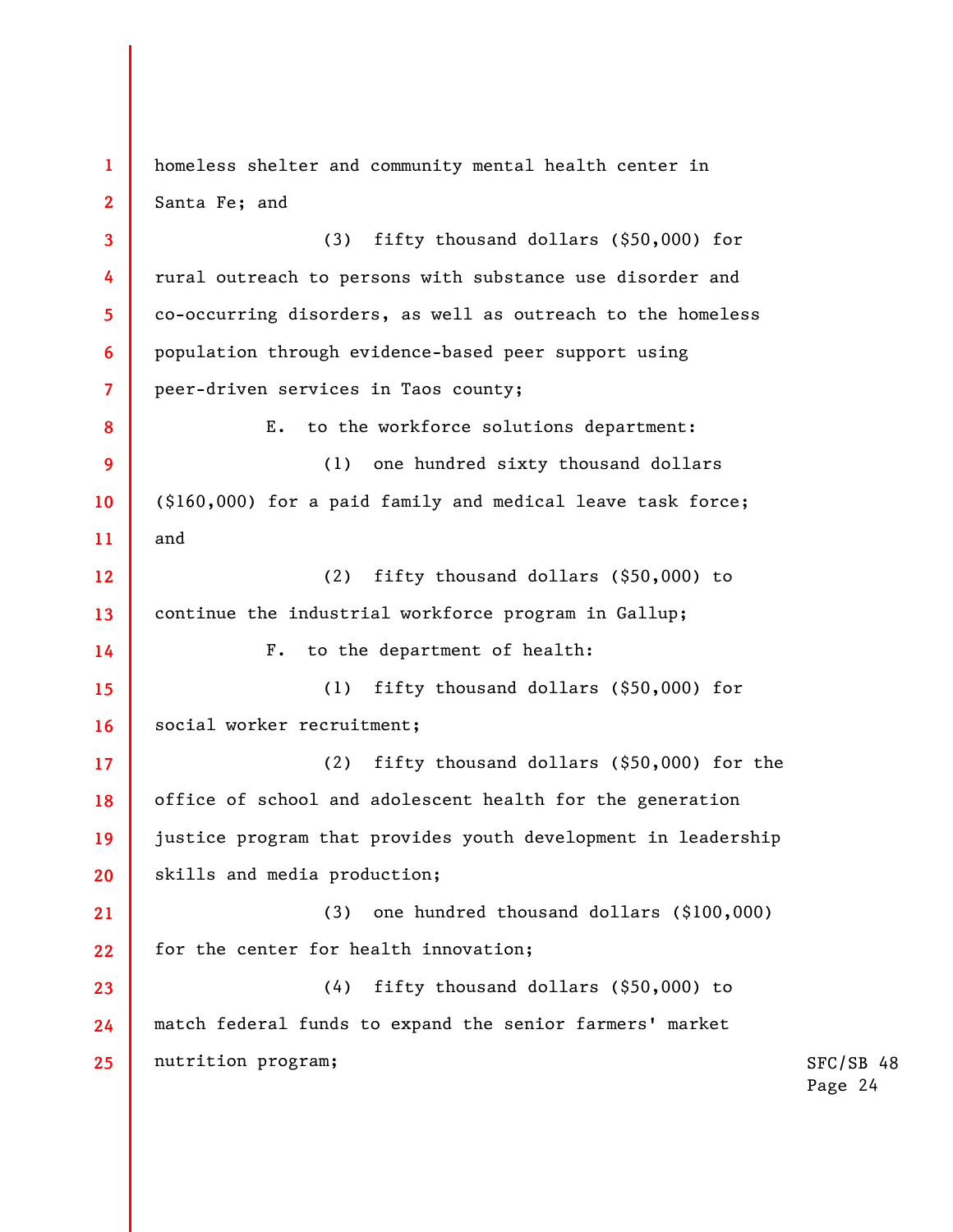SFC/SB 48 Page 25 **1 2 3 4 5 6 7 8 9 10 11 12 13 14 15 16 17 18 19 20 21 22 23 24 25**  (5) seven hundred sixty thousand dollars (\$760,000) to expand services for education, prevention and treatment of sexually transmitted infections and human immunodeficiency virus and to expand access to reproductive health care and pregnancy services; (6) fifty thousand dollars (\$50,000) for local health councils; (7) two hundred ninety thousand dollars (\$290,000) for a statewide dance program in public schools for low-income at-risk students; (8) thirty thousand dollars (\$30,000) for a statewide dance program for low-income at-risk students in public schools in Chaves county; (9) fifty thousand dollars (\$50,000) to fund the Sandoval county health council; and (10) three hundred thirty thousand dollars (\$330,000) for medical equipment at San Juan regional medical center; G. to the department of environment: (1) three hundred thousand dollars (\$300,000) to protect public health from exposure to per- and polyfluoroalkyl chemicals; (2) fifty thousand dollars (\$50,000) for water system improvements for the Canon mutual domestic water consumers and sewage works association;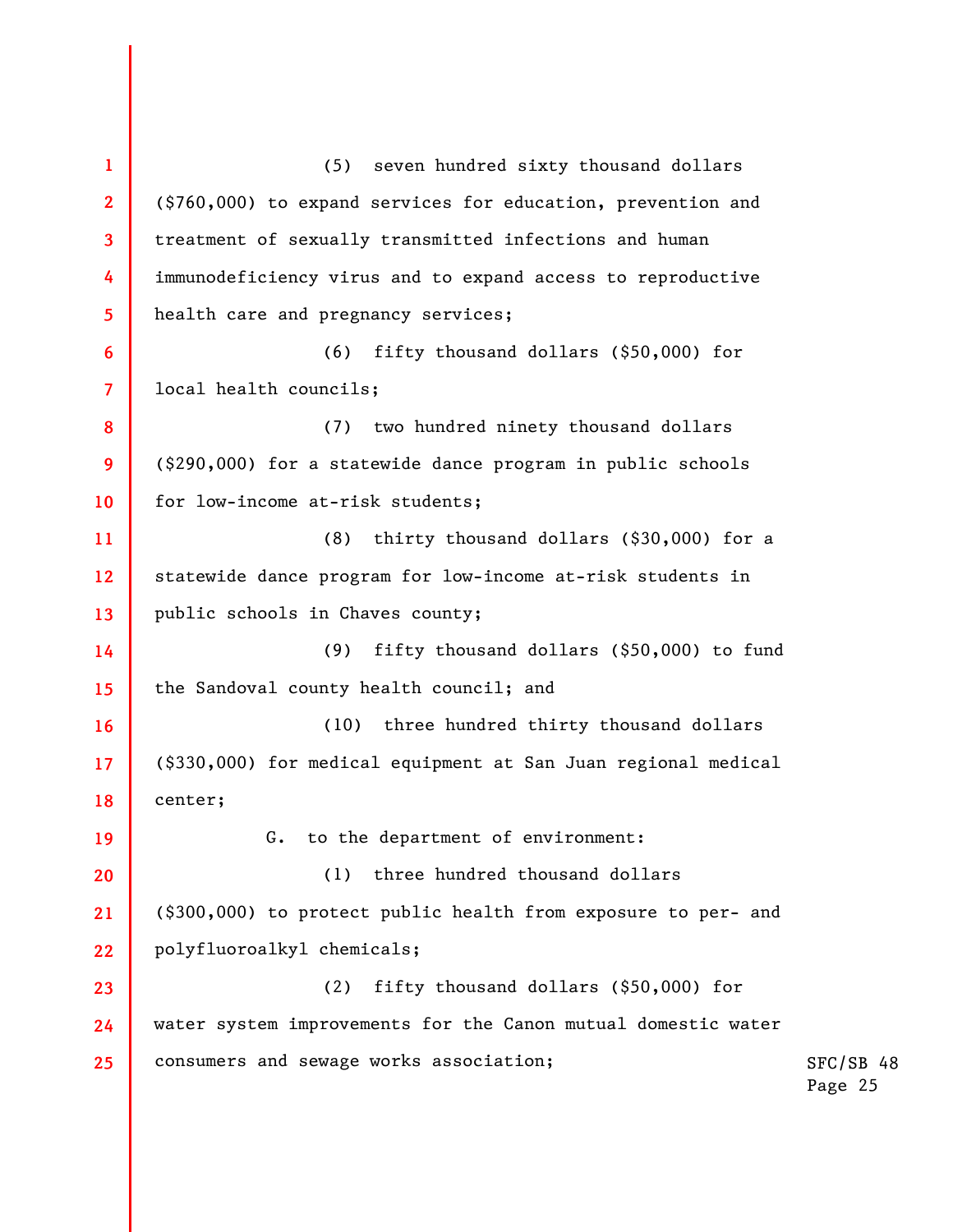SFC/SB 48 Page 26 **1 2 3 4 5 6 7 8 9 10 11 12 13 14 15 16 17 18 19 20 21 22 23 24 25**  (3) sixty thousand dollars (\$60,000) for water system development for the Sena mutual domestic water consumers' association; and (4) fifty thousand dollars (\$50,000) for planning, administration and oversight of uranium mine remediation and cleanup; H. to the veterans' services department: (1) fifty thousand dollars (\$50,000) to provide transportation to medical appointments for veterans; and (2) one hundred thousand dollars (\$100,000) to provide services for veterans experiencing homelessness and for suicide prevention; and I. to the children, youth and families department: (1) fifty thousand dollars (\$50,000) for the tribal affairs office to provide training related to the Indian Family Protection Act, contingent on the enactment of House Bill 135 or similar legislation of the second session of the fifty-fifth legislature; (2) fifty thousand dollars (\$50,000) for marketing and promotion of youth mentoring programs in southeastern New Mexico; (3) fifty thousand dollars (\$50,000) to provide domestic violence services in Lincoln and Otero counties;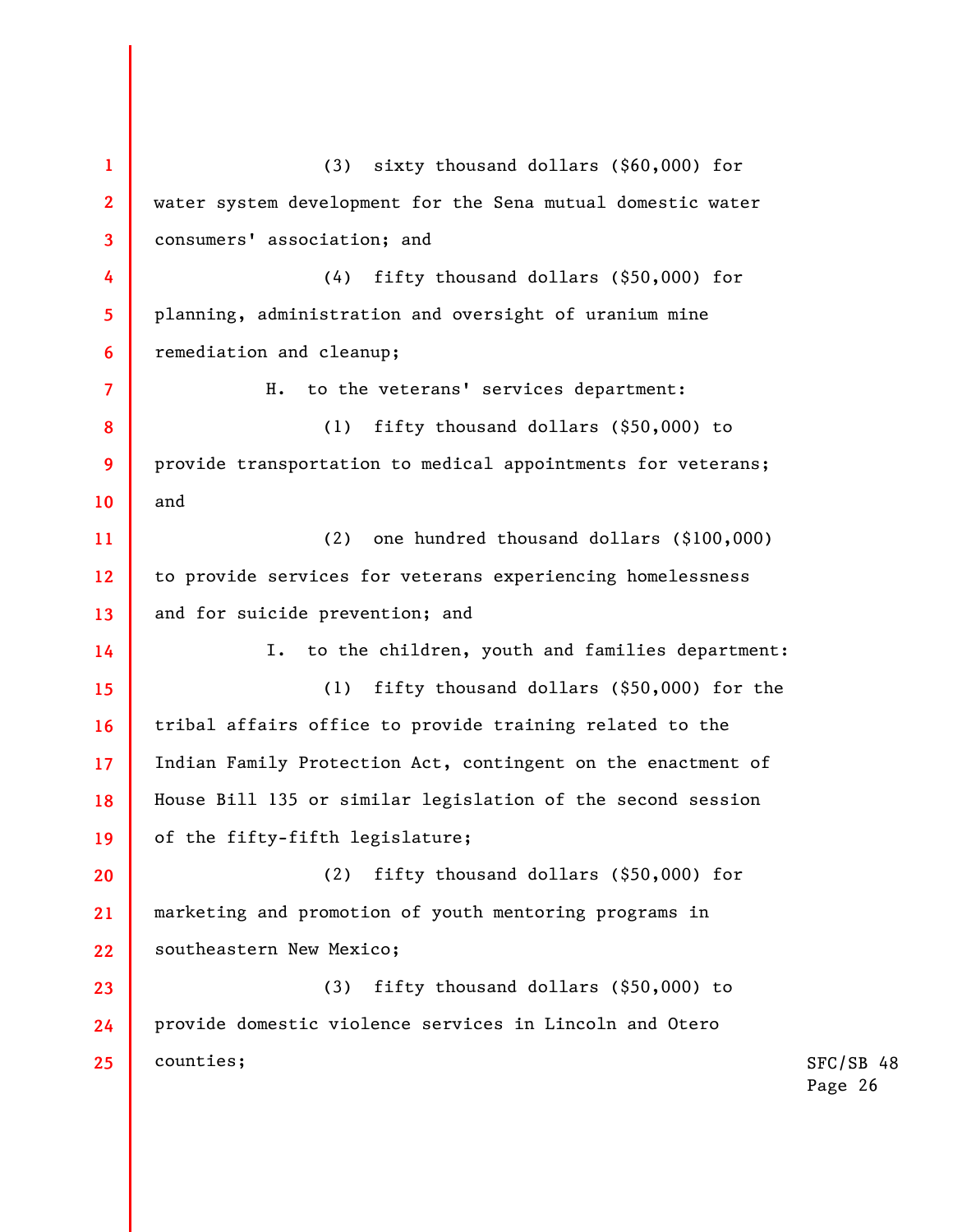**1 2 3 4 5 6 7 8 9 10 11 12 13 14 15 16 17 18 19 20 21 22 23 24 25**  (4) fifty thousand dollars (\$50,000) for youth programs that provide individual and group counseling, education and recreation for youth ages six through seventeen in Carlsbad; (5) one hundred thirty thousand dollars (\$130,000) to contract for the provision of domestic violence shelter services in Santa Fe county; (6) sixty-five thousand dollars (\$65,000) for volunteer recruitment for juvenile justice mentoring in Santa Fe county and northern New Mexico; and (7) fifty thousand dollars (\$50,000) to provide services addressing complex needs of children, adults and families impacted by the trauma of sexual or domestic violence in Taos county. SECTION 7. PUBLIC SAFETY FISCAL YEAR 2022 APPROPRIATIONS.--The appropriations in this section are from the general fund for the following agencies for expenditure in fiscal years 2022 and 2023 for the purposes specified and, unless otherwise indicated, the unexpended or unencumbered balance of an appropriation in this section at the end of fiscal year 2023 shall revert to the general fund: A. to the crime victims reparation commission: (1) one hundred thousand dollars (\$100,000) to coordinate revisions to the Family Violence Protection Act and to provide services to victims of violent crime;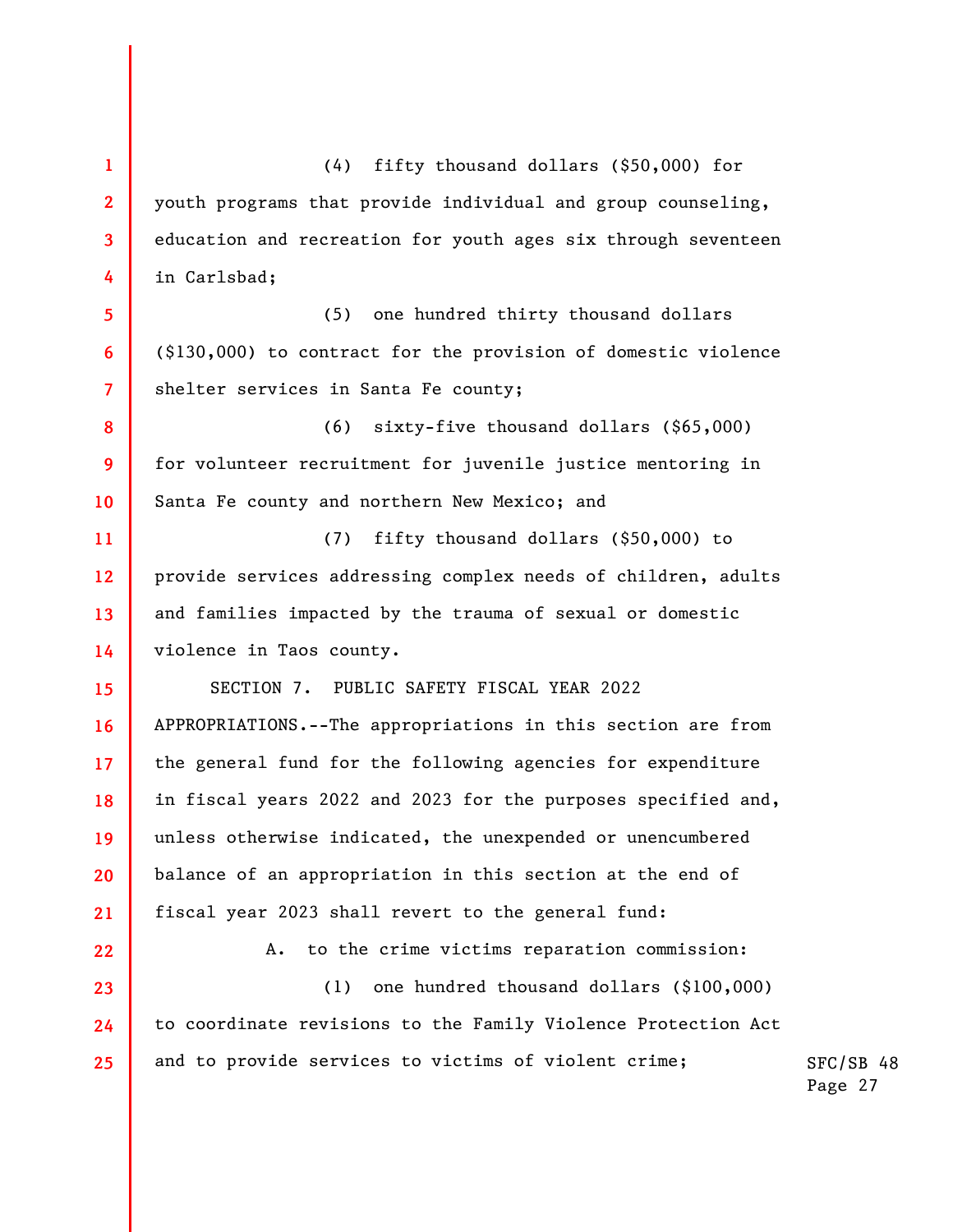**1 2 3 4 5 6 7 8 9 10 11 12 13 14 15 16 17 18 19 20 21 22 23 24 25**  (2) seventy thousand dollars (\$70,000) for services for children who are victims of crimes; (3) fifty thousand dollars (\$50,000) to provide civil legal services to children with guardianship issues; (4) fifty thousand dollars (\$50,000) to provide for sexual assault service providers; (5) fifty thousand dollars (\$50,000) for treatment and other services for victims of sexual assault; (6) eighty thousand dollars (\$80,000) for supportive services for survivors of sexual assault; and (7) eighty-five thousand dollars (\$85,000) for services for individuals and families affected by domestic violence, sexual assault and child abuse in Valencia county; and B. to the department of public safety, one hundred eighty thousand dollars (\$180,000) for training equipment at the New Mexico law enforcement academy. SECTION 8. TRANSPORTATION FISCAL YEAR 2022 APPROPRIATIONS.--The following amounts are appropriated from the general fund to the department of transportation for expenditure in fiscal years 2022 and 2023 for the purposes specified and, unless otherwise indicated, the unexpended or unencumbered balance of an appropriation in this section at the end of fiscal year 2023 shall revert to the general fund: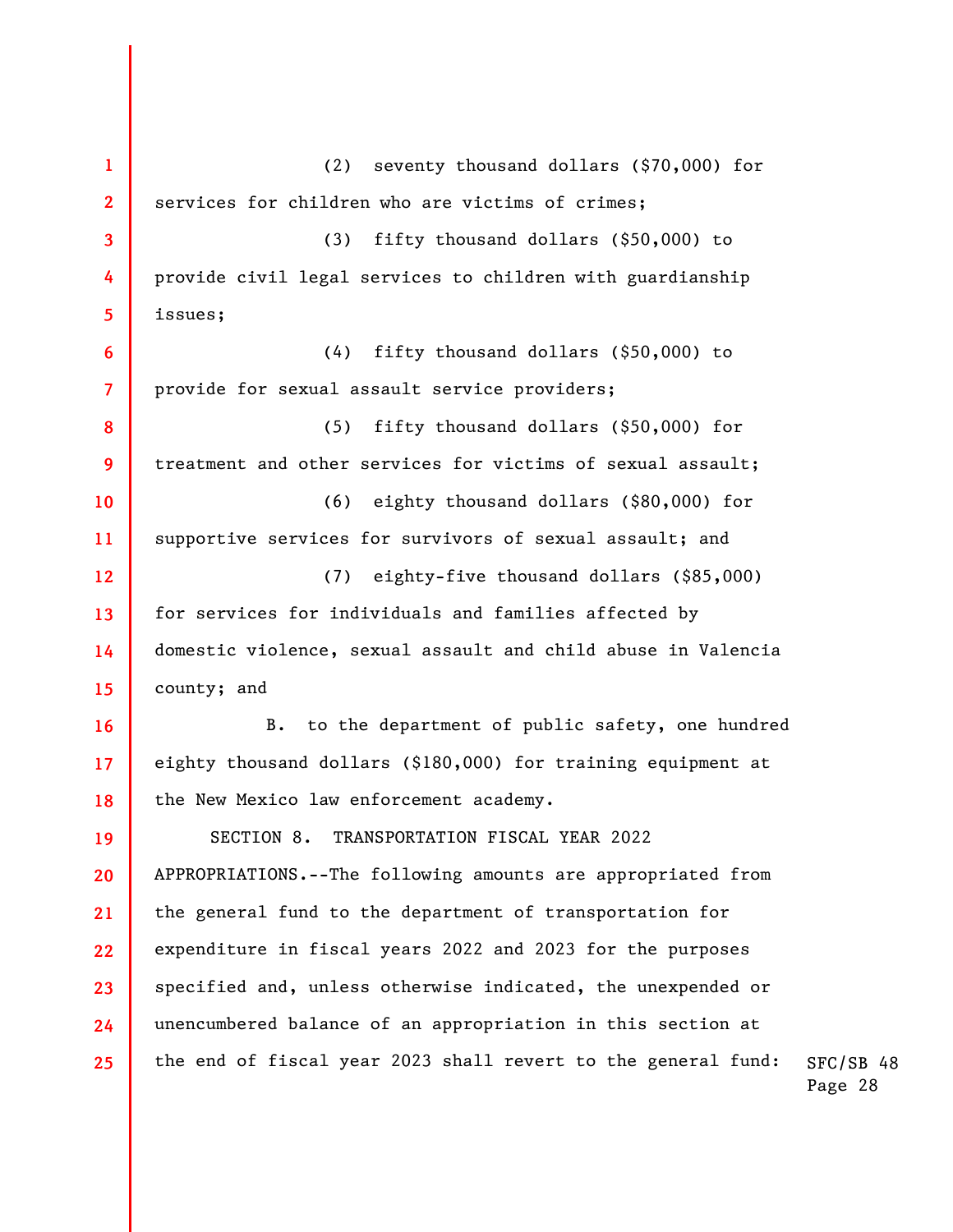**1 2 3**  A. fifty thousand dollars (\$50,000) to plan, design and install safety signage along highway 313 in Algodones; and

B. fifty-five thousand dollars (\$55,000) to increase the capacity of the 7th street drainage channel in Clovis.

**7 8 9 10 11 12 13**  SECTION 9. PUBLIC EDUCATION FISCAL YEAR 2022 APPROPRIATIONS.--The following amounts are appropriated from the general fund to the public education department for expenditure in fiscal years 2022 and 2023 for the purposes specified and, unless otherwise indicated, the unexpended or unencumbered balance of an appropriation in this section at the end of fiscal year 2023 shall revert to the general fund:

**14 15**  A. two hundred thirty thousand dollars (\$230,000) for the statewide media literacy program;

**16** 

**17** 

**4** 

**5** 

**6** 

B. sixty thousand dollars (\$60,000) for a statewide media literacy training program for educators;

**18 19 20 21**  C. one hundred fifty thousand dollars (\$150,000) for school-based inclusion programs to foster one-to-one friendships between students with and without intellectual and developmental disabilities;

**22 23 24 25**  D. one hundred sixty thousand dollars (\$160,000) to contract with a nonprofit organization to support the expansion of a statewide youth film education and festival that opens career paths for middle and high school students;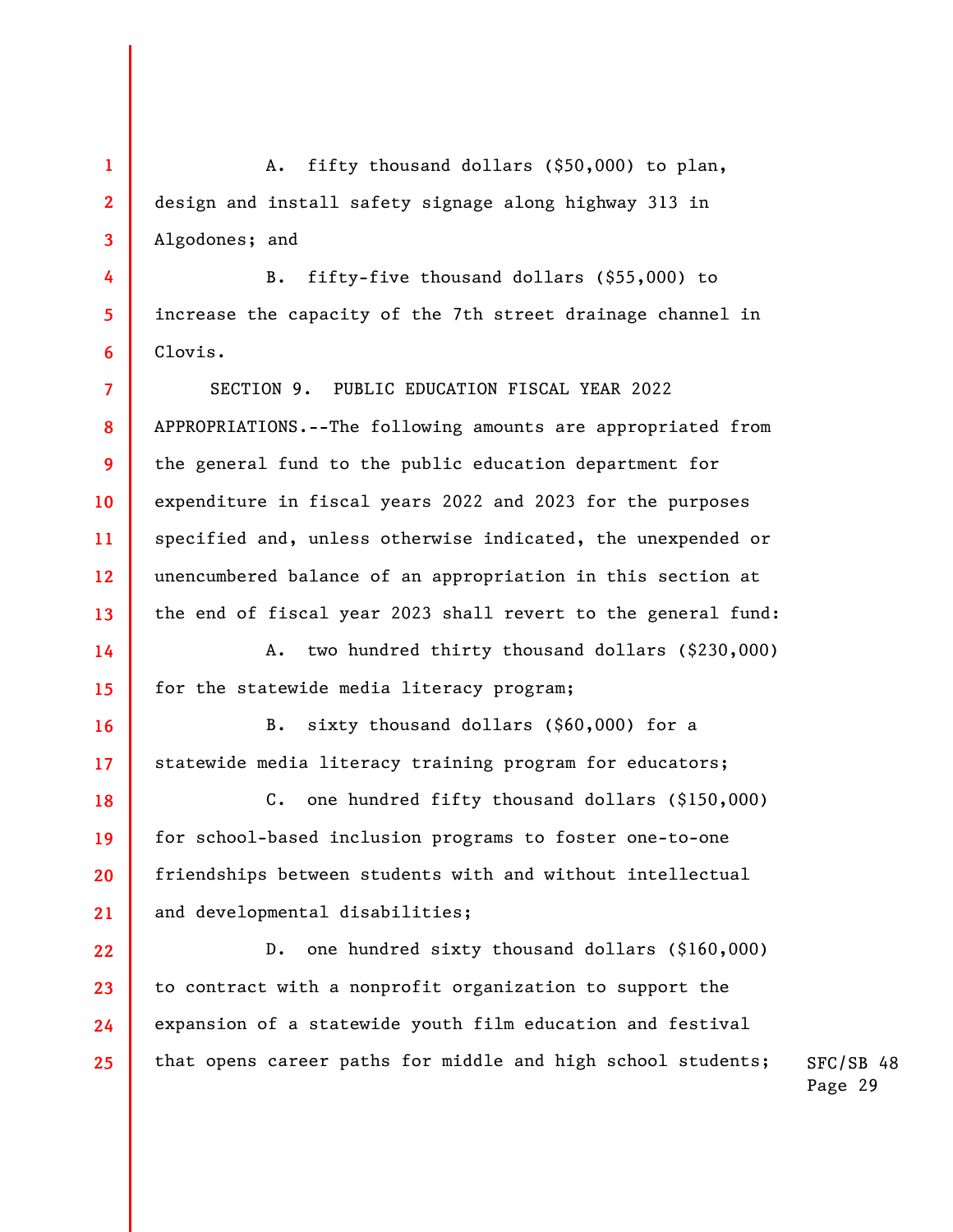**1 2 3 4 5 6 7 8 9 10 11 12 13 14 15 16 17 18 19 20 21 22 23 24 25**  E. one hundred thousand dollars (\$100,000) to contract with a nonprofit youth development program dedicated to helping young people graduate from high school; F. one hundred forty-five thousand dollars (\$145,000) to enhance six-week summer and out-of-school programming, including literacy and mathematics enrichment, social-emotional learning, physical wellness and swimming, life and career skills and individualized tutoring for K-12 public school students in the Albuquerque area from under-resourced families; G. sixty thousand dollars (\$60,000) for continued expansion of career and technical education at the Robert F. Kennedy charter school in Albuquerque; H. sixty-five thousand dollars (\$65,000) for a community school coordinator at South Valley preparatory charter school in Albuquerque; I. one hundred thousand dollars (\$100,000) to purchase a school activities bus for the Animas public school district; J. fifty thousand dollars (\$50,000) for agricultural farm equipment, implements and related projects in the Hobbs municipal school district; K. seventy-five thousand dollars (\$75,000) for expansion of the career technical program, specifically for costs related to the greenhouse, in the Lovington municipal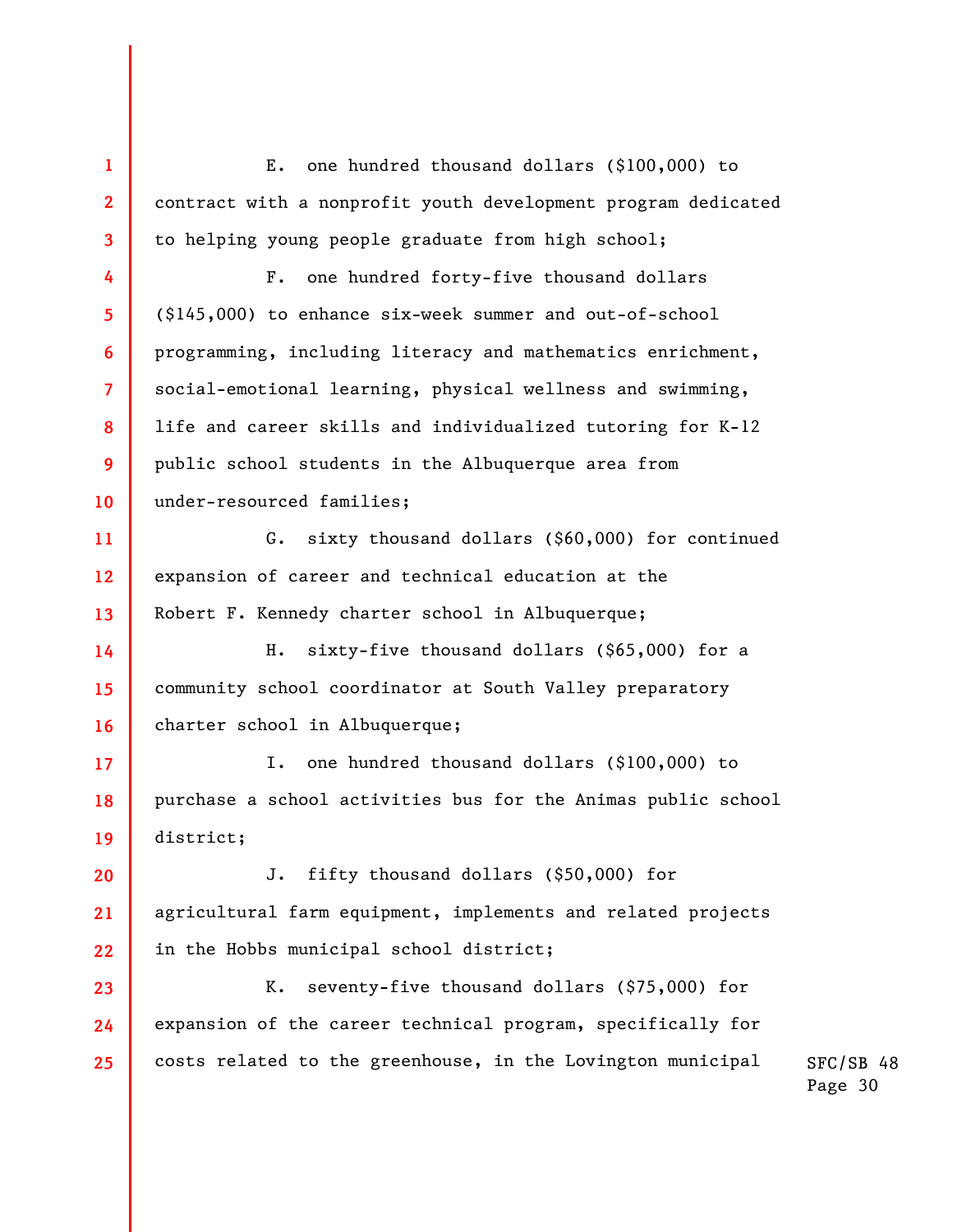school district;

**1** 

**2** 

**3** 

**4** 

**5** 

**6** 

**7** 

**8** 

L. three hundred thousand dollars (\$300,000) for career technical education programs in the Rio Rancho public school district;

M. ninety thousand dollars (\$90,000) to plan, design, construct and equip the campus expansion for the engineering and biomedical leadership program at the ASK academy charter school in Rio Rancho; and

**9 10 11**  N. ninety thousand dollars (\$90,000) for start-up costs of the engineering and biomedical leadership program for the ASK academy charter school in Rio Rancho.

**12 13 14 15 16 17 18**  SECTION 10. HIGHER EDUCATION FISCAL YEAR 2022 APPROPRIATIONS.--The appropriations in this section are from the general fund for the following agencies for expenditure in fiscal years 2022 and 2023 for the purposes specified. Unless otherwise indicated, the unexpended or unencumbered balance of an appropriation in this section at the end of fiscal year 2023 shall revert to the general fund:

A. to the higher education department:

**20 21 22 23 24**  (1) fifty thousand dollars (\$50,000) to support the statewide higher education food and housing insecurity survey to provide baseline data for students at public post-secondary educational institutions and tribal colleges;

**25** 

**19** 

SFC/SB 48 (2) sixty thousand dollars (\$60,000) for the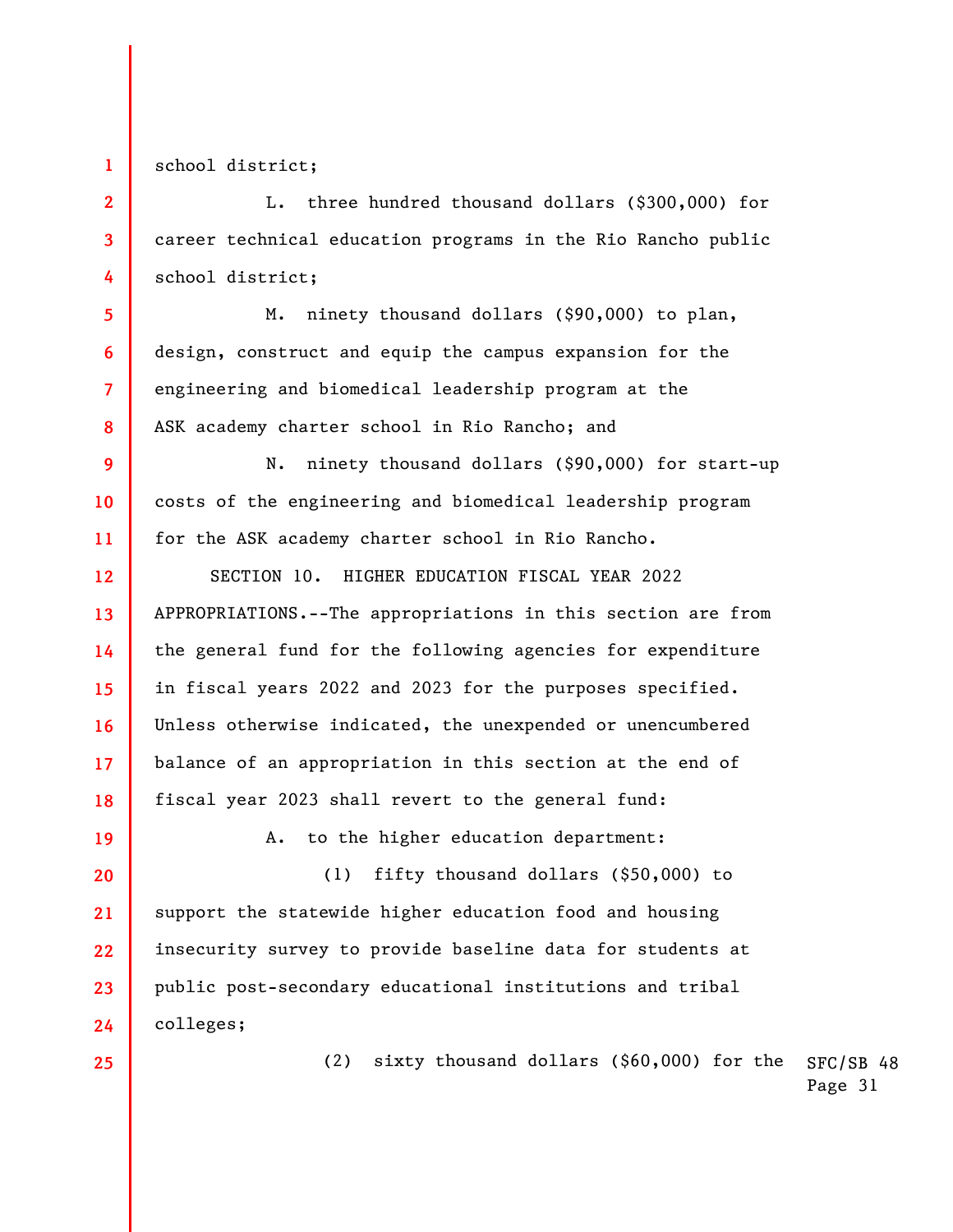SFC/SB 48 Page 32 **1 2 3 4 5 6 7 8 9 10 11 12 13 14 15 16 17 18 19 20 21 22 23 24 25**  higher education and public education teacher workforce task force to continue its work; (3) fifty thousand dollars (\$50,000) to enhance transaction capability for the public service law loan repayment program to recruit and train attorneys for the public defender department and district attorneys; (4) fifty thousand dollars (\$50,000) to contract with an accredited provider of adult basic education to award adult general education credentials using a pay-for-completion model for reimbursement; (5) fifty thousand dollars (\$50,000) for the adult literacy division to contract for services related to Rio Arriba adult literacy services; (6) for Santa Fe community college: (a) four hundred fifty-five thousand dollars (\$455,000) for the first born home visiting training, technical assistance and research for the model program; (b) fifty thousand dollars (\$50,000) to contract for the provision of effective project-based science, technology, engineering and mathematics programs for students twelve through eighteen years of age, with a focus on girls and under-represented minorities in northern New Mexico; and (c) sixty thousand dollars (\$60,000) for upgrades in the community college's trades and technology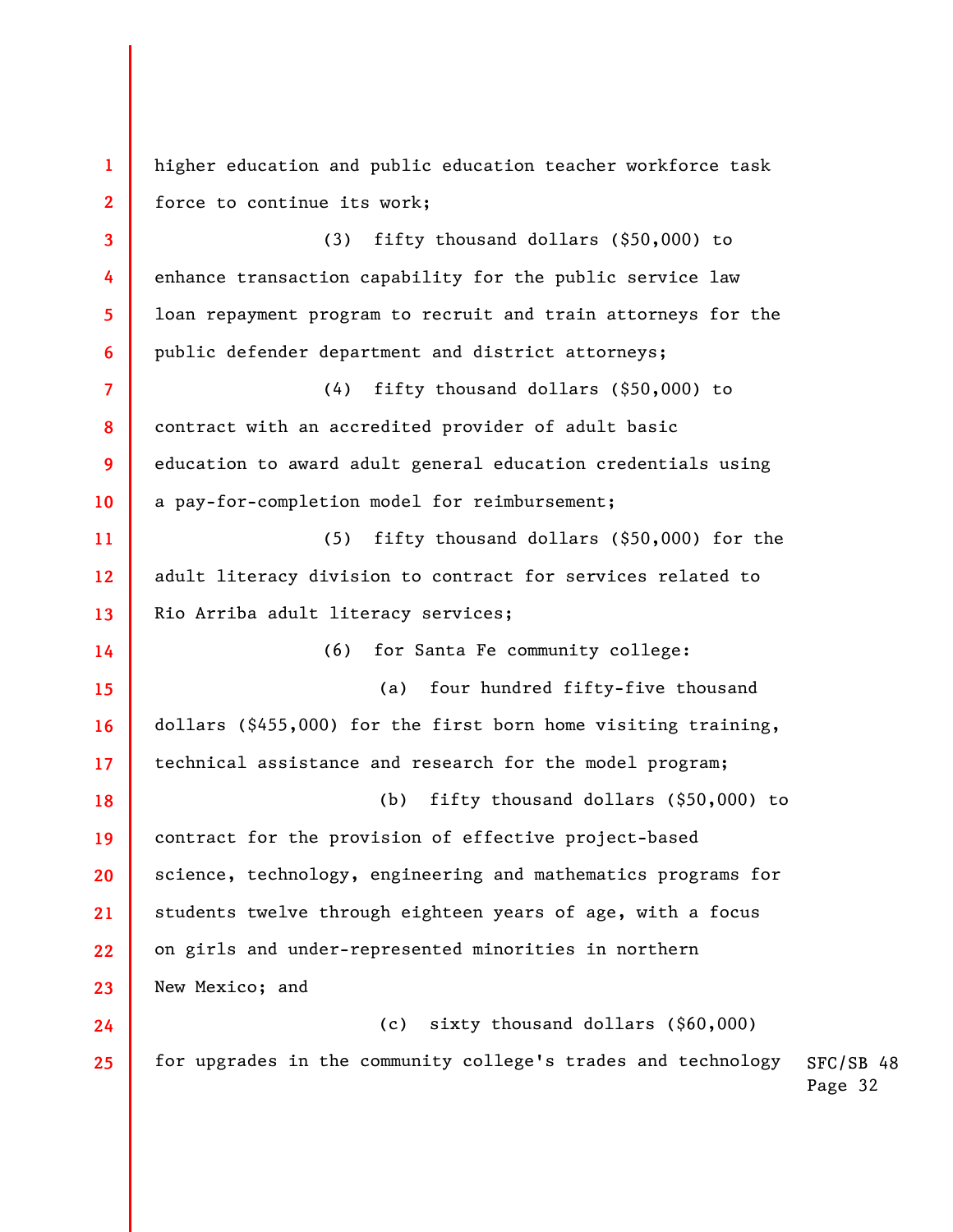SFC/SB 48 Page 33 **1 2 3 4 5 6 7 8 9 10 11 12 13 14 15 16 17 18 19 20 21 22 23 24 25**  programs; (7) for central New Mexico community college: (a) one hundred thousand dollars (\$100,000) for a landscape assessment; and (b) two hundred ten thousand dollars (\$210,000) to provide science, technology, engineering, art and mathematics education outreach for young children and educators at a science center and children's museum in Albuquerque; (8) for Luna community college: (a) fifty thousand dollars (\$50,000) for one full-time-equivalent employee and year-round mentorship initiative to recruit underserved students from rural communities into higher education; and (b) one hundred twenty thousand dollars (\$120,000) to purchase an activity bus; (9) for New Mexico junior college, one hundred thousand dollars (\$100,000) to purchase and install portable teaching laboratories for welding; and (10) for Clovis community college: (a) ninety-four thousand dollars (\$94,000) for additional welding booths; and (b) one hundred twenty-five thousand dollars (\$125,000) for repair or replacement of cardio and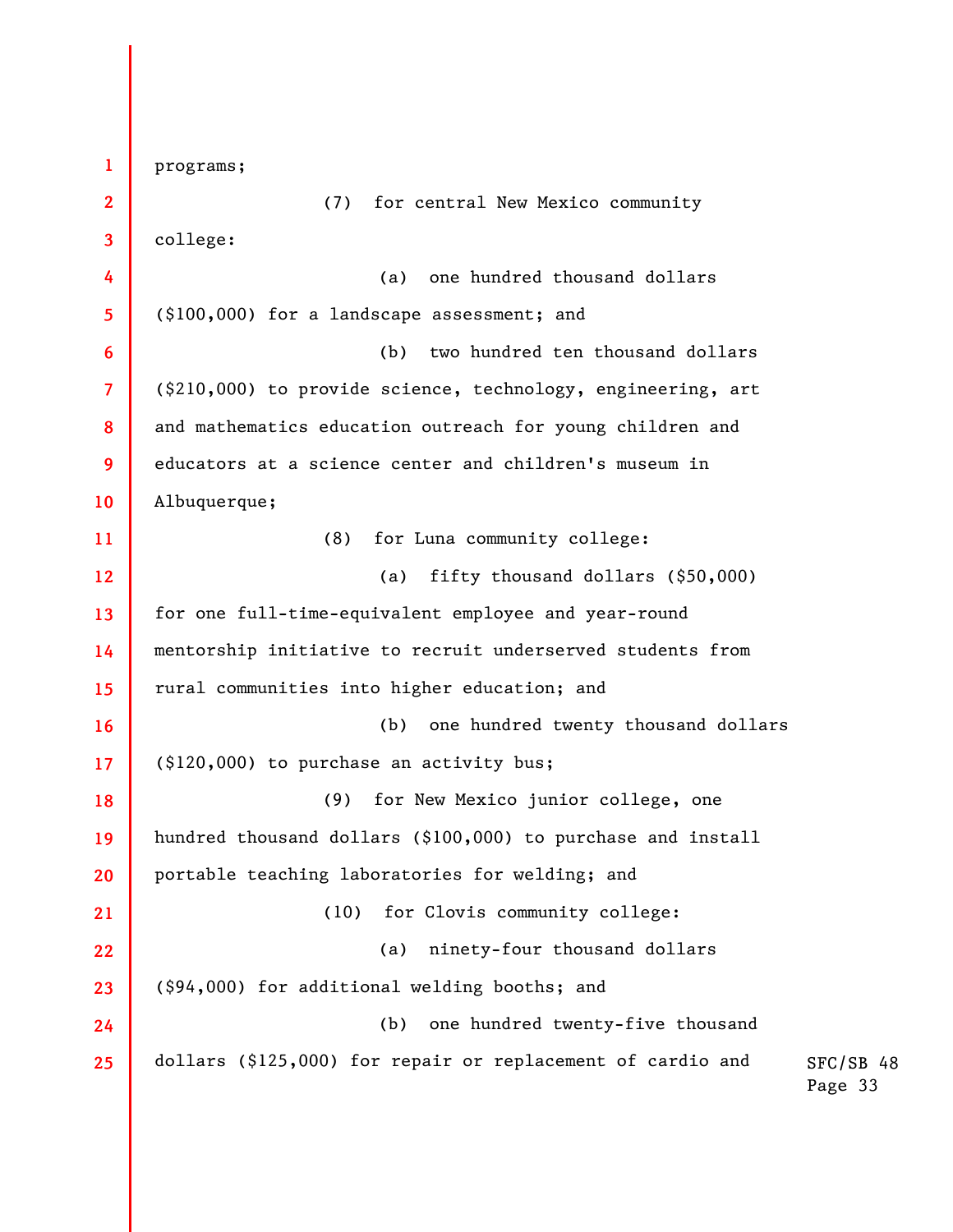**1 2 3 4 5 6 7 8 9 10 11 12 13 14 15 16 17 18 19 20 21 22 23 24 25**  exercise equipment at the health and fitness center; B. to the board of regents of the university of New Mexico: (1) fifty thousand dollars (\$50,000) for the community internship program of Chicana and Chicano studies; (2) eighty thousand dollars (\$80,000) for economic development research; (3) one hundred thousand dollars (\$100,000) for the graduate and professional student association, health science student grant account to support health science student expenses to serve clinical rotations in rural New Mexico; (4) fifty thousand dollars (\$50,000) for the health sciences center for the office of diversity, equity and inclusion for the communities to careers program; (5) for the bureau of business and economic research: (a) one hundred thousand dollars (\$100,000) to conduct and report a survey of legislative personnel on the needs of the legislature and a survey of legislators to identify the activities and time devoted to their legislative duties outside of legislative sessions and to study the costs and benefits of legislator compensation, modifying the length and scope of legislative sessions and legislative staffing; and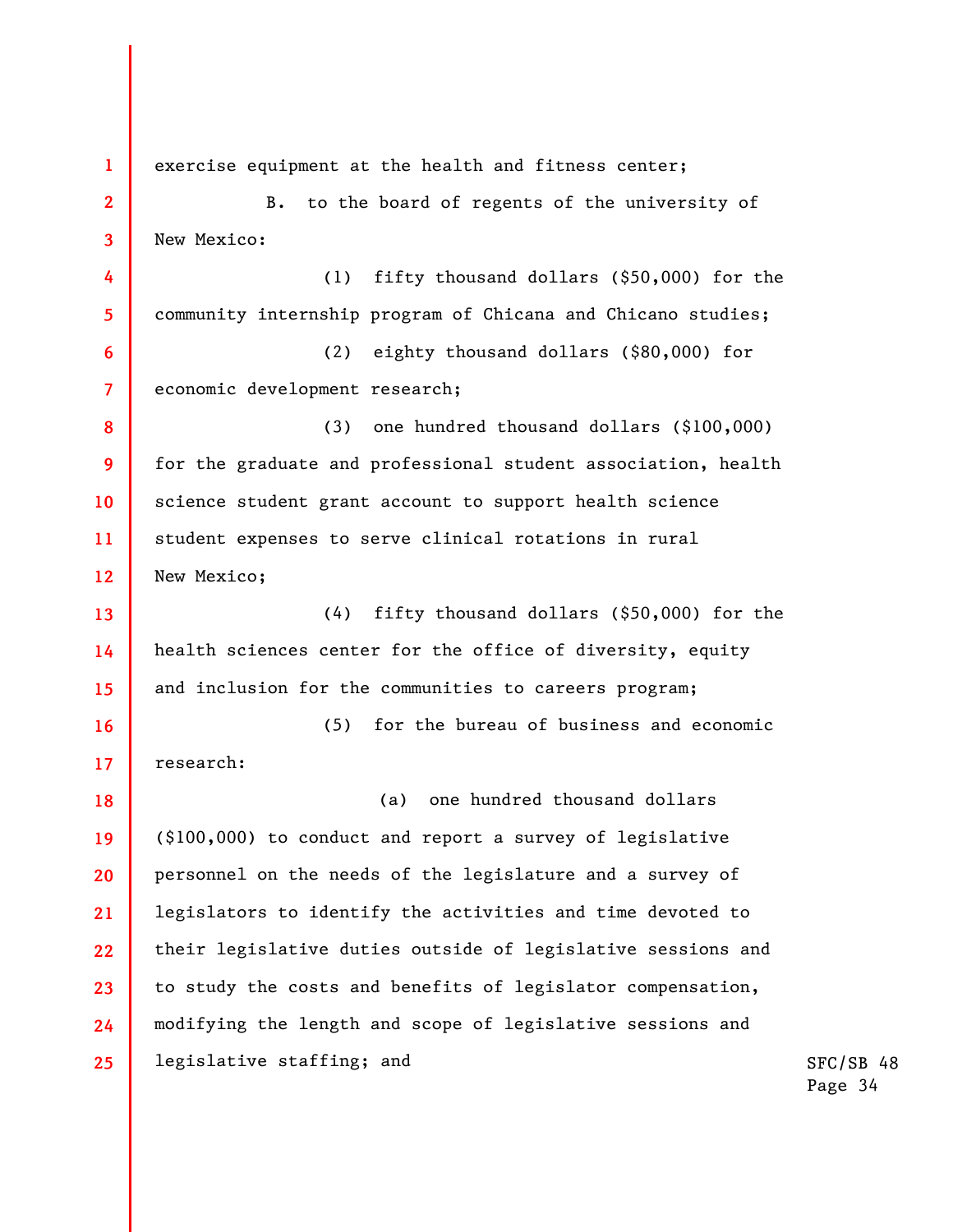SFC/SB 48 Page 35 **1 2 3 4 5 6 7 8 9 10 11 12 13 14 15 16 17 18 19 20 21 22 23 24 25**  (b) fifty thousand dollars (\$50,000) to evaluate the fiscal impact on state and local governments of the proposed Santolina development in Bernalillo county; (6) for the law school: (a) seventy thousand dollars (\$70,000) for the border justice initiative; (b) ninety thousand dollars (\$90,000) for media upgrades; and (c) sixty thousand dollars (\$60,000) to purchase a van with safety and navigation features for use when providing legal services in rural locations; (7) three hundred thousand dollars (\$300,000) to provide professional assistance devoted to the mental health and physical well-being of student athletes; and (8) one hundred fifty thousand dollars (\$150,000) for the student mentoring program to provide government training for high school students and minority student services; C. to the board of regents of New Mexico state university: (1) one hundred thousand dollars (\$100,000) for the campus safety prevention through environmental design campus safety improvements; (2) fifty thousand dollars (\$50,000) to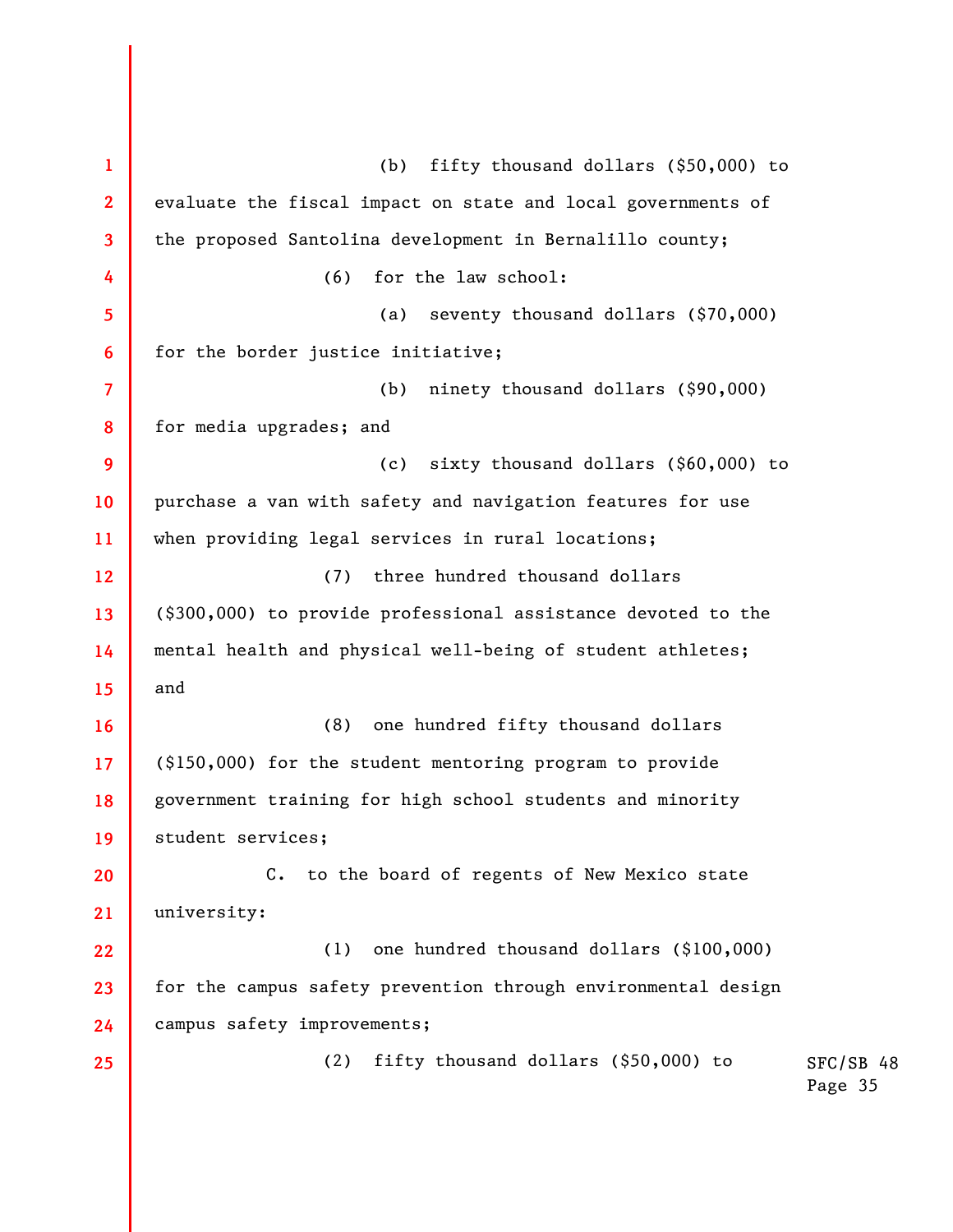SFC/SB 48 Page 36 **1 2 3 4 5 6 7 8 9 10 11 12 13 14 15 16 17 18 19 20 21 22 23 24 25**  purchase and equip a pickup truck for the animal and range sciences department to haul livestock to and from the main campus to the college ranch; (3) fifty thousand dollars (\$50,000) for Dona Ana community college for the dental hygiene program; (4) for the New Mexico department of agriculture: (a) eighty-six thousand dollars (\$86,000) for the healthy soils program; (b) fifty thousand dollars (\$50,000) to plan and implement a statewide New Mexico agriculture marketing campaign; (c) fifty thousand dollars (\$50,000) for statewide youth agricultural education programs; (d) fifty thousand dollars (\$50,000) to provide youth development programs through future farmers of America at Roswell, Goddard, Dexter, Hagerman and Artesia high schools; and (e) one hundred thousand dollars (\$100,000) to purchase equipment for the western Mora soil and water conservation district; (5) for the agriculture experiment station: (a) three hundred eighty thousand dollars (\$380,000) to purchase and install weather stations throughout the state;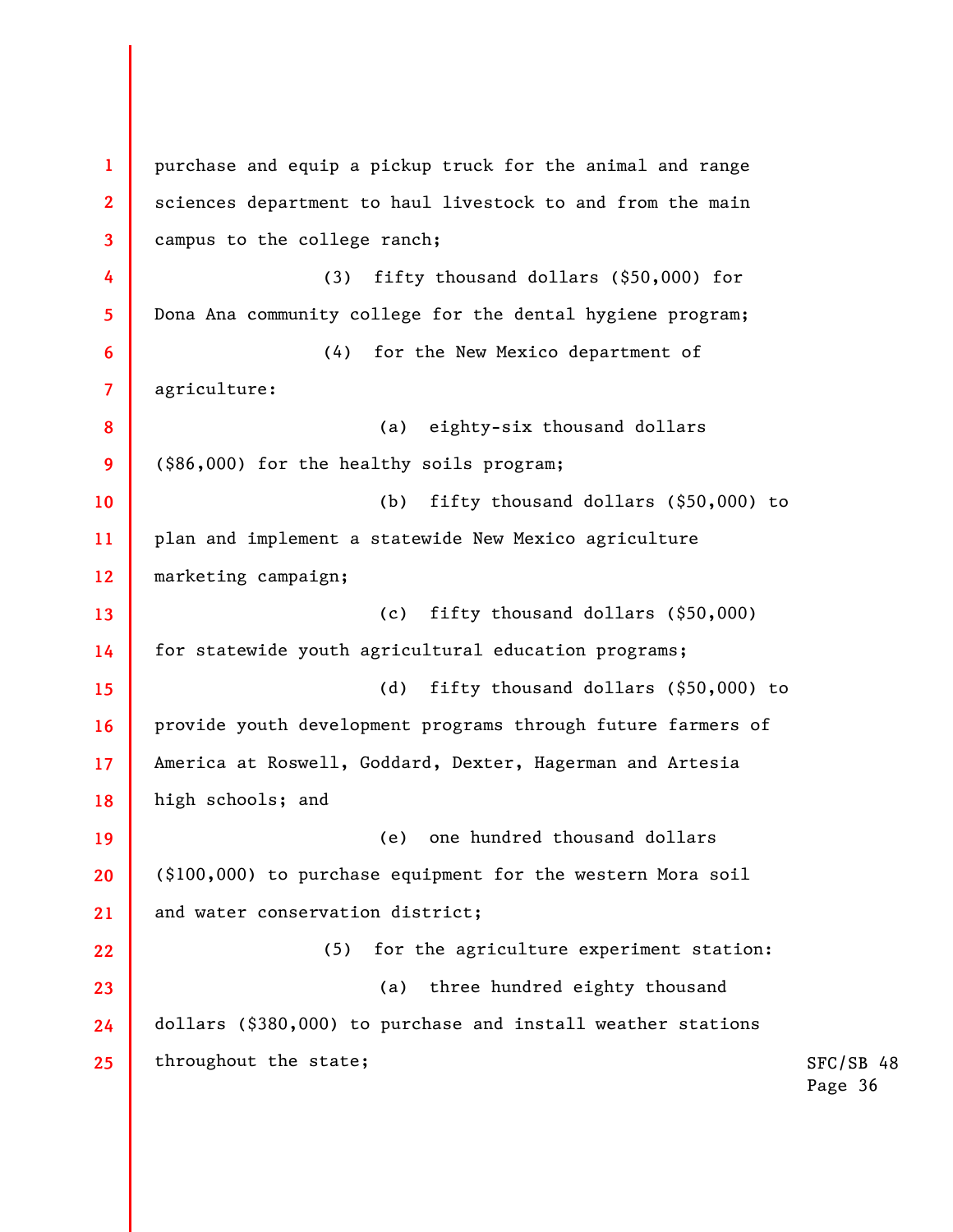SFC/SB 48 Page 37 **1 2 3 4 5 6 7 8 9 10 11 12 13 14 15 16 17 18 19 20 21 22 23 24 25**  (b) one hundred fifty-five thousand dollars (\$155,000) for the Artesia agricultural science center; and (c) three hundred thirty thousand dollars (\$330,000) to purchase and install equipment for the Farmington agricultural science center; (6) for the cooperative extension service: (a) fifty thousand dollars (\$50,000) to provide youth development programs in Chaves and Eddy counties; (b) sixty thousand dollars (\$60,000) to assist 4-H clubs in San Juan county, particularly clubs in Navajo Nation chapters; and (c) fifty-five thousand dollars (\$55,000) for asset purchases, maintenance, transportation, travel expenses and hunter education for Lea county 4-H shooting sports; (7) fifty thousand dollars (\$50,000) to provide professional assistance devoted to the mental health and physical well-being of student athletes; (8) three hundred fifty thousand dollars (\$350,000) for the Anna, age eight institute; (9) one hundred thirty thousand dollars (\$130,000) for the New Mexico produced water consortium; (10) one hundred twenty thousand dollars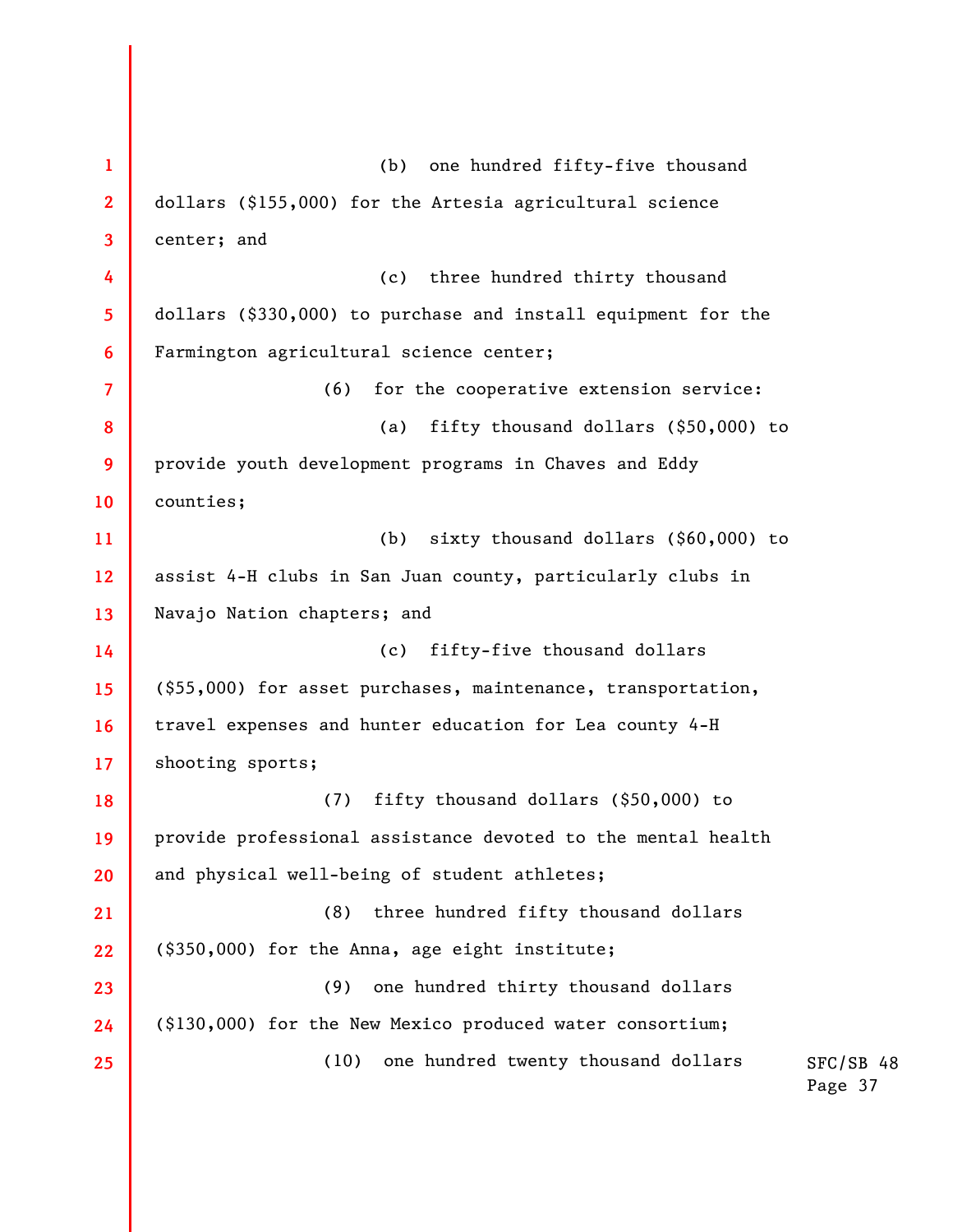**1 2 3 4 5 6 7 8 9 10 11 12 13 14 15 16 17 18 19 20 21 22 23 24 25**  (\$120,000) to continue and expand the MESA program in the Gadsden independent school district, including travel, food, lodging, supplies and after-school snacks at the middle schools and high schools within the district; and (11) one hundred thirty thousand dollars (\$130,000) to create a grant consortium to create and sustain an experimental pathway for students in kindergarten through twelfth grades, with a focus on space-related challenges; D. to the board of regents of New Mexico highlands university, one hundred thousand dollars (\$100,000) to provide academic support for student athletes; E. to the board of regents of western New Mexico university, fifty thousand dollars (\$50,000) for the indigenous student program; F. to the board of regents of eastern New Mexico university: (1) one hundred fifteen thousand dollars (\$115,000) for the Roswell branch to expand educational programs and purchase equipment in the welding and automotive programs; and (2) fifty thousand dollars (\$50,000) for the Ruidoso branch for the workforce development program; G. to the board of regents of the New Mexico institute of mining and technology, fifty thousand dollars (\$50,000) for homeland security;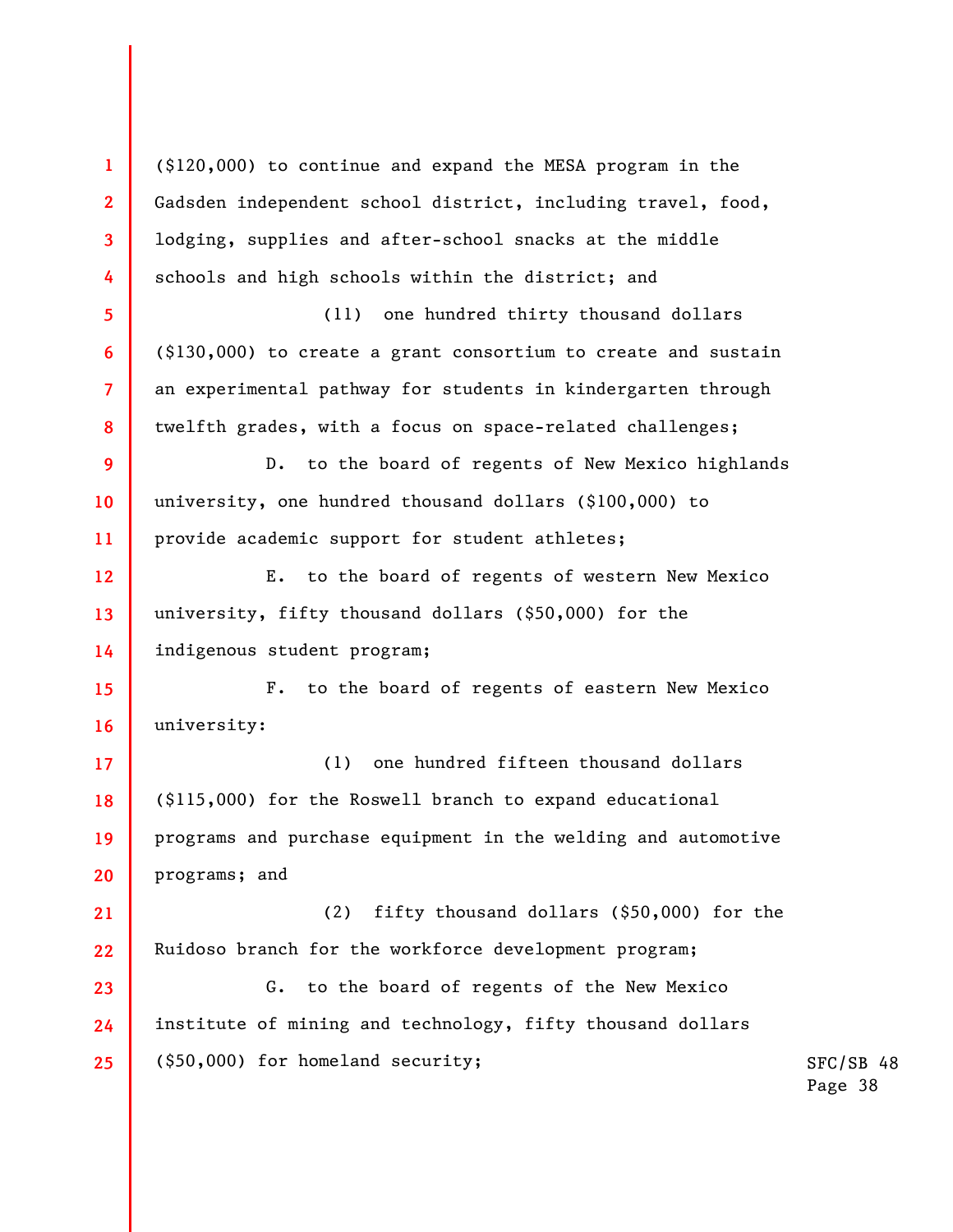**1 2**  H. to the board of regents of northern New Mexico state school:

**3** 

**4** 

**5** 

**6** 

**24** 

**25** 

(1) one hundred ten thousand dollars (\$110,000) to create an arts, culture and healing project for youths in the arts, cultural engagement and sustainable agriculture; and

**7 8 9 10 11**  (2) fifty thousand dollars (\$50,000) to create a four-acre small demonstration farm using traditional, sustainable and regenerative agricultural principles and values, the college's acequia program and modernized farming techniques; and

**12 13 14**  I. to the board of regents of the New Mexico school for the deaf, ten thousand dollars (\$10,000) for equipment for a hearing loss program in McKinley county.

**15 16 17 18 19 20 21 22 23**  SECTION 11. LEGISLATIVE FISCAL YEAR 2023 APPROPRIATIONS.--Four hundred thousand dollars (\$400,000) is appropriated from the general fund to the legislative finance committee for expenditure in fiscal year 2023 to contract with a consultant to assess improvement of New Mexico's procurement of health benefits to ensure fairness, health improvement and cost-effectiveness. Any unexpended or unencumbered balance remaining at the end of fiscal year 2023 shall revert to the general fund.

SECTION 12. JUDICIAL FISCAL YEAR 2023 APPROPRIATIONS.-- The appropriations in this section are from the general fund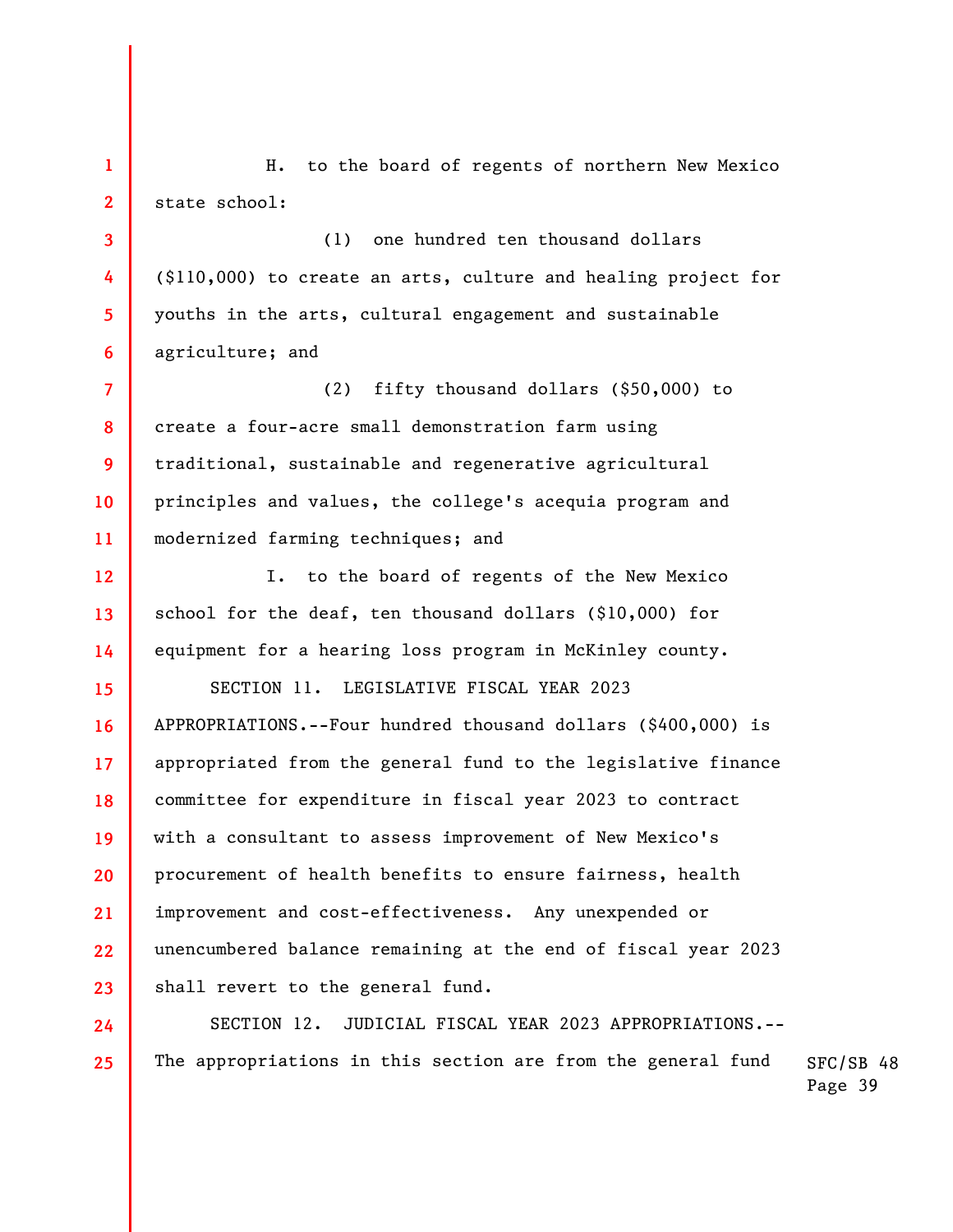**1 2 3 4 5**  for the following agencies for expenditure in fiscal year 2023 for the purposes specified and, unless otherwise indicated, the unexpended or unencumbered balance of an appropriation in this section at the end of fiscal year 2023 shall revert to the general fund:

A. to the court of appeals, one hundred fifty thousand dollars (\$150,000) to improve and enhance the timely processing of judicial appeals;

**6** 

**7** 

**8** 

**12** 

**13** 

**14** 

**25** 

**9 10 11**  B. to the supreme court, one hundred fifty thousand dollars (\$150,000) to purchase equipment for remote trials and to employ information technology staff;

C. to the administrative office of the courts: (1) one hundred thousand dollars (\$100,000) for statewide off-site jury hearings;

**15 16 17 18 19**  (2) one hundred thirty thousand dollars (\$130,000) to create an office of family representation, contingent on the enactment of Senate Bill 31, House Bill 46 or similar legislation of the second session of the fifty-fifth legislature;

**20 21 22 23 24**  (3) one hundred fifty thousand dollars (\$150,000) to expand the New Mexico state bar's volunteer attorney pool to provide legal assistance to low- and moderate-income persons who are not qualified or are conflicted out of the legal aid volunteer attorney pool; and

(4) fifty thousand dollars (\$50,000) for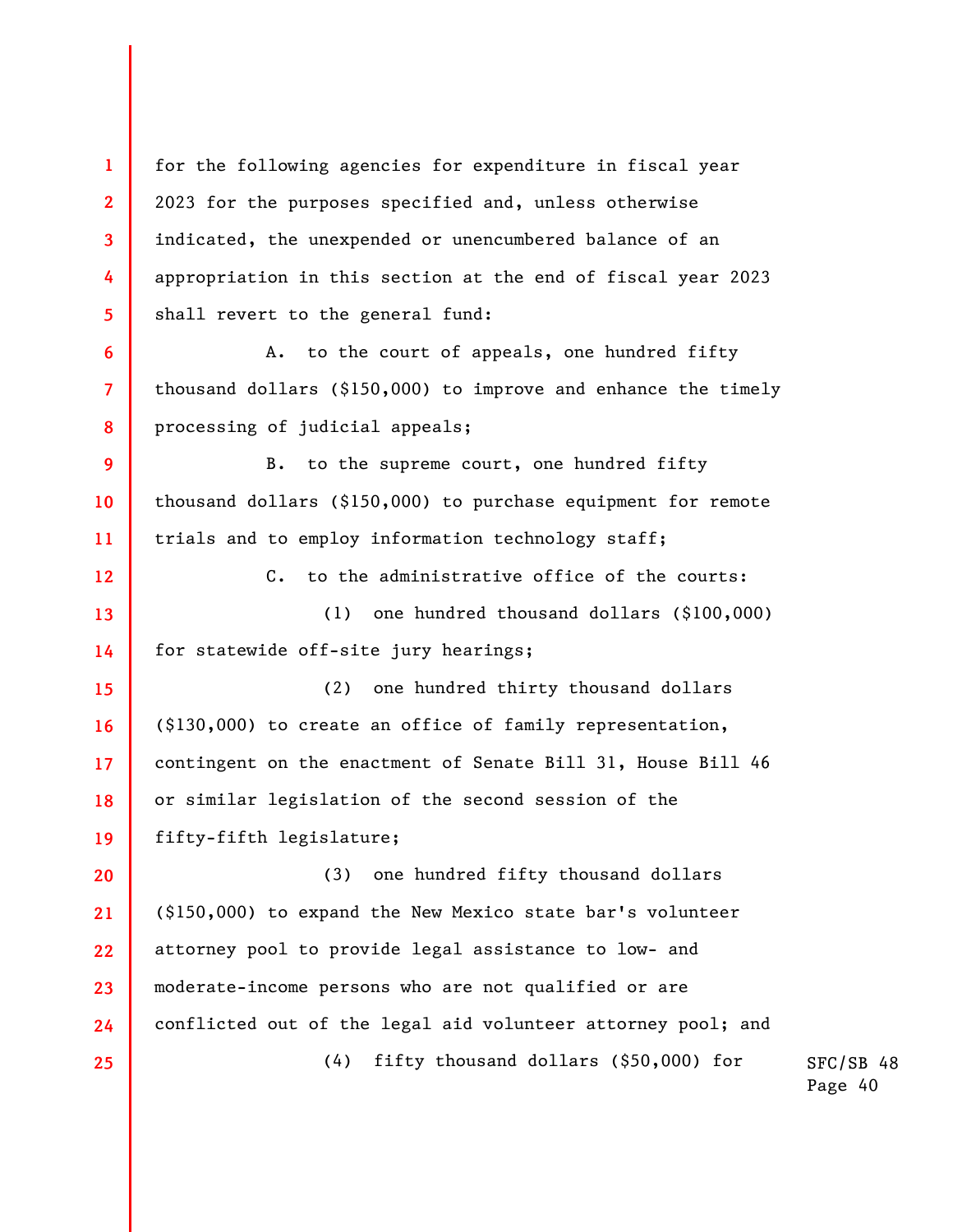**1 2**  annual camera maintenance in the Aztec division of the San Juan county magistrate court;

**3** 

**4** 

**5** 

**6** 

**22** 

D. to the first judicial district court, thirty thousand dollars (\$30,000) for continued operation of the transformative justice initiative wellness court in Santa Fe county;

**7 8 9 10**  E. to the second judicial district court, sixty thousand dollars (\$60,000) for salary and benefits for a court services specialist to assist with case backlog and jury trials;

**11 12 13**  F. to the third judicial district court, fifty thousand dollars (\$50,000) for warrant enforcement staff support;

**14 15 16**  G. to the fifth judicial district court, fifty thousand dollars (\$50,000) for the court-appointed special advocate program;

**17 18 19 20 21**  H. to the eighth judicial district court, eighty thousand dollars (\$80,000) for a program manager to assist judges presiding over treatment courts, adult drug courts, domestic violence courts and mental health and wellness courts in Taos;

I. to the eleventh judicial district court:

**23 24 25**  (1) one hundred twenty thousand dollars (\$120,000) for pretrial services and warrant enforcement officers in the San Juan county court; and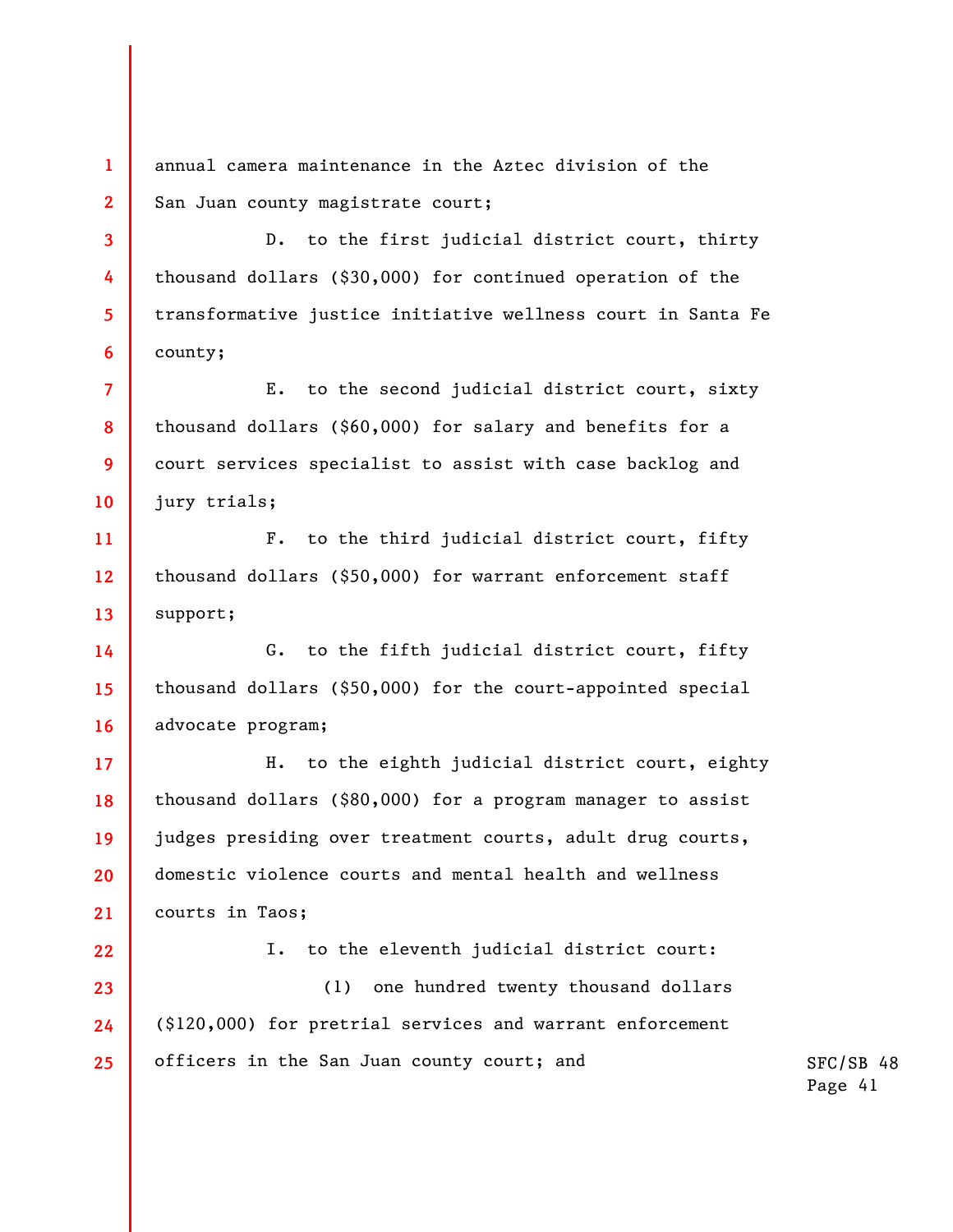**1 2 3 4 5 6 7 8 9 10 11 12 13 14 15 16 17 18 19 20 21 22 23 24 25**  (2) sixty thousand dollars (\$60,000) for pretrial services in the McKinley county court; J. to the district attorney of the fifth judicial district: (1) seventy-five thousand dollars (\$75,000) to provide advocacy for child victims of abuse and neglect and to provide supervised visitation services; (2) fifty thousand dollars (\$50,000) to contract for transitional housing for victims of domestic violence; and (3) one hundred twenty-five thousand dollars (\$125,000) to contract for rape crisis services; and K. to the district attorney of the eleventh judicial district, division one, one hundred twenty-five thousand dollars (\$125,000) for salary and benefits for a full-time attorney. SECTION 13. GENERAL CONTROL FISCAL YEAR 2023 APPROPRIATIONS.--The appropriations in this section are from the general fund for the following agencies for expenditure in fiscal year 2023 for the purposes specified and, unless otherwise indicated, the unexpended or unencumbered balance of an appropriation in this section at the end of fiscal year 2023 shall revert to the general fund: A. to the acequia and community ditch fund, one hundred thousand dollars (\$100,000) for the New Mexico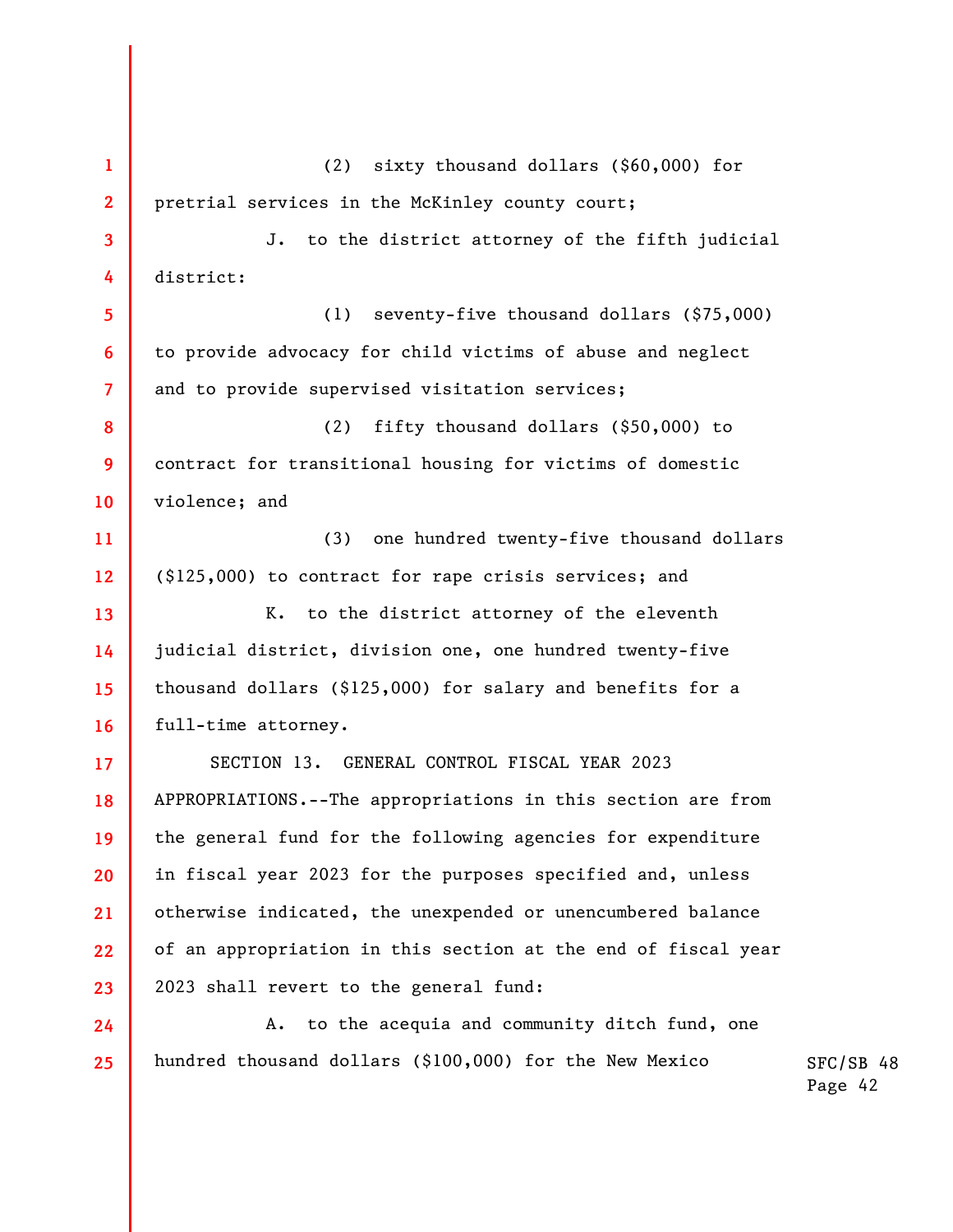**1 2 3 4 5 6 7 8 9 10 11 12 13 14 15 16 17 18 19 20 21 22 23 24 25**  department of agriculture to carry out the purposes of the Acequia and Community Ditch Fund Act; B. to the attorney general, one hundred fifty thousand dollars (\$150,000) for salary and benefits for a missing indigenous persons specialist, contingent on the enactment of Senate Bill 12 or similar legislation of the second session of the fifty-fifth legislature; C. to the department of finance and administration: (1) one hundred thousand dollars (\$100,000) for the acequia and community ditch education program; (2) one hundred ten thousand dollars (\$110,000) to coordinate language access in state government; (3) fifty thousand dollars (\$50,000) for civil legal services; (4) one hundred fifty thousand dollars (\$150,000) to contract with a provider to use the project ECHO model of virtual training and telementoring to train and support attorneys and lay advocates in providing free civil legal services; (5) for the statewide hunger initiative: (a) eighty thousand dollars (\$80,000) for the New Mexico department of agriculture to administer the double up food bucks program in Santa Fe county; and (b) fifty thousand dollars (\$50,000)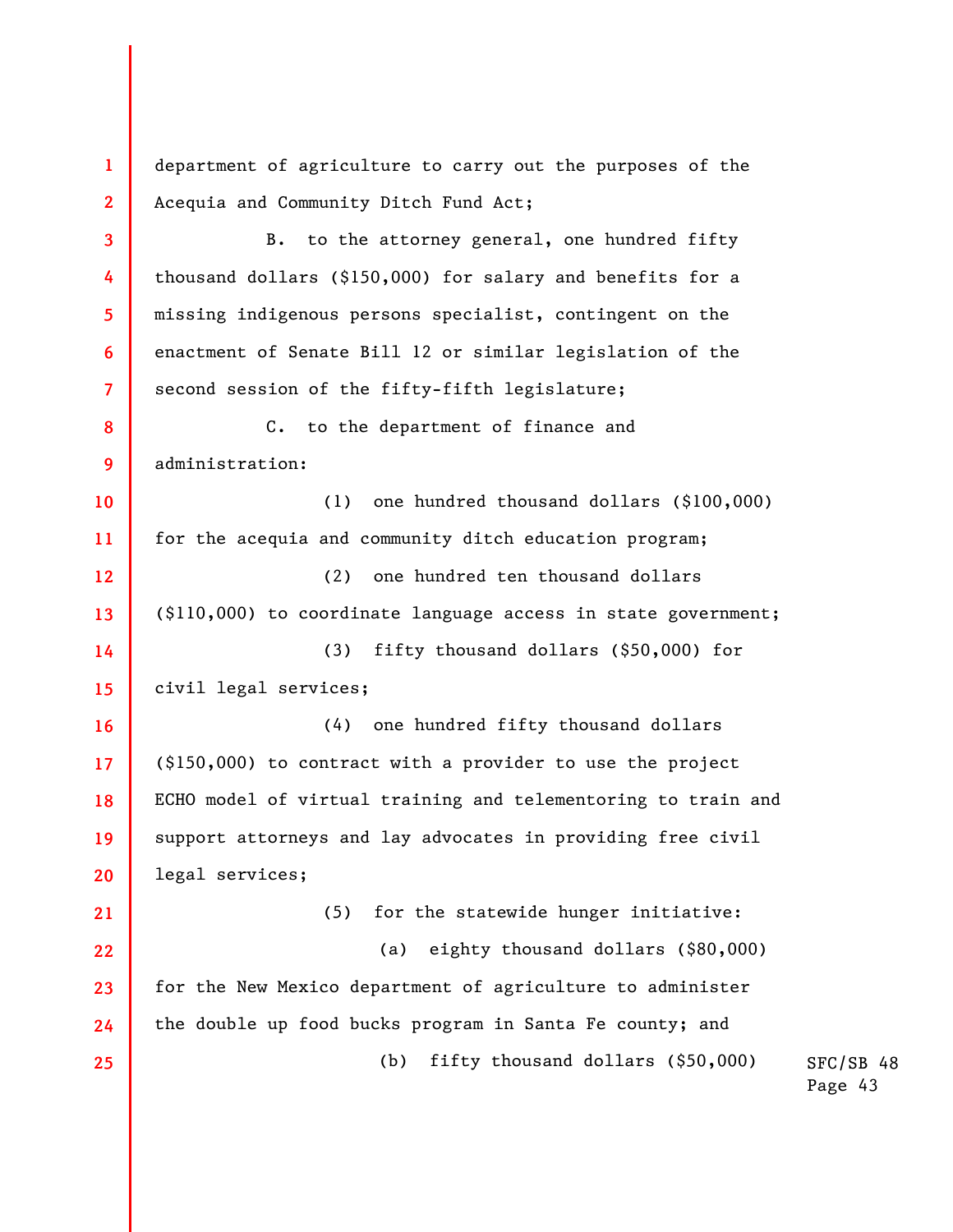**1 2 3 4 5 6 7 8 9 10 11 12 13 14 15 16 17 18 19 20 21 22 23 24 25**  for the New Mexico department of agriculture to administer the double up food bucks program in Santa Fe, Torrance and Valencia counties; (6) eighty thousand dollars (\$80,000) for grants to land grants-mercedes for operating expenses; (7) fifty thousand dollars (\$50,000) to provide youth development program services to land grants-mercedes; (8) ninety thousand dollars (\$90,000) for the middle Rio Grande conservancy district to procure materials and construct and install traffic control devices along the bosque in Albuquerque to reduce pedestrian and off-road vehicle accidents; (9) two hundred ninety thousand dollars (\$290,000) for the north central New Mexico economic development district to hire staff and consultants to provide grant research, grant writing and technical assistance for communities within the district; (10) fifty thousand dollars (\$50,000) for the regional emergency dispatch authority for coordination and equipment in southeastern New Mexico; and (11) one hundred twenty thousand dollars (\$120,000) for planning, technical assistance, grant writing, capacity building and administrative services for small rural communities in southeastern New Mexico;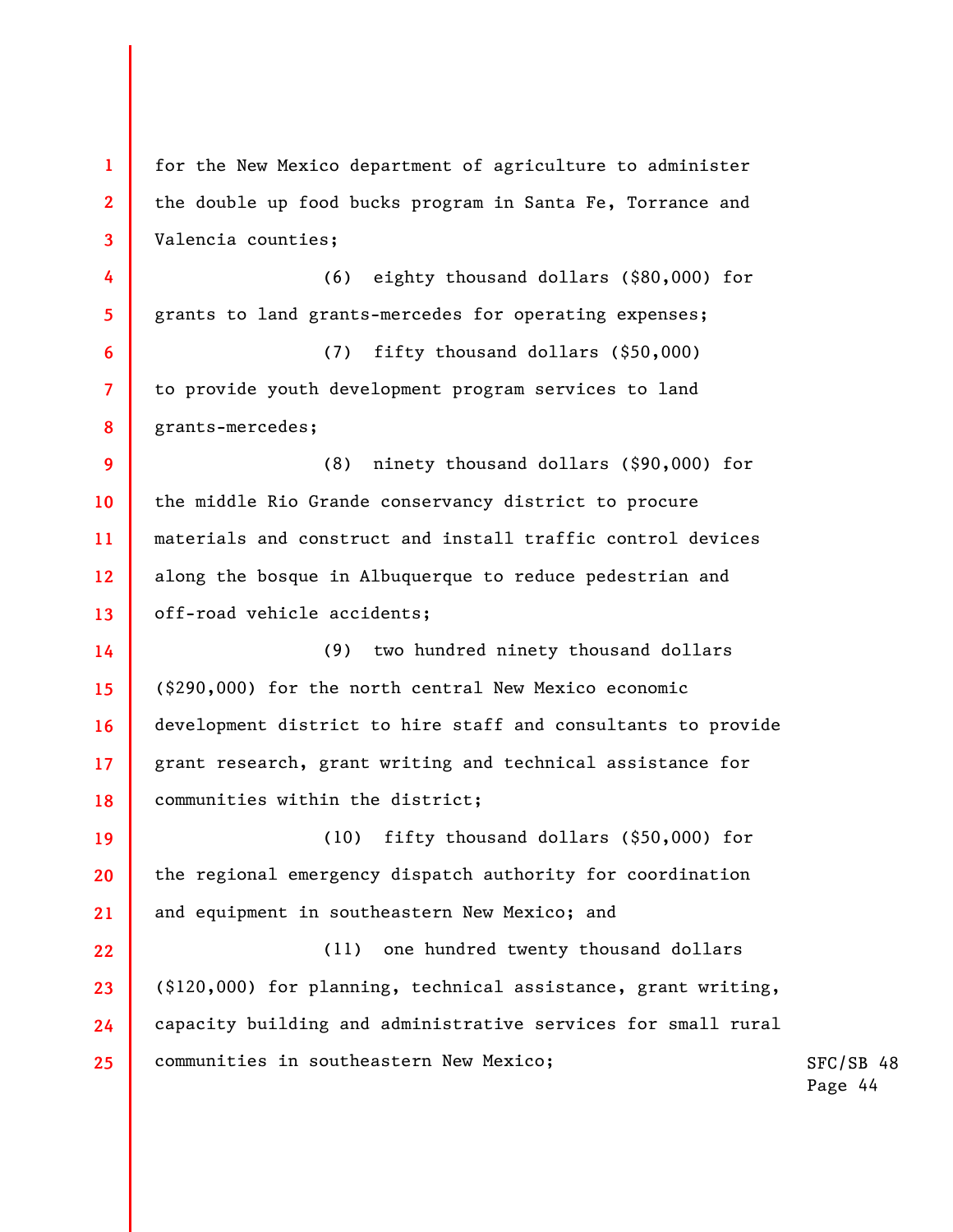**1 2 3 4 5 6 7 8 9 10 11 12 13 14 15 16 17 18 19 20 21 22 23 24 25**  D. to the local government division of the department of finance and administration: (1) in Bernalillo county: (a) fifty thousand dollars (\$50,000) for the Albuquerque department of arts and culture to support the coronavirus disease 2019 economic recovery in the culture sector; (b) one hundred fifteen thousand dollars (\$115,000) to contract with a nonprofit organization for mental health services in Albuquerque; (c) fifty thousand dollars (\$50,000) for the Albuquerque R4 robotic science, technology, engineering and mathematics program; (d) one hundred ten thousand dollars (\$110,000) to contract with a community organization to expand business incubation in the Rancho de Atrisco community and the southwest quadrant of Albuquerque; (e) one hundred twenty thousand dollars (\$120,000) for expansion of a life skills education program for incarcerated individuals and their families and juvenile offenders and their families to break the generational cycle of incarceration; (f) one hundred thousand dollars (\$100,000) to purchase and equip marked patrol vehicles for the Bernalillo county sheriff's office; and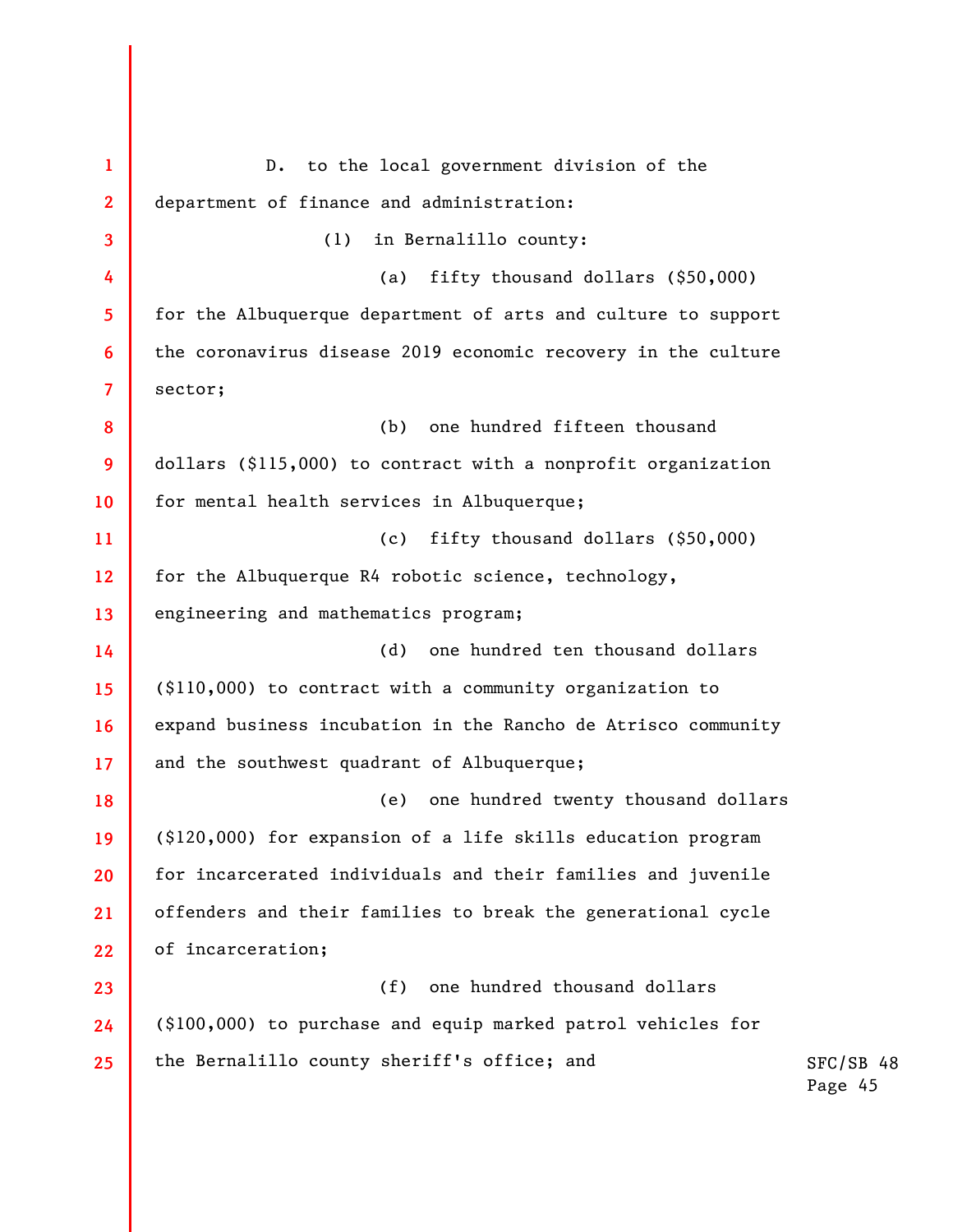SFC/SB 48 Page 46 **1 2 3 4 5 6 7 8 9 10 11 12 13 14 15 16 17 18 19 20 21 22 23 24 25**  (g) eighty thousand dollars (\$80,000) to purchase equipment for the emergency response team of the Bernalillo county sheriff's office; (2) in Cibola county: (a) eighty thousand dollars (\$80,000) to purchase signage and provide other improvements to the Grants mining museum; and (b) fifty thousand dollars (\$50,000) for operational expenses of the rockin' 66 express transit system in Cibola county; (3) in Dona Ana county, fifty thousand dollars (\$50,000) to contract with a community organization to provide permanent supportive housing to the homeless population with disabilities and their families in Las Cruces; (4) in Eddy county, fifty thousand dollars (\$50,000) for public safety communications, coordination through the regional emergency dispatch authority and services in Artesia; (5) in Grant county: (a) seventy thousand dollars (\$70,000) to Santa Clara for the maintenance of Fort Bayard; (b) fifty thousand dollars (\$50,000) for a bicycle race in Silver City and the surrounding area to promote outdoor recreation and tourism;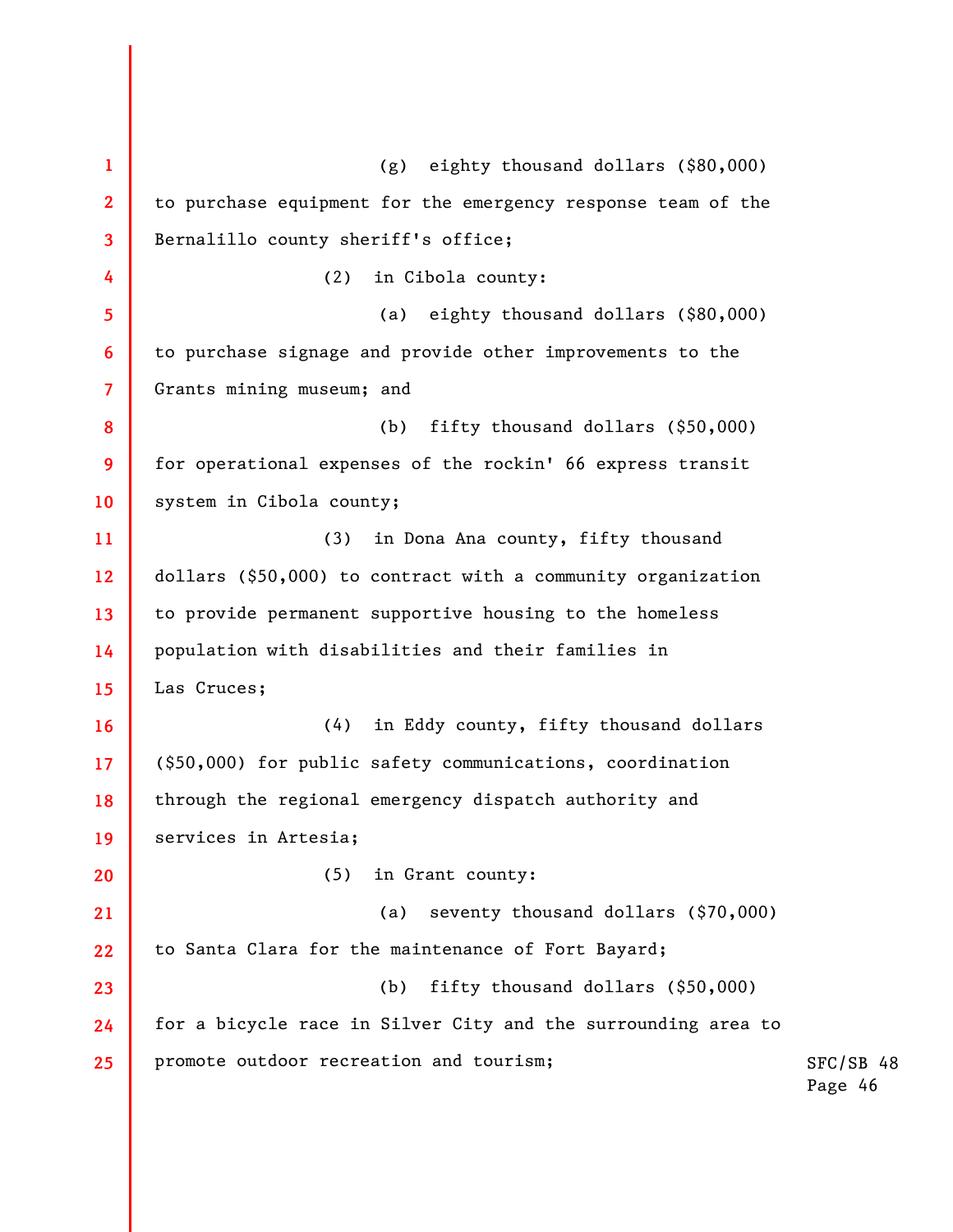**1 2 3 4 5 6 7 8 9 10 11 12 13 14 15 16 17 18 19 20 21 22 23 24 25**  (c) sixty thousand dollars (\$60,000) for the maintenance of Bataan memorial park; and (d) sixty thousand dollars (\$60,000) to purchase equipment for the Grant county sheriff's office; (6) in Hidalgo county, sixty thousand dollars (\$60,000) to purchase equipment for the Hidalgo county sheriff's office; (7) in Lea county: (a) fifty thousand dollars (\$50,000) for youth development programming for boys and girls in Hobbs; (b) eighty thousand dollars (\$80,000) for the Hobbs first tee program; (c) fifty thousand dollars (\$50,000) for projects, programs and guidance services for homeless persons in Hobbs; and (d) fifty-five thousand dollars (\$55,000) for the Lea county sheriff's office training facility and the sheriff's posse; (8) in Luna county, eighty thousand dollars (\$80,000) for a cannabis enforcement task force in Deming; (9) in McKinley county, one hundred thirty thousand dollars (\$130,000) for support of emergency shelters in Gallup; (10) in Rio Arriba county: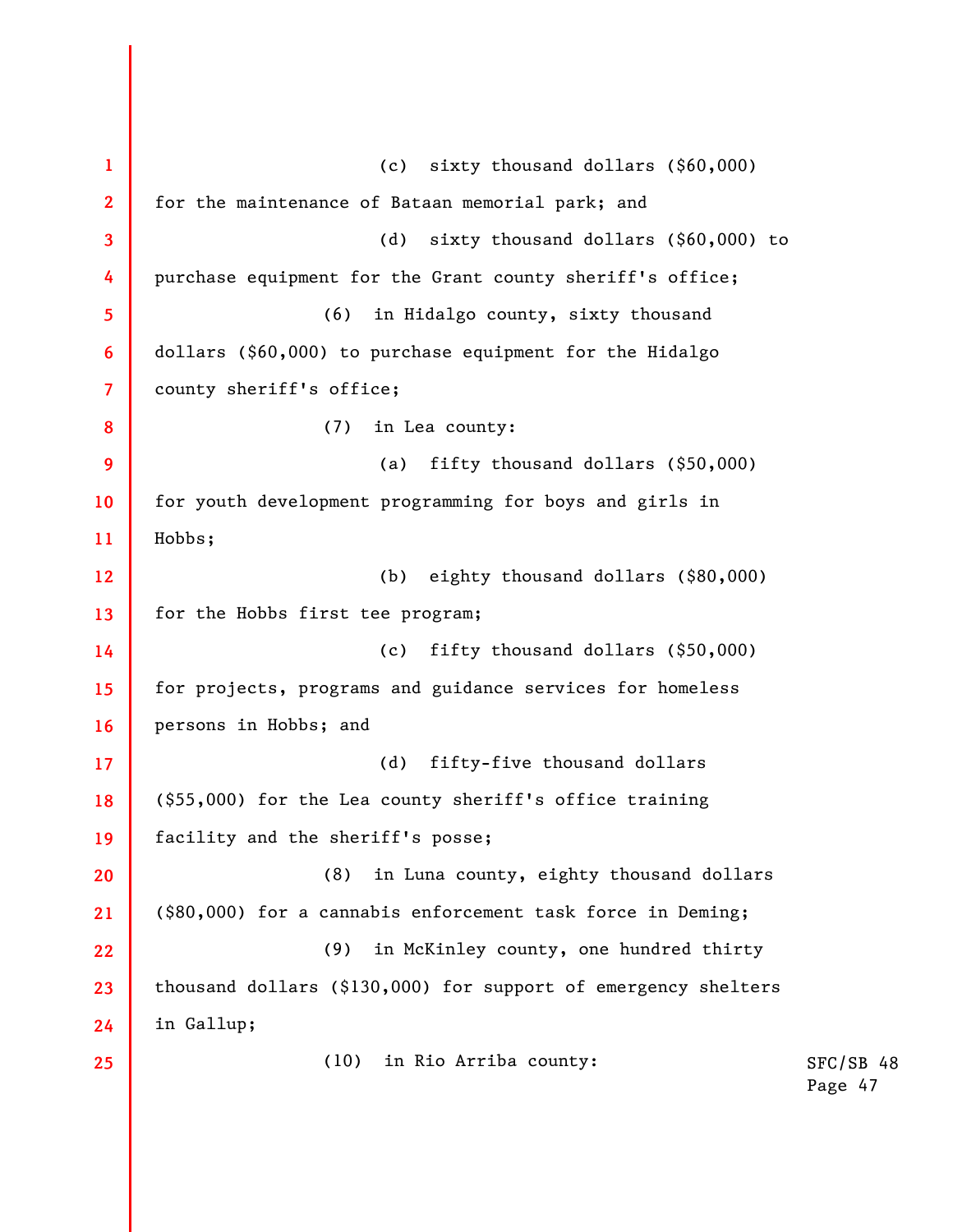SFC/SB 48 Page 48 **1 2 3 4 5 6 7 8 9 10 11 12 13 14 15 16 17 18 19 20 21 22 23 24 25**  (a) fifty thousand dollars (\$50,000) for a grant writer for Espanola; and (b) fifty thousand dollars (\$50,000) for a grant writer for Rio Arriba county; (11) in San Juan county: (a) seventy thousand dollars (\$70,000) for the Aztec police department to place a school resource officer in the Aztec municipal school district; (b) three hundred five thousand dollars (\$305,000) for an unarmed de-escalation medical community risk reduction response unit in Farmington; and (c) one hundred ten thousand dollars (\$110,000) for the San Juan county mental wellness center; (12) in San Miguel county, sixty thousand dollars (\$60,000) for Las Vegas youth development programs for boys and girls; (13) in Sandoval county: (a) eighty thousand dollars (\$80,000) for financial systems operational support, including employment of a finance director, for the town of Bernalillo; (b) thirty thousand dollars (\$30,000) for computer programs and speakers at the Martha Lambert library in Bernalillo; and (c) one hundred thousand dollars (\$100,000) for a food pantry program to address food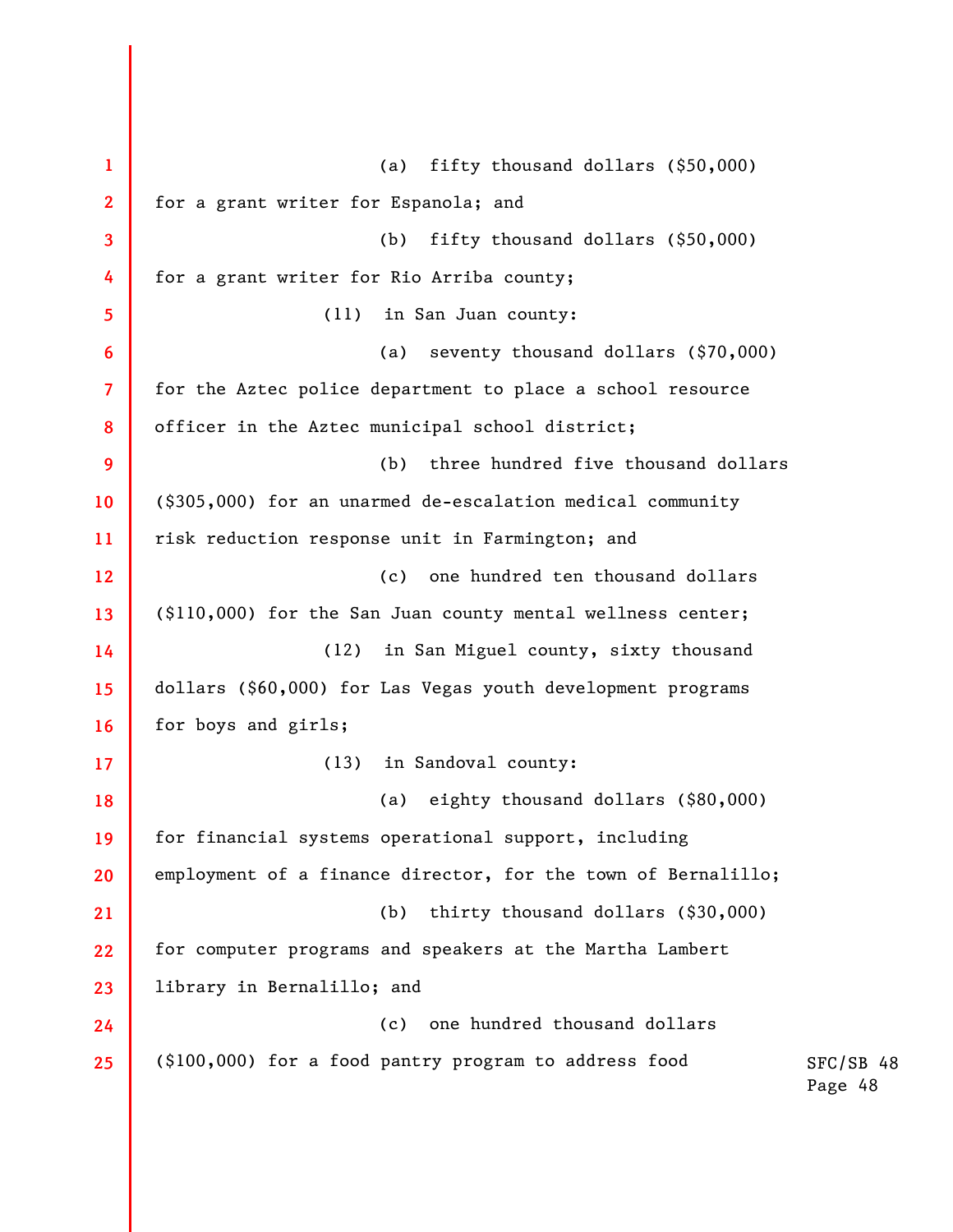**1 2 3 4 5 6 7 8 9 10 11 12 13 14 15 16 17 18 19 20 21 22 23 24 25**  insecurity; (14) in Sierra county, sixty thousand dollars (\$60,000) to purchase equipment for the Sierra county sheriff's office; and (15) in Valencia county: (a) fifty thousand dollars (\$50,000) to Rio Communities for community programs; and (b) seventy thousand dollars (\$70,000) to improve police and fire training and purchase supplies for public safety departments; E. to the secretary of state, three hundred thousand dollars (\$300,000) for hardware, software, licensing fees and contractual services for election security programs; and F. to the state personnel office, fifty thousand dollars (\$50,000) to employ a diversity officer, contingent on the enactment of Senate Bill 163, House Bill 126 or similar legislation of the second session of the fifty-fifth legislature. SECTION 14. COMMERCE AND INDUSTRY FISCAL YEAR 2023 APPROPRIATIONS.--The appropriations in this section are from the general fund for the following agencies for expenditure in fiscal year 2023 for the purposes specified and, unless otherwise indicated, the unexpended or unencumbered balance of an appropriation in this section at the end of fiscal year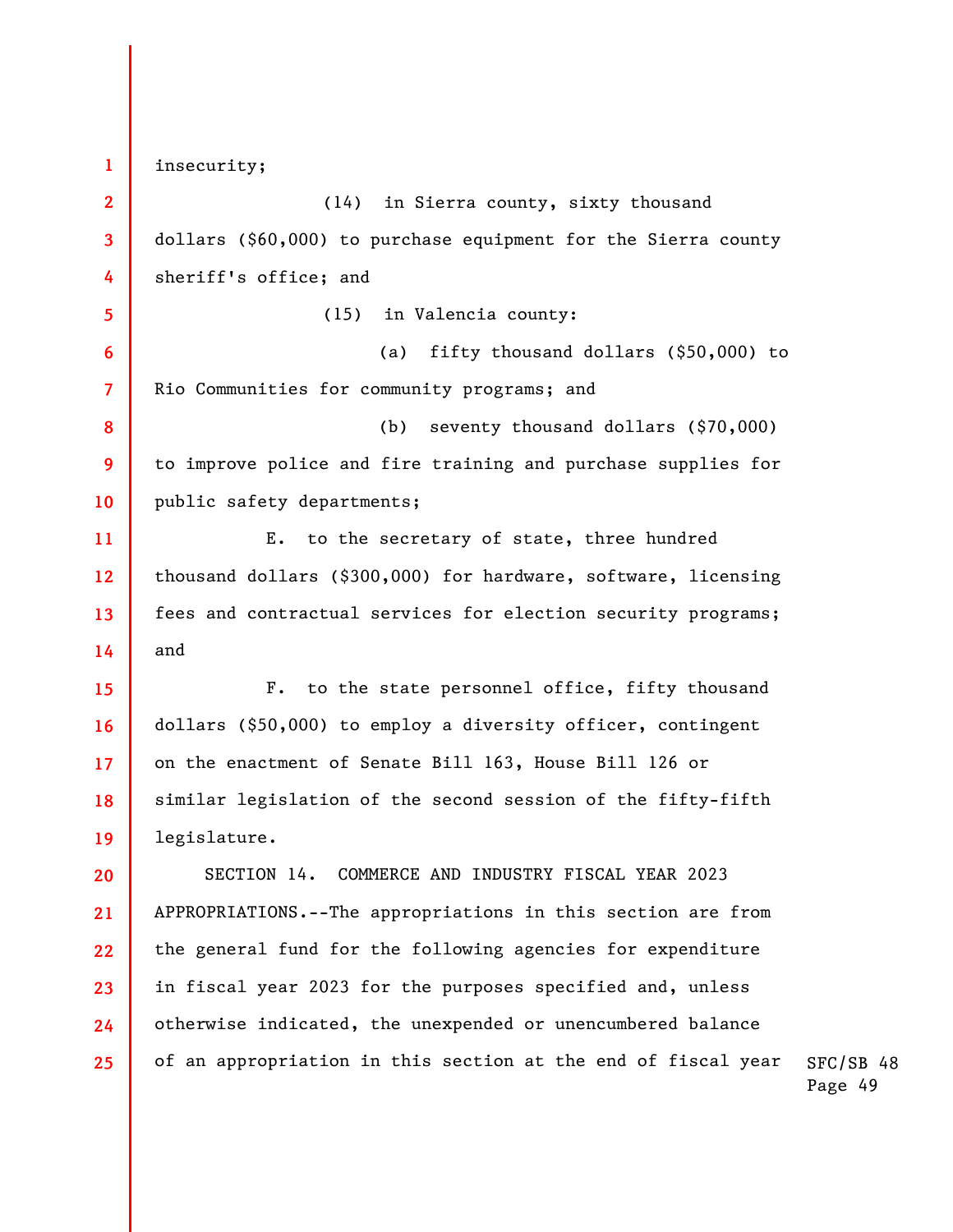**1 2 3 4 5 6 7 8 9 10 11 12 13 14 15 16 17 18 19 20 21 22 23 24 25**  2023 shall revert to the general fund: A. to the tourism department: (1) one hundred thousand dollars (\$100,000) for personnel services and benefits costs of the sports authority division; and (2) two hundred fifty thousand dollars (\$250,000) to contract for services for athletic competitions for people with disabilities; B. to the economic development department: (1) one hundred thousand dollars (\$100,000) to the outdoor recreation division to plan the Rio Grande trail in coordination with the Rio Grande trail commission; (2) eighty thousand dollars (\$80,000) for economic development organizations promoting economic development along Coors boulevard in Bernalillo county; (3) in Cibola county: (a) fifty thousand dollars (\$50,000) for the main street program in Grants; and (b) fifty thousand dollars (\$50,000) for economic development; and (4) eighty thousand dollars (\$80,000) for the main street program in Ruidoso; C. to the regulation and licensing department: (1) sixty thousand dollars (\$60,000) to the cannabis control division for work on social equity issues;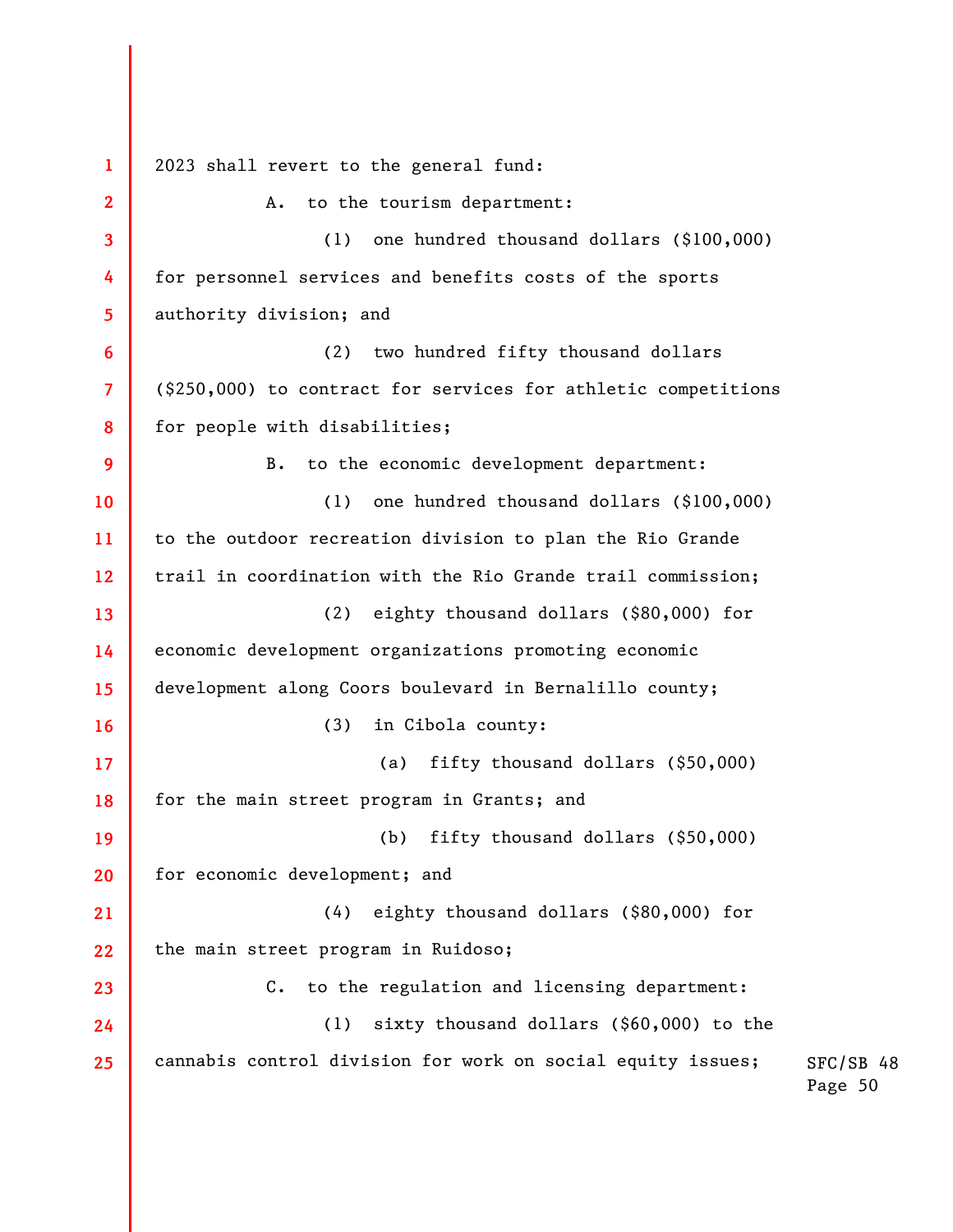and

**1** 

**2** 

**3** 

**4** 

**5** 

**7** 

**9** 

**10** 

**18** 

**25** 

(2) one hundred thousand dollars (\$100,000) for the construction industries division to hire additional inspectors; and

**6 8**  D. to the office of superintendent of insurance, one hundred fifty thousand dollars (\$150,000) to hire staff and contract for consulting and technical assistance to conduct research related to and to design a guaranteed comprehensive health coverage system for New Mexico residents.

**11 12 13 14 15 16 17**  SECTION 15. AGRICULTURE, ENERGY AND NATURAL RESOURCES FISCAL YEAR 2023 APPROPRIATIONS.--The appropriations in this section are from the general fund for the following agencies for expenditure in fiscal year 2023 for the purposes specified and, unless otherwise indicated, the unexpended or unencumbered balance of an appropriation in this section at the end of fiscal year 2023 shall revert to the general fund:

A. to the cultural affairs department:

**19 20 21**  (1) two hundred fifty thousand dollars (\$250,000) for exhibits, programs and personnel for the New Mexico museum of space history;

**22 23 24**  (2) fifty thousand dollars (\$50,000) to provide music education, concerts and symphony performances for school children in Chaves county; and

(3) one hundred thousand dollars (\$100,000)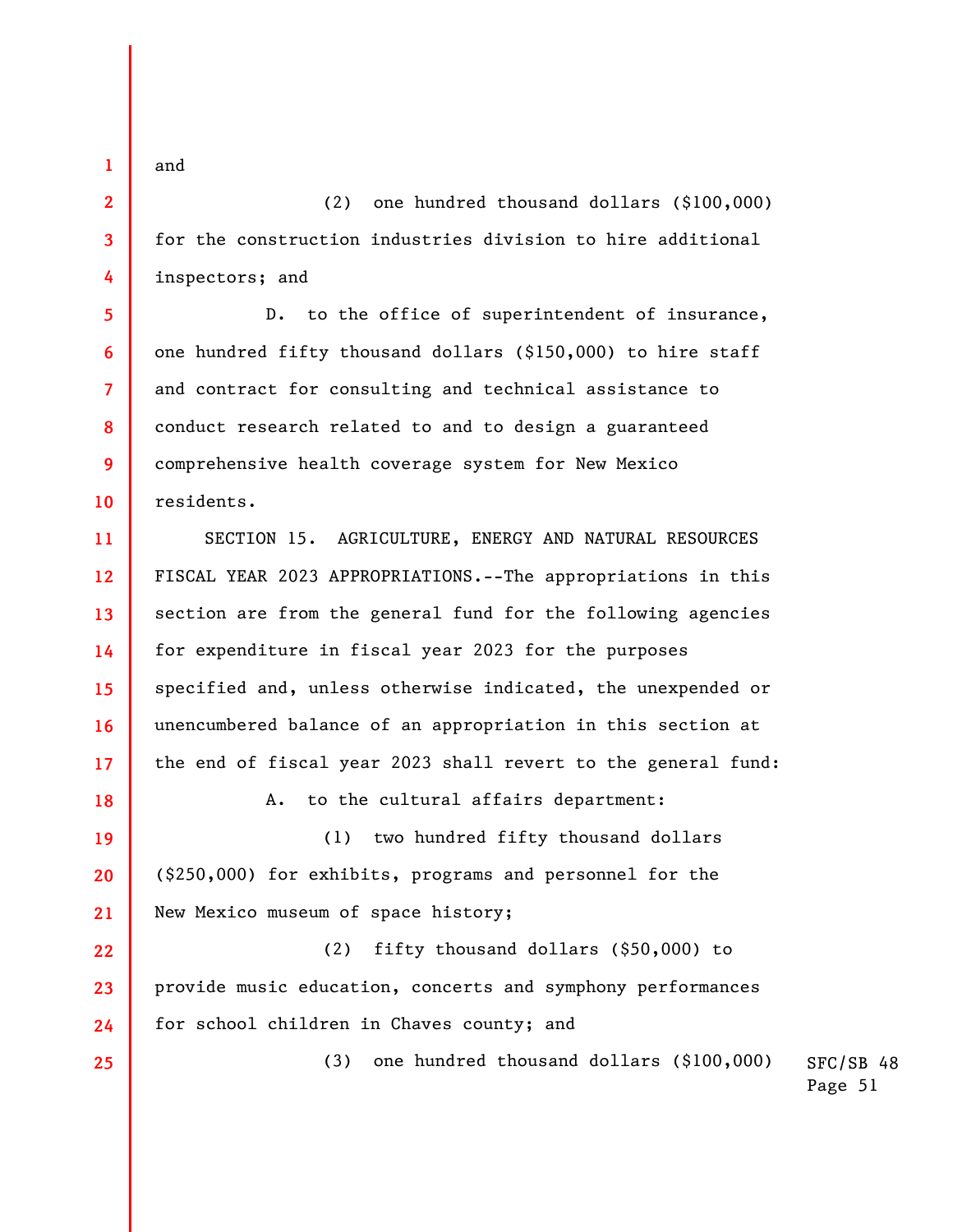**1 2 3 4 5 6 7 8 9 10 11 12 13 14 15 16 17 18 19 20 21 22 23 24 25**  for a performing arts program using a performing arts venue to extend outreach to youth in school groups in Santa Fe; B. to the New Mexico livestock board, three hundred fifty thousand dollars (\$350,000) for the horse shelter rescue fund; C. to the energy, minerals and natural resources department: (1) one hundred thousand dollars (\$100,000) for energy conservation and management operations; (2) one hundred thousand dollars (\$100,000) to the oil conservation division for methane waste prevention, enforcement and compliance; (3) one hundred twenty-five thousand dollars (\$125,000) to increase the program leadership and support program of the department; (4) eighty thousand dollars (\$80,000) for reforestation projects; (5) fifty thousand dollars (\$50,000) for the community energy efficiency development block grant program, contingent upon enactment of House Bill 37 or similar legislation of the second session of the fifty-fifth legislature; and (6) one hundred eighty thousand dollars (\$180,000) to plan, administer and oversee uranium remediation and cleanup; and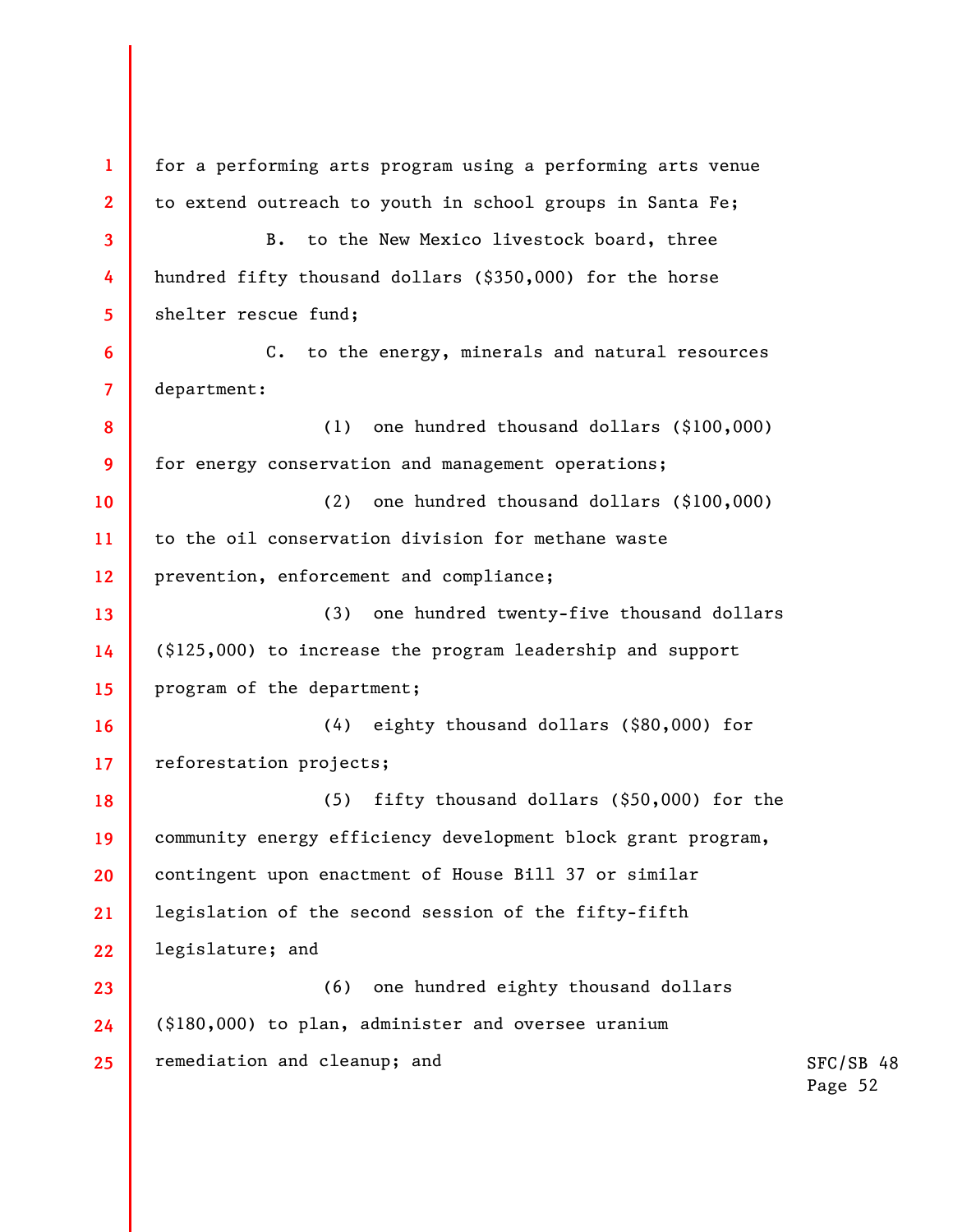SFC/SB 48 Page 53 **1 2 3 4 5 6 7 8 9 10 11 12 13 14 15 16 17 18 19 20 21 22 23 24 25**  D. to the office of the state engineer: (1) eighty thousand dollars (\$80,000) for an acequia capital projects manager; (2) two hundred fifty thousand dollars (\$250,000) for salary and benefits for a full-time employee and operational expenses of the water resource allocation program; (3) three hundred thirty thousand dollars (\$330,000) for information technology services and employees to implement the Water Data Act; and (4) one hundred fifty thousand dollars (\$150,000) to develop and implement a watershed management plan and community engagement for the Rio Santa Cruz basin in the Santa Cruz irrigation district. SECTION 16. HEALTH, HOSPITALS AND HUMAN SERVICES FISCAL YEAR 2023 APPROPRIATIONS.--The appropriations in this section are from the general fund for the following agencies for expenditure in fiscal year 2023 for the purposes specified and, unless otherwise indicated, the unexpended or unencumbered balance of an appropriation in this section at the end of fiscal year 2023 shall revert to the general fund: A. to the office on African American affairs, fifty thousand dollars (\$50,000) to fund the cornerstones of entrepreneurship program; B. to the commission for deaf and hard-of-hearing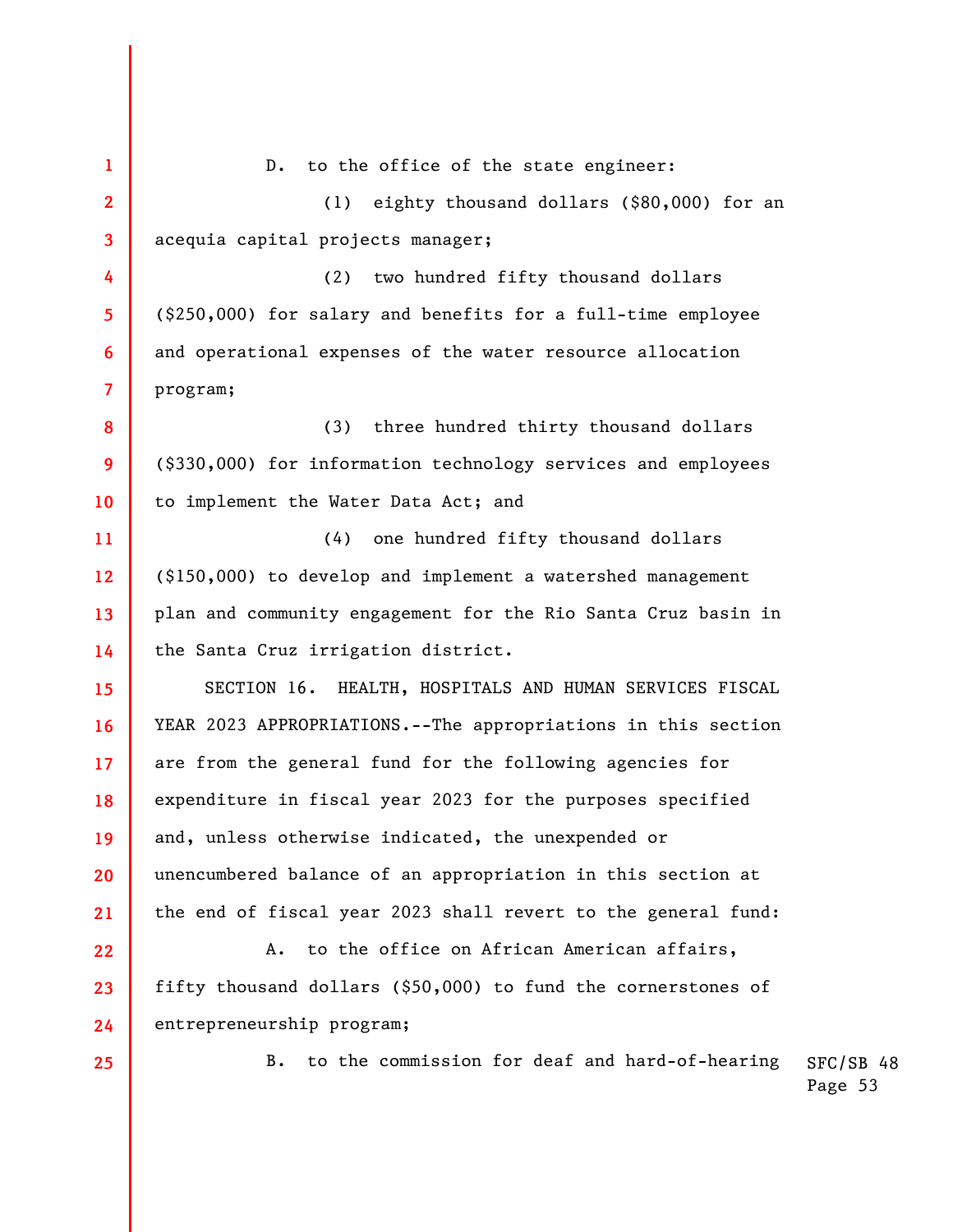| $\mathbf{1}$    | persons, one hundred thousand dollars (\$100,000) to contract |                      |
|-----------------|---------------------------------------------------------------|----------------------|
| $\overline{2}$  | for support services for deaf and deaf-blind clients;         |                      |
| 3               | to the Indian affairs department:<br>$c_{\bullet}$            |                      |
| 4               | one hundred fifty thousand dollars<br>(1)                     |                      |
| 5               | (\$150,000) for salary and benefits for a specialist and data |                      |
| 6               | analyst;                                                      |                      |
| $\overline{7}$  | fifty thousand dollars (\$50,000) to<br>(2)                   |                      |
| 8               | support initiatives of the indigenous youth council;          |                      |
| 9               | sixty thousand dollars (\$60,000) to<br>(3)                   |                      |
| 10              | support development of language preservation or culturally    |                      |
| 11              | relevant curricula for Native American students;              |                      |
| 12 <sup>2</sup> | fifty thousand dollars (\$50,000) to<br>(4)                   |                      |
| 13              | support the missing and murdered indigenous women initiative; |                      |
| 14              | one hundred thousand dollars (\$100,000)<br>(5)               |                      |
| 15              | for the Santa Fe Indian school leadership institute's youth   |                      |
| 16              | leadership and education program; and                         |                      |
| 17 <sup>2</sup> | one hundred thousand dollars (\$100,000)<br>(6)               |                      |
| 18              | for grants to support special projects;                       |                      |
| 19              | D. to the aging and long-term services department:            |                      |
| 20              | fifty thousand dollars (\$50,000) to<br>(1)                   |                      |
| 21              | provide New-Mexico-grown produce for senior center meals      |                      |
| 22              | programs;                                                     |                      |
| 23              | (2) two hundred fifty thousand dollars                        |                      |
| 24              | (\$250,000) for senior center programs and improvements;      |                      |
| 25              | sixty thousand dollars (\$60,000) for<br>(3)                  | SFC/SB 48<br>Page 54 |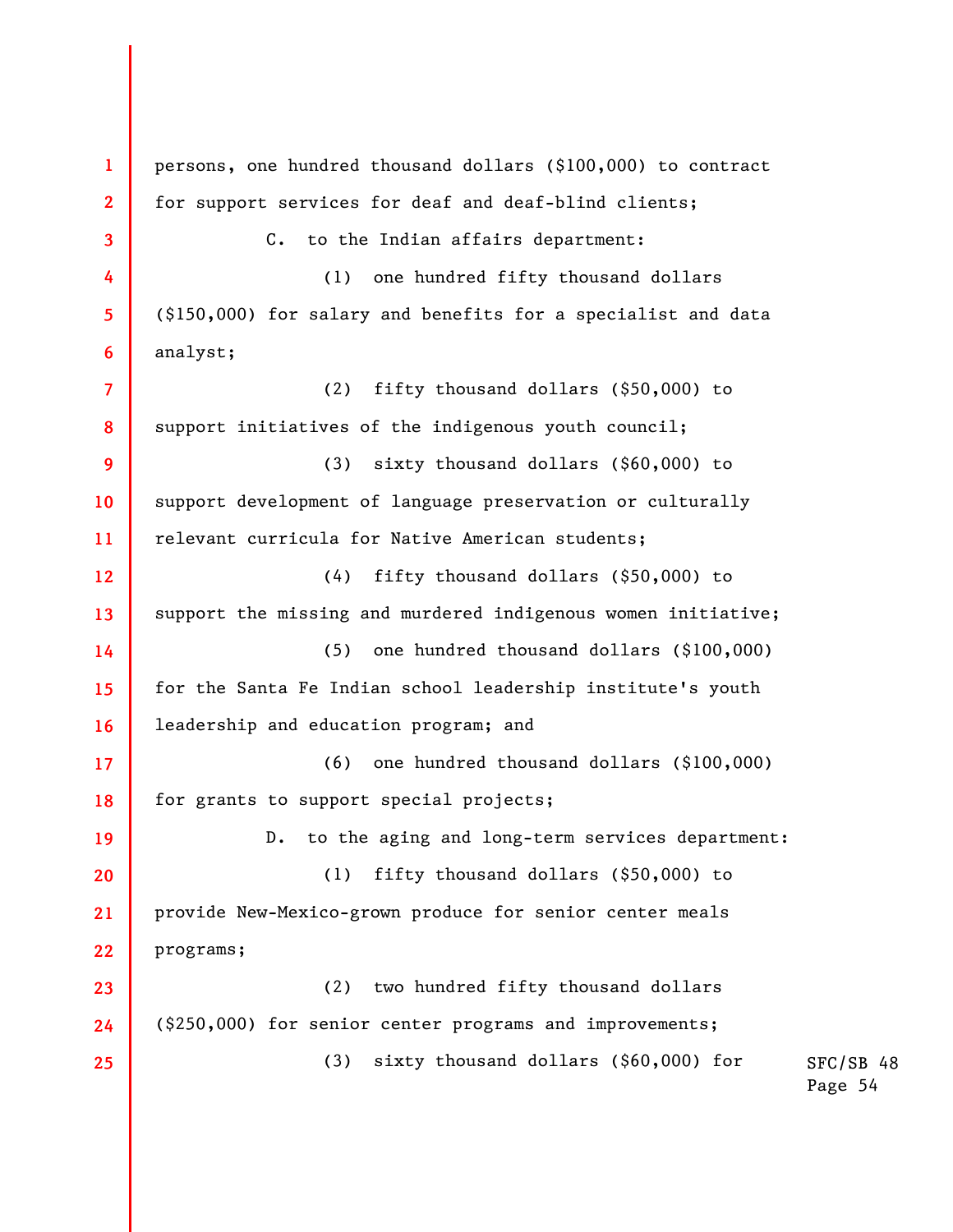**1 2 3 4 5 6 7 8 9 10 11 12 13 14 15 16 17 18 19 20 21 22 23 24 25**  equipment, information technology and materials, food and expanded services for home-delivered meals for seniors; (4) ninety thousand dollars (\$90,000) for health and fitness and cultural heritage services at the South Valley multipurpose senior center in Albuquerque; (5) ninety thousand dollars (\$90,000) for senior services outreach throughout the Anton Chico land grant-merced; (6) fifty thousand dollars (\$50,000) to expand programs, meals, services and transportation at the Artesia senior center; (7) eighty thousand dollars (\$80,000) for senior citizen programs in Sunland Park; (8) one hundred fifteen thousand dollars (\$115,000) to provide meals to senior citizens at the Joy senior centers in Chaves county; and (9) one hundred thousand dollars (\$100,000) for operational expenses of senior centers in San Juan county; E. to the human services department: (1) sixty thousand dollars (\$60,000) to support food bank programs in Santa Fe; and (2) one hundred thousand dollars (\$100,000) for a homeless shelter and supportive housing program in Santa Fe;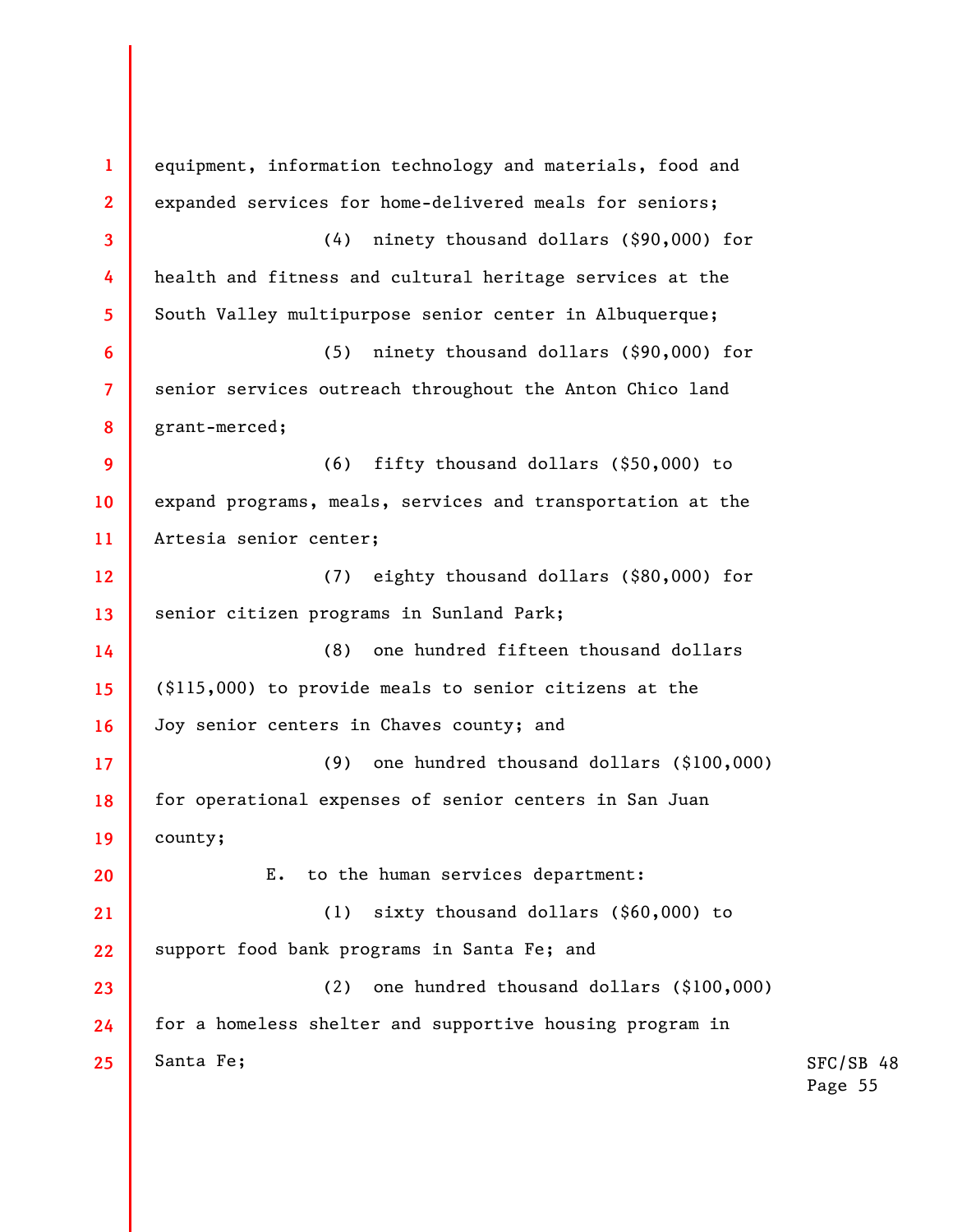**1 2 3 4**  F. to the workforce solutions department, sixty thousand dollars (\$60,000) for McKinley county for the industrial workforce program to support construction education;

**5 6 7 8**  G. to the vocational rehabilitation division of the public education department, ninety thousand dollars (\$90,000) to provide services and transportation to persons with disabilities in Otero county;

**9** 

H. to the department of health:

**10 11 12 13**  (1) three hundred thirty thousand dollars (\$330,000) for the family success laboratory initiative to address poverty in the state that uses integrated administrative data for research and analysis;

**14 15 16 17**  (2) fifty thousand dollars (\$50,000) for the office of school and adolescent health for the generation justice program that provides youth development in leadership skills and media production;

**18 19 20 21 22 23 24**  (3) one hundred thousand dollars (\$100,000) for the public health division to contract to provide youth and teen mental health education and awareness, suicide prevention classes and professional development training for adults working with youth and teens, including rural and frontier areas that lack access to mental health education and training programs;

**25** 

(4) four hundred seventy-five thousand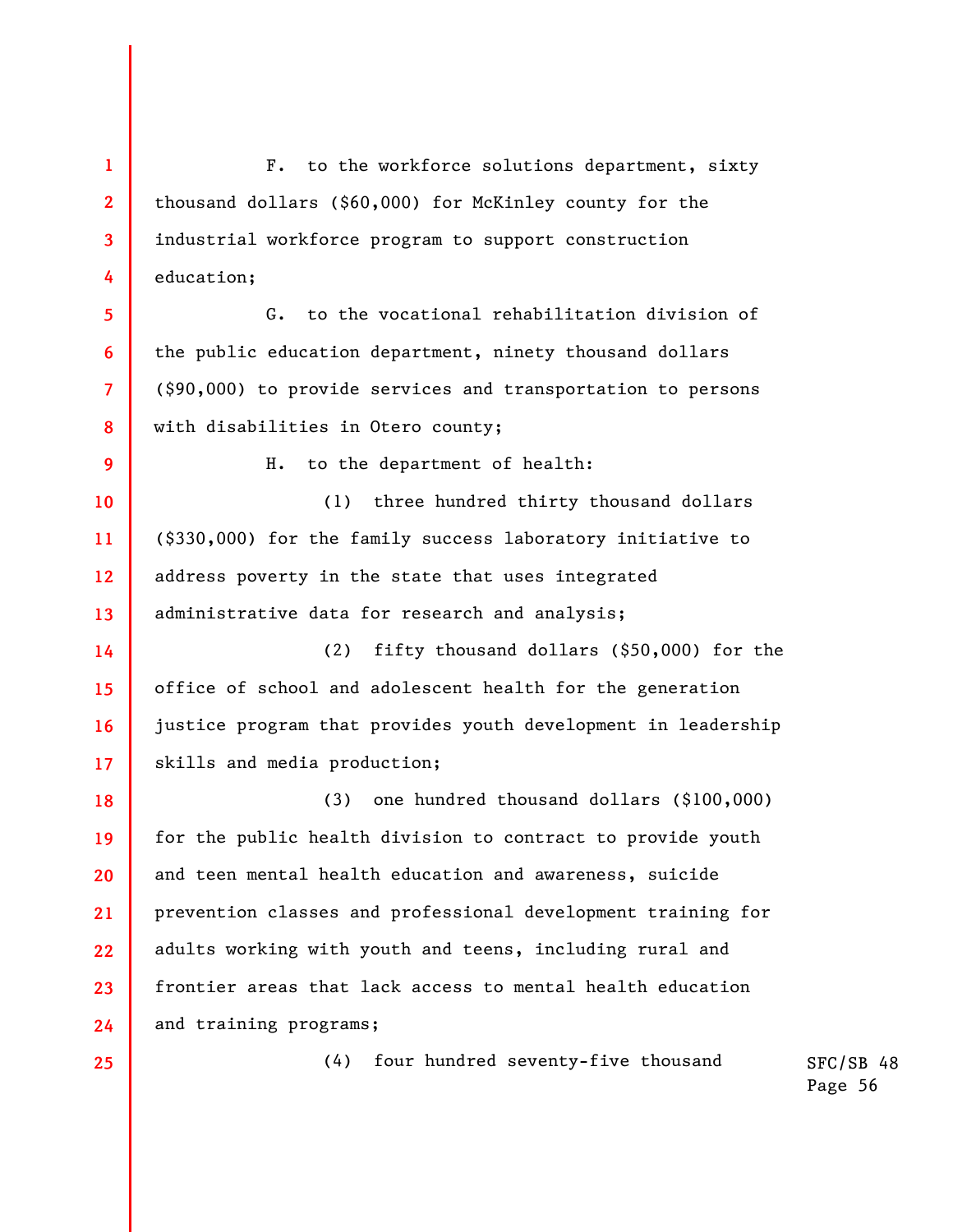**1 2 3 4 5 6 7 8 9 10 11 12 13 14 15 16 17 18 19 20 21 22 23 24 25**  dollars (\$475,000) for a statewide dance program for low-income at-risk students in public schools; (5) fifty thousand dollars (\$50,000) to match federal funds to expand the senior farmers' market nutrition program to provide vouchers for purchasing New-Mexico-grown fruits and vegetables to additional eligible low-income seiors; (6) sixty thousand dollars (\$60,000) to expand services for education, prevention and treatment of sexually transmitted infections and human immunodeficiency virus and to expand access to reproductive health care and pregnancy services; (7) fifty thousand dollars (\$50,000) to contract for a program that provides youth development to reduce risk factors and promote resiliency through programming for youth who are trained in leadership development, media production, narrative strategy, civic engagement and early childhood development; (8) for health councils: (a) fifty thousand dollars (\$50,000) for county and tribal health councils throughout the state; (b) fifty thousand dollars (\$50,000) to fund the Grant county community health council; (c) fifty thousand dollars (\$50,000) for the Los Alamos health council; and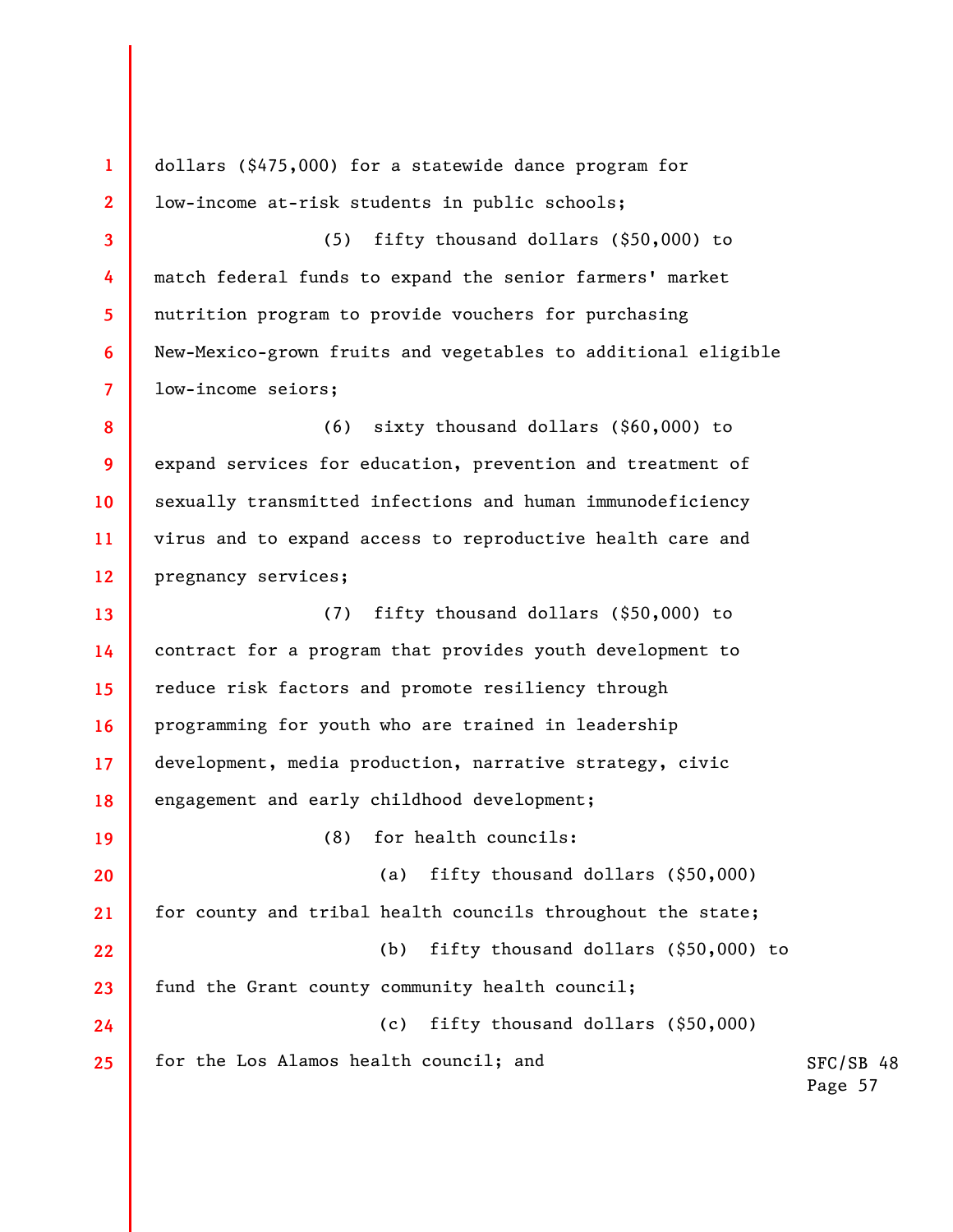SFC/SB 48 Page 58 **1 2 3 4 5 6 7 8 9 10 11 12 13 14 15 16 17 18 19 20 21 22 23 24 25**  (d) fifty-five thousand dollars (\$55,000) for the Quay county health council for staff; (9) fifty thousand dollars (\$50,000) to provide suicide prevention and counseling services in Chaves county; and (10) eighty thousand dollars (\$80,000) for operations for the Socorro county health clinic in Veguita; I. to the department of environment: (1) eighty thousand dollars (\$80,000) for a climate change bureau; and (2) three hundred sixty thousand dollars (\$360,000) for planning, administration and oversight of uranium mine remediation and cleanup; J. to the veterans' services department, seventy five thousand dollars (\$75,000) to provide health and human services for veterans in Lea county; and K. to the children, youth and families department: (1) one hundred thousand dollars (\$100,000) to provide peer support and referrals to families with children in need of behavioral health services; (2) three hundred forty thousand dollars (\$340,000) for domestic violence programs to expand coordinated community response systems; (3) ninety thousand dollars (\$90,000) for child advocacy centers to expand services to victims of child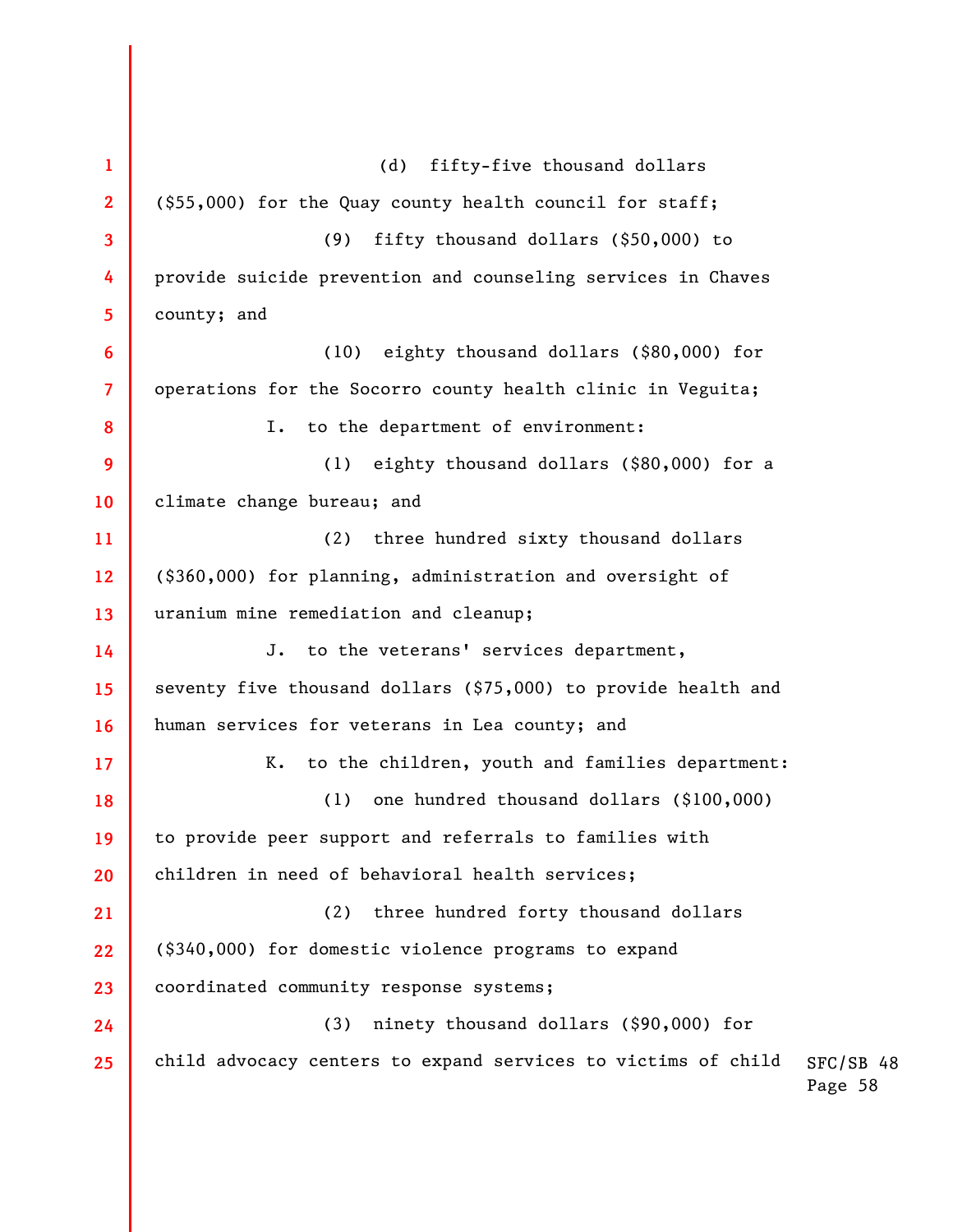SFC/SB 48 Page 59 **1 2 3 4 5 6 7 8 9 10 11 12 13 14 15 16 17 18 19 20 21 22 23 24 25**  sexual abuse and violence in Lincoln and Otero counties; (4) one hundred thousand dollars (\$100,000) to provide culturally and linguistically specific behavioral health and social services to immigrant and refugee families; (5) fifty thousand dollars (\$50,000) to expand domestic violence coordinated community response staff in Las Cruces; (6) sixty thousand dollars (\$60,000) for operational costs for the battered families program for the city of Gallup; (7) sixty thousand dollars (\$60,000) to contract with a nonprofit organization to provide services to child abuse victims and assist the supportive parents in Farmington; (8) sixty thousand dollars (\$60,000) to contract with a nonprofit agency that provides comprehensive services for persons affected by domestic violence in Farmington; (9) fifty thousand dollars (\$50,000) to provide domestic violence shelter services in Santa Fe; (10) fifty thousand dollars (\$50,000) to provide education, recreation and counseling services to underserved youth in Chaves county; (11) one hundred thousand dollars (\$100,000) for assistance to children and family members who are victims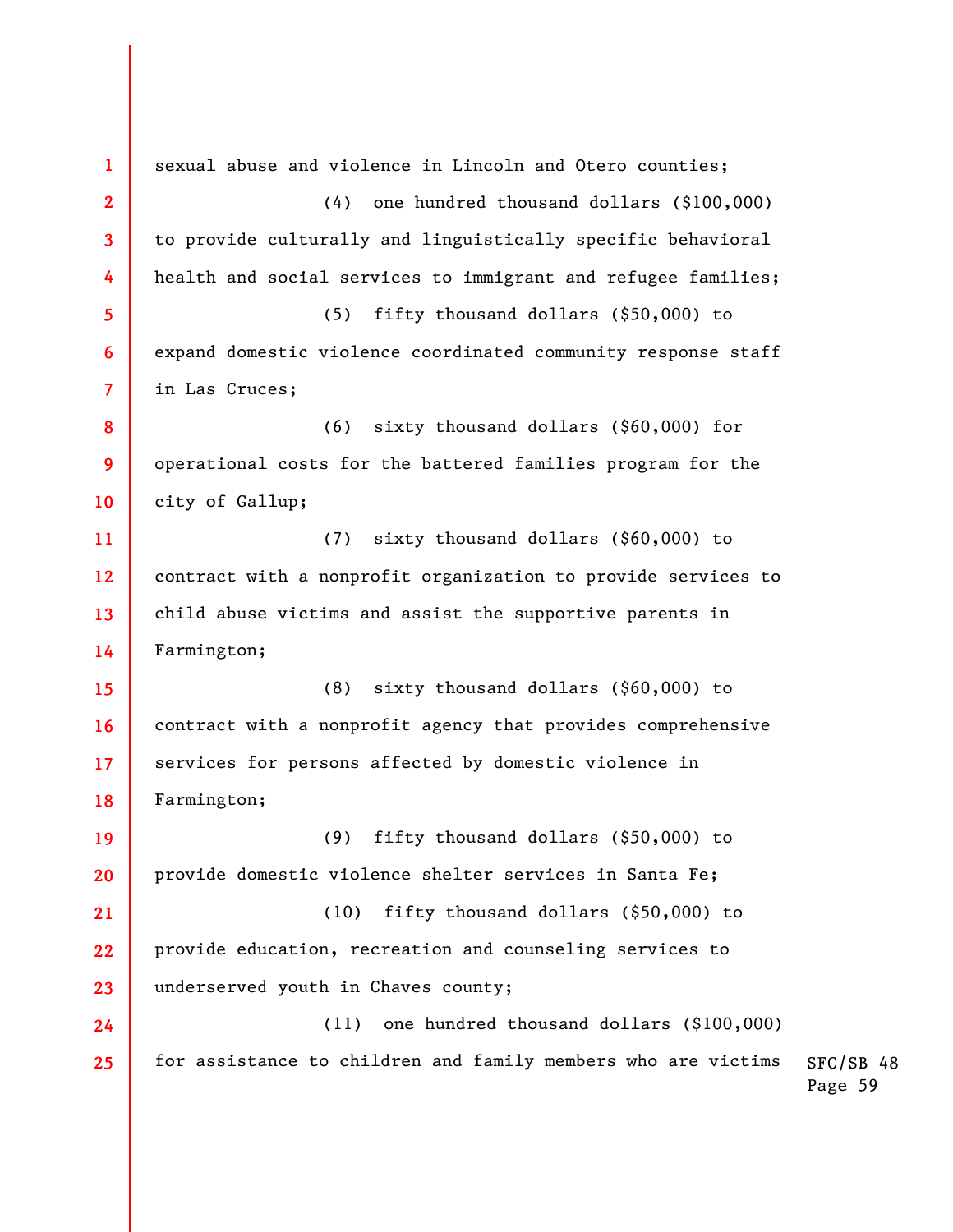of domestic violence in Lincoln county;

**1** 

**2** 

**3** 

**4** 

**15** 

**16** 

**17** 

**25** 

(12) one hundred fifty thousand dollars (\$150,000) to provide domestic violence services in Otero county; and

**5 6 7**  (13) sixty thousand dollars (\$60,000) to support domestic violence shelter services in Santa Fe county.

**8 9 10 11 12 13 14**  SECTION 17. PUBLIC SAFETY FISCAL YEAR 2023 APPROPRIATIONS.--The appropriations in this section are from the general fund for the following agencies for expenditure in fiscal year 2023 for the purposes specified and, unless otherwise indicated, the unexpended or unencumbered balance of an appropriation in this section at the end of fiscal year 2023 shall revert to the general fund:

A. to the crime victims reparation commission: (1) fifty thousand dollars (\$50,000) to study the need for a crime victims compliance office;

**18 19 20**  (2) one hundred fifty thousand dollars (\$150,000) to provide services to victims of human trafficking;

**21 22**  (3) fifty thousand dollars (\$50,000) to contract for sexual assault nurse examinations;

**23 24**  (4) sixty thousand dollars (\$60,000) to expand services for sexual assault victims;

(5) eighty thousand dollars (\$80,000) to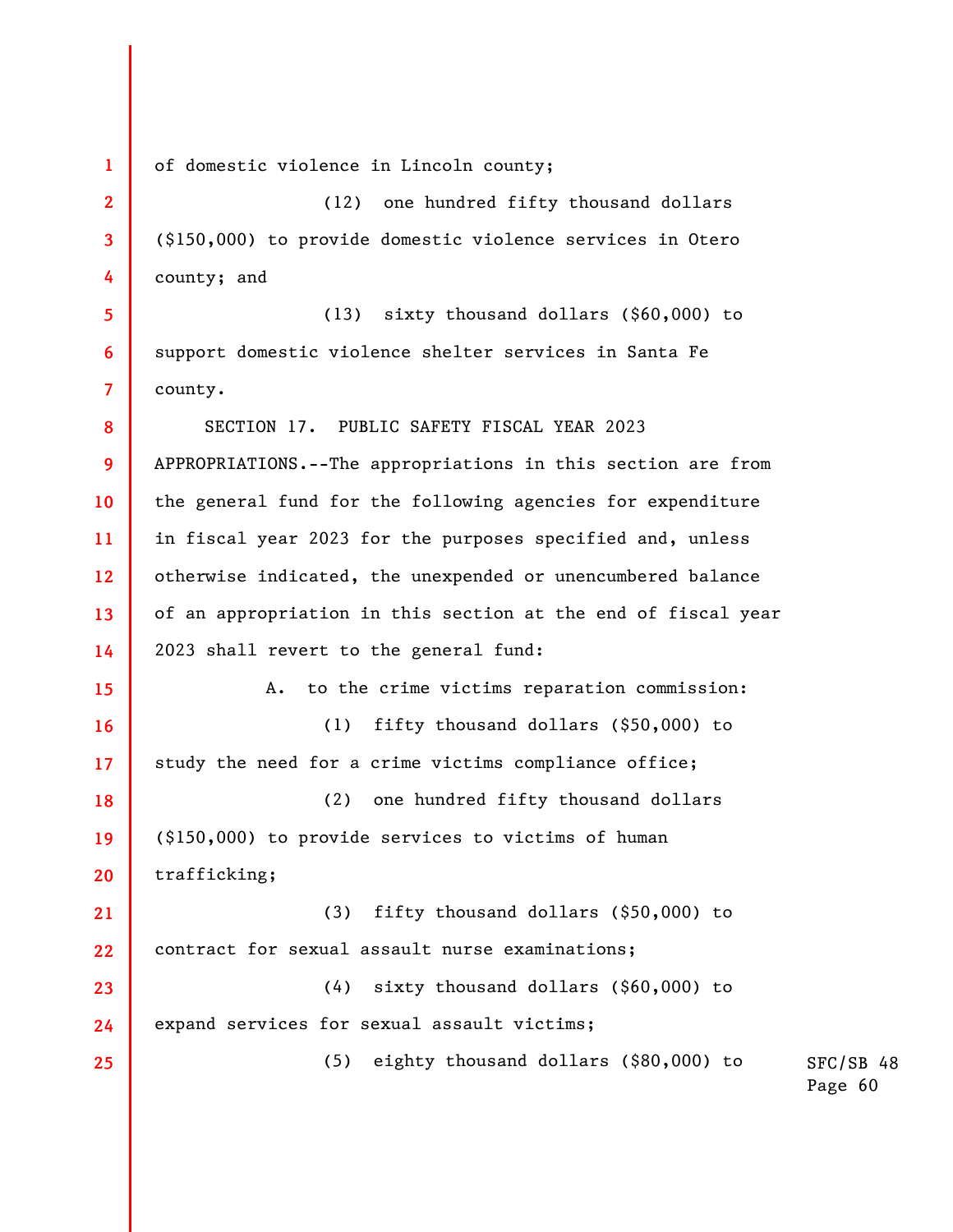**1 2 3 4 5 6 7 8 9 10 11 12 13 14 15 16**  expand the New Mexico victims' rights project; and (6) eighty-five thousand dollars (\$85,000) for services for individuals and families affected by domestic violence, sexual assault and child abuse in Valencia county; and B. to the department of public safety, one hundred eighty thousand dollars (\$180,000) for personnel to be employed at the New Mexico law enforcement academy. SECTION 18. TRANSPORTATION FISCAL YEAR 2023 APPROPRIATIONS.--Ninety thousand dollars (\$90,000) is appropriated from the general fund to the department of transportation for expenditure in fiscal year 2023 to plan, design, reconstruct and rehabilitate Gun Club road and other county-maintained roads in house district ten. Any unexpended or unencumbered balance remaining at the end of fiscal year 2023 shall revert to the general fund.

**22**  SECTION 19. PUBLIC EDUCATION FISCAL YEAR 2023 APPROPRIATIONS.--The appropriations in this section are from the general fund to the public education department for expenditure in fiscal year 2023 for the purposes specified and, unless otherwise indicated, the unexpended or unencumbered balance of an appropriation in this section at the end of fiscal year 2023 shall revert to the general fund:

**17** 

**18** 

**19** 

**20** 

**21** 

**23** 

**24** 

**25** 

A. two hundred ten thousand dollars (\$210,000) for school-based inclusion programs to foster one-to-one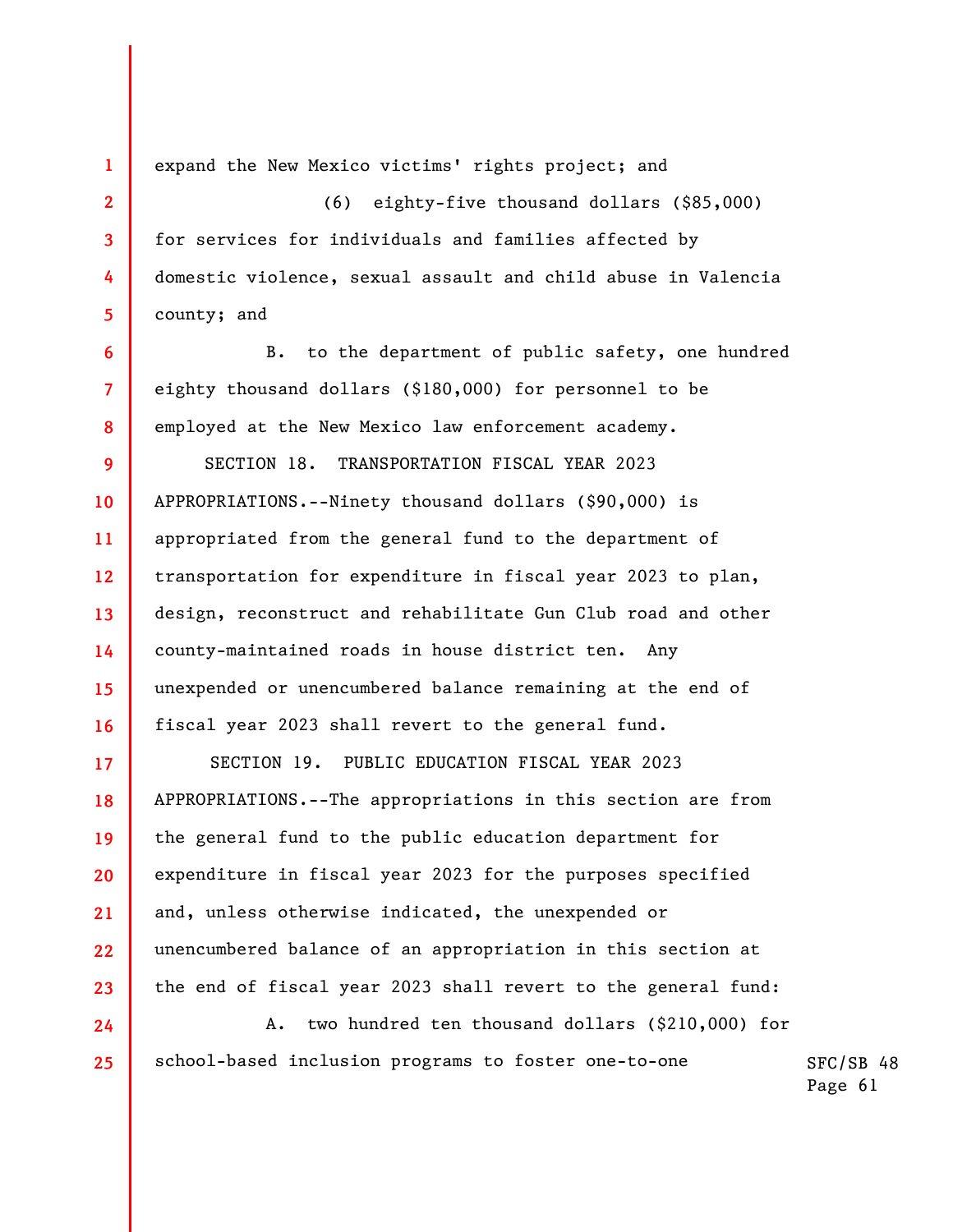**1 2**  friendships between students with and students without intellectual and developmental disabilities;

**6** 

**7** 

**9** 

**16** 

**17** 

**18** 

**19** 

**20** 

**21** 

**22** 

**3 4 5**  B. one hundred thousand dollars (\$100,000) to contract for abstinence education in rural schools across the state;

C. two hundred fifty thousand dollars (\$250,000) for career technical education programs around the state;

**8 10**  D. fifty thousand dollars (\$50,000) to partner with a nonprofit entity for a statewide youth film education and festival;

**11 12 13**  E. fifty thousand dollars (\$50,000) for a contractor to directly support students in gaining core media skills and support teachers in digital media literacy;

**14 15**  F. one hundred thousand dollars (\$100,000) for the expansion of the statewide media literacy program;

G. fifty thousand dollars (\$50,000) for the graduation, reality and dual-role skills program;

H. fifty thousand dollars (\$50,000) to contract with a nonprofit youth development program dedicated to helping at-risk young people graduate from high school and make successful transitions to post-secondary education or meaningful employment;

**23 24 25**  I. one hundred twenty thousand dollars (\$120,000) to provide enhanced six-week summer and out-of-school programming that includes literacy and mathematics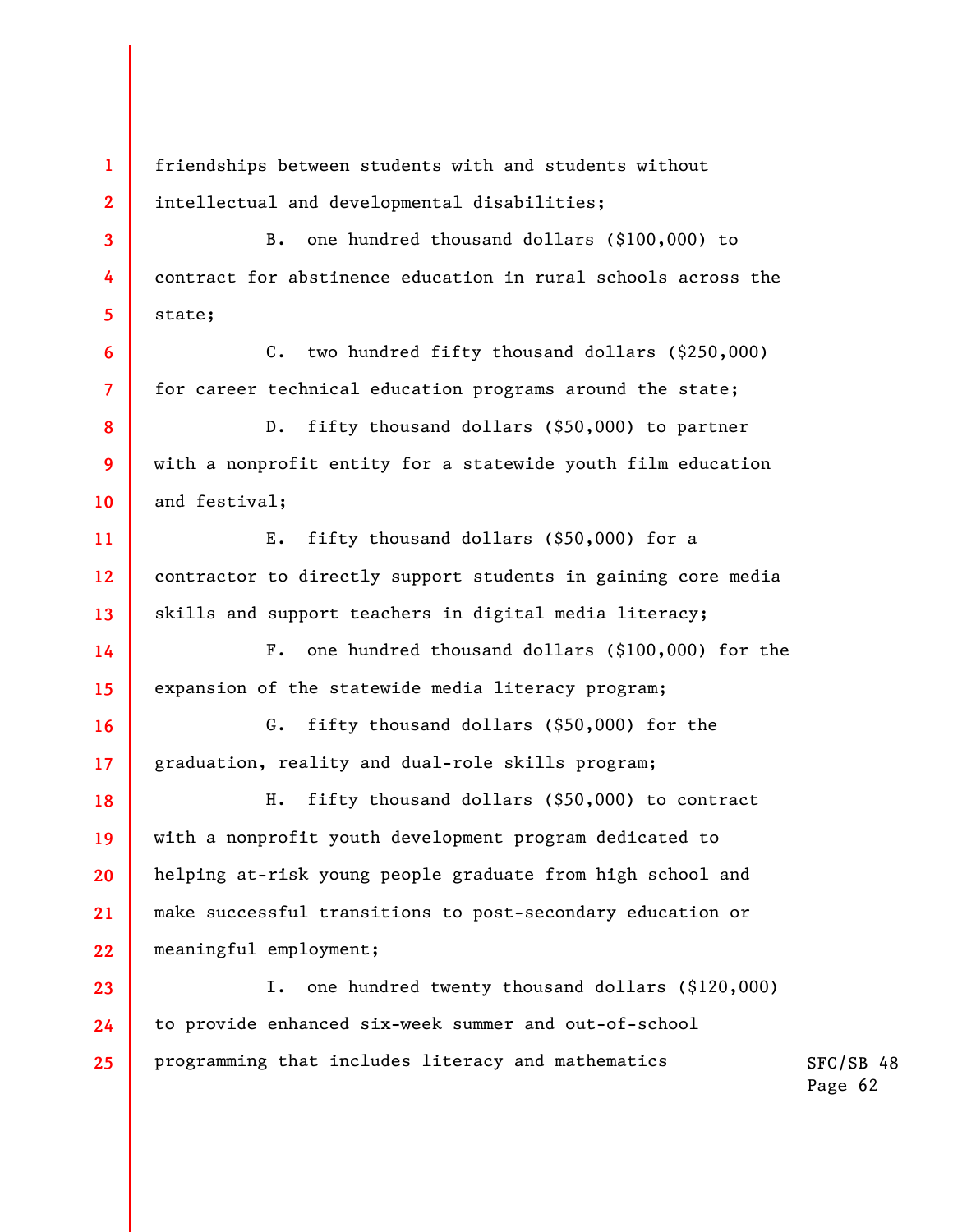**1 2 3 4 5 6 7 8 9 10 11 12 13 14 15 16 17 18 19 20 21 22 23 24 25**  enrichment, social-emotional learning, physical wellness and swimming, life and career skills and individualized tutoring for kindergarten through twelfth grade students attending public schools in the Albuquerque metropolitan area who are from under-resourced families; J. for the Albuquerque public school district, fifty thousand dollars (\$50,000) for Manzano high school's technology center operations; K. for the Belen consolidated school district, one hundred thousand dollars (\$100,000) for career education; L. for the Cuba independent school district, eighty thousand dollars (\$80,000) for computers and internet-related equipment and goods; M. for the Las Cruces public school district: (1) fifty thousand dollars (\$50,000) for career and technical education programs; and (2) eighty thousand dollars (\$80,000) for career technical education at Organ Mountain high school; N. for the Los Lunas public school district: (1) sixty thousand dollars (\$60,000) for career education and school security; and (2) forty-five thousand dollars (\$45,000) for career technical education; O. for the Rio Rancho public school district, eighty thousand dollars (\$80,000) for career technical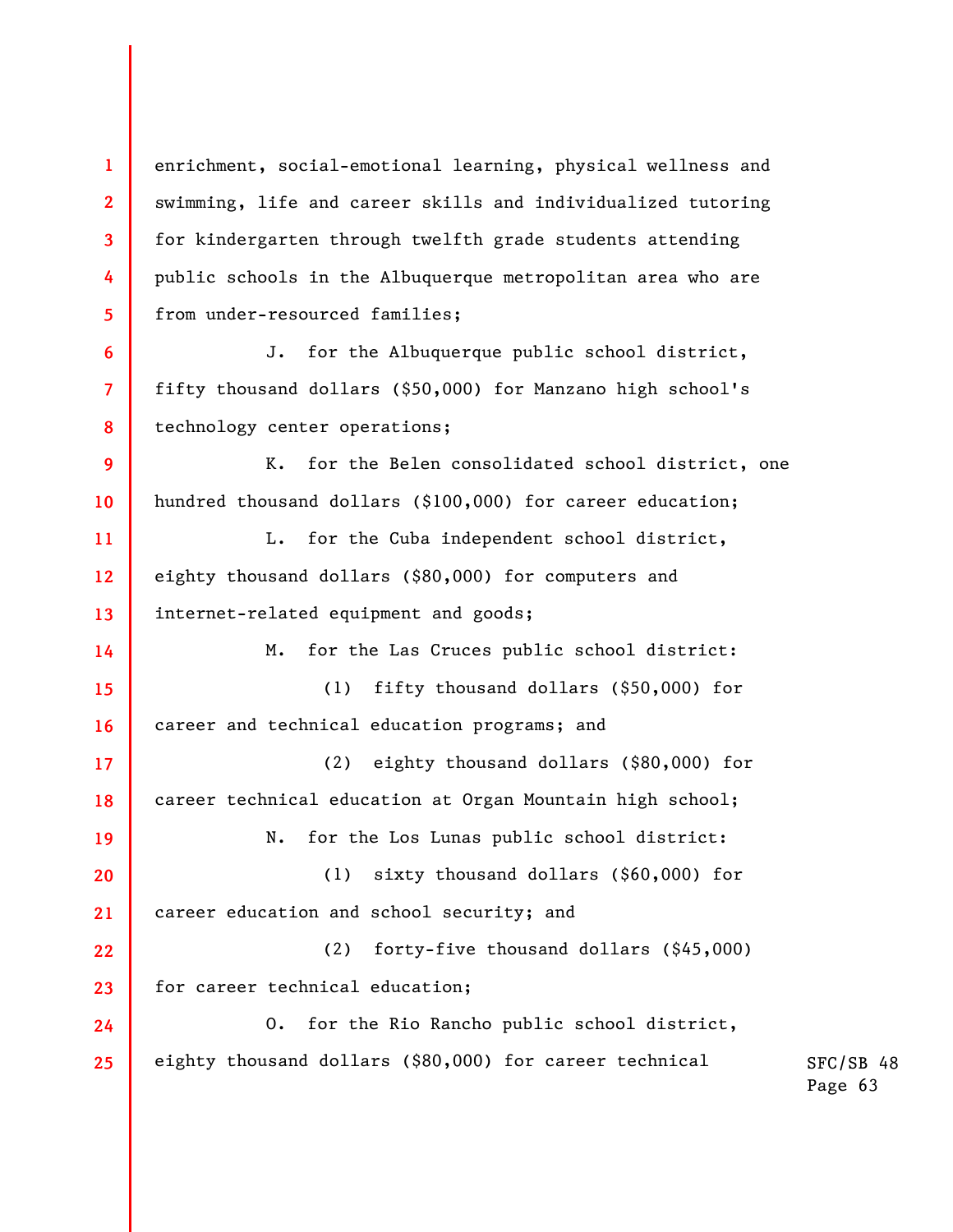**1**  education; and

**2 3 4 5 6 7 8 9 10 11 12 13 14 15 16 17 18 19 20 21 22 23 24 25**  P. sixty thousand dollars (\$60,000) to implement an engineering and biomedical leadership program at the ASK academy charter school in Rio Rancho. SECTION 20. HIGHER EDUCATION FISCAL YEAR 2023 APPROPRIATIONS.--The appropriations in this section are from the general fund for the following agencies for expenditure in fiscal year 2023 for the purposes specified and, unless otherwise indicated, the unexpended or unencumbered balance of an appropriation in this section at the end of fiscal year 2023 shall revert to the general fund: A. to the higher education department: (1) sixty thousand dollars (\$60,000) for Santa Fe community college to develop and implement boot camps focused on addressing employment needs in the region; (2) for central New Mexico community college: (a) fifty thousand dollars (\$50,000) for the deep dive program; (b) seventy thousand dollars (\$70,000) for the women in the trades program; and (c) one hundred seventy-five thousand dollars (\$175,000) for the science, technology, engineering, art and mathematics education outreach programs for young children and educators from a hands-on science center and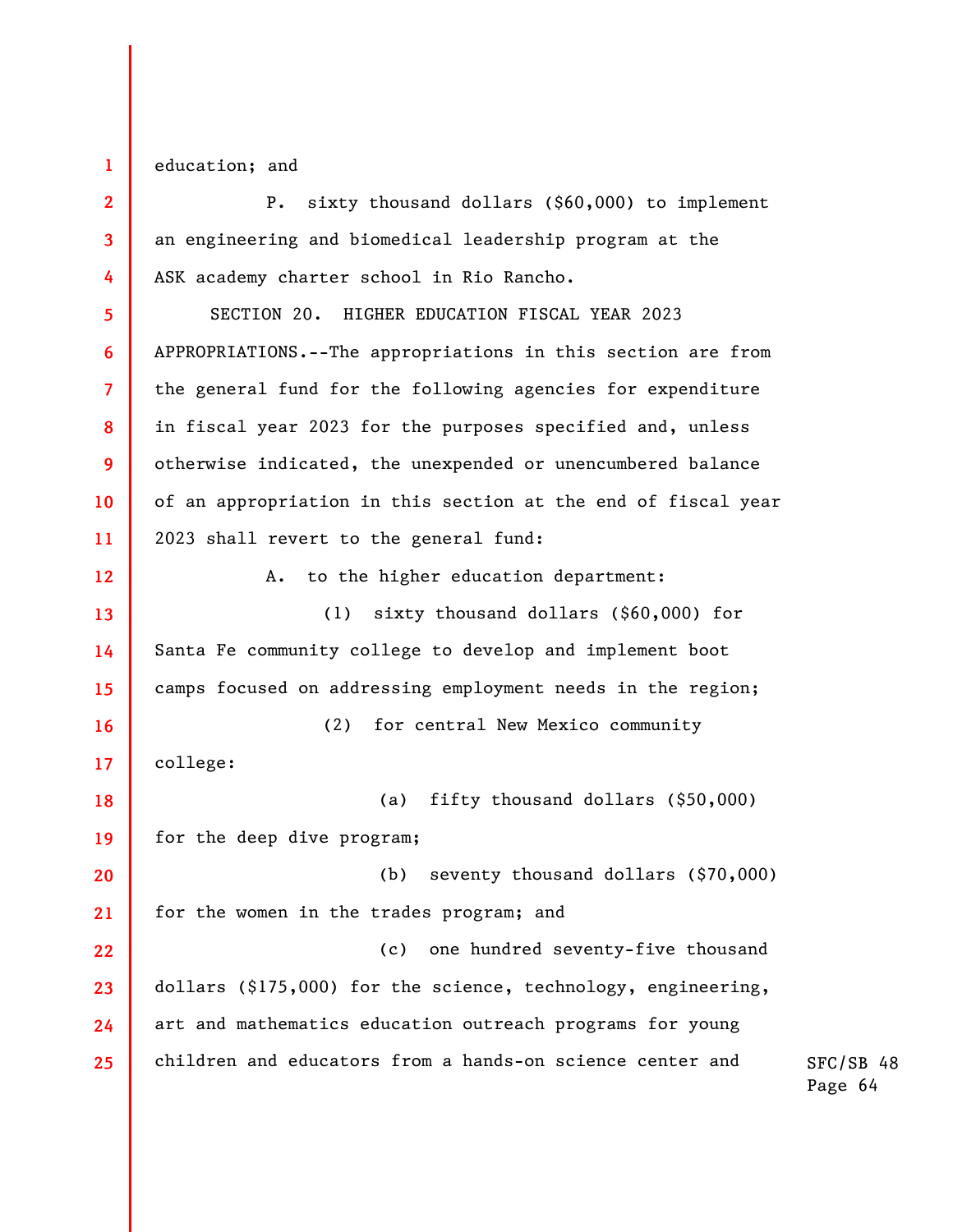**1 2 3 4 5 6 7 8 9 10 11 12 13 14 15 16 17 18 19 20 21 22 23 24 25**  children's museum in Albuquerque; (3) fifty thousand dollars (\$50,000) to Luna community college for one full-time-equivalent employee and year-round mentorship initiative to recruit underserved students from rural communities into higher education; (4) one hundred fifty thousand dollars (\$150,000) to New Mexico junior college for wrap-around student support services; (5) for San Juan college: (a) one hundred fifty thousand dollars (\$150,000) for the economic development harvest food hub; and (b) sixty thousand dollars (\$60,000) to hire health center personnel; and (6) one hundred eighty thousand dollars (\$180,000) for Clovis community college for additional welding faculty; B. to the board of regents of the university of New Mexico: (1) one hundred fifty thousand dollars (\$150,000) for instruction and general purposes for career services and workforce development programs, including construction technology, digital media, culinary arts and health services, at the Taos branch; (2) two hundred ten thousand dollars (\$210,000) for operating costs and program expansion of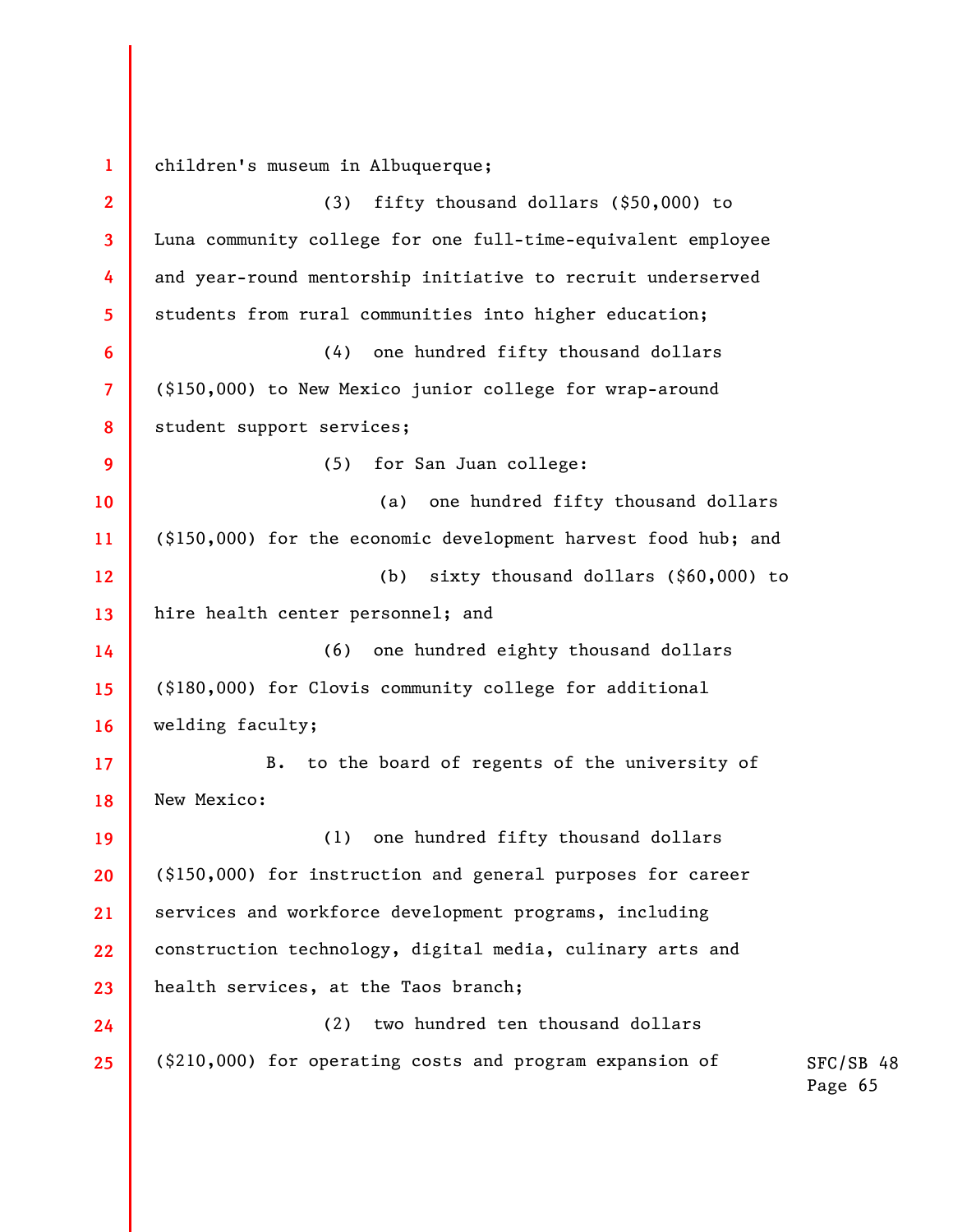**1 2 3 4 5 6 7 8 9 10 11 12 13 14 15 16 17 18 19 20 21 22 23 24 25**  Chicana and Chicano studies; (3) four hundred thousand dollars (\$400,000) to provide professional assistance devoted to the mental health and physical well-being of student athletes; (4) sixty thousand dollars (\$60,000) for el Centro de la Raza; (5) sixty thousand dollars (\$60,000) to support teacher education programs at university branch community colleges; (6) fifty thousand dollars (\$50,000) to provide education abroad opportunities for students in ethnic studies; (7) one hundred fifty thousand dollars (\$150,000) for the high school forensics, speech and debate program; (8) one hundred thirty thousand dollars (\$130,000) for staff support for the indigenous design and planning institute; (9) for the health sciences center: (a) one hundred thirty thousand dollars (\$130,000) for the Nene and Jamie Koch comprehensive movement disorders center; (b) sixty thousand dollars (\$60,000) for the Native American health student success program; and (c) fifty thousand dollars (\$50,000)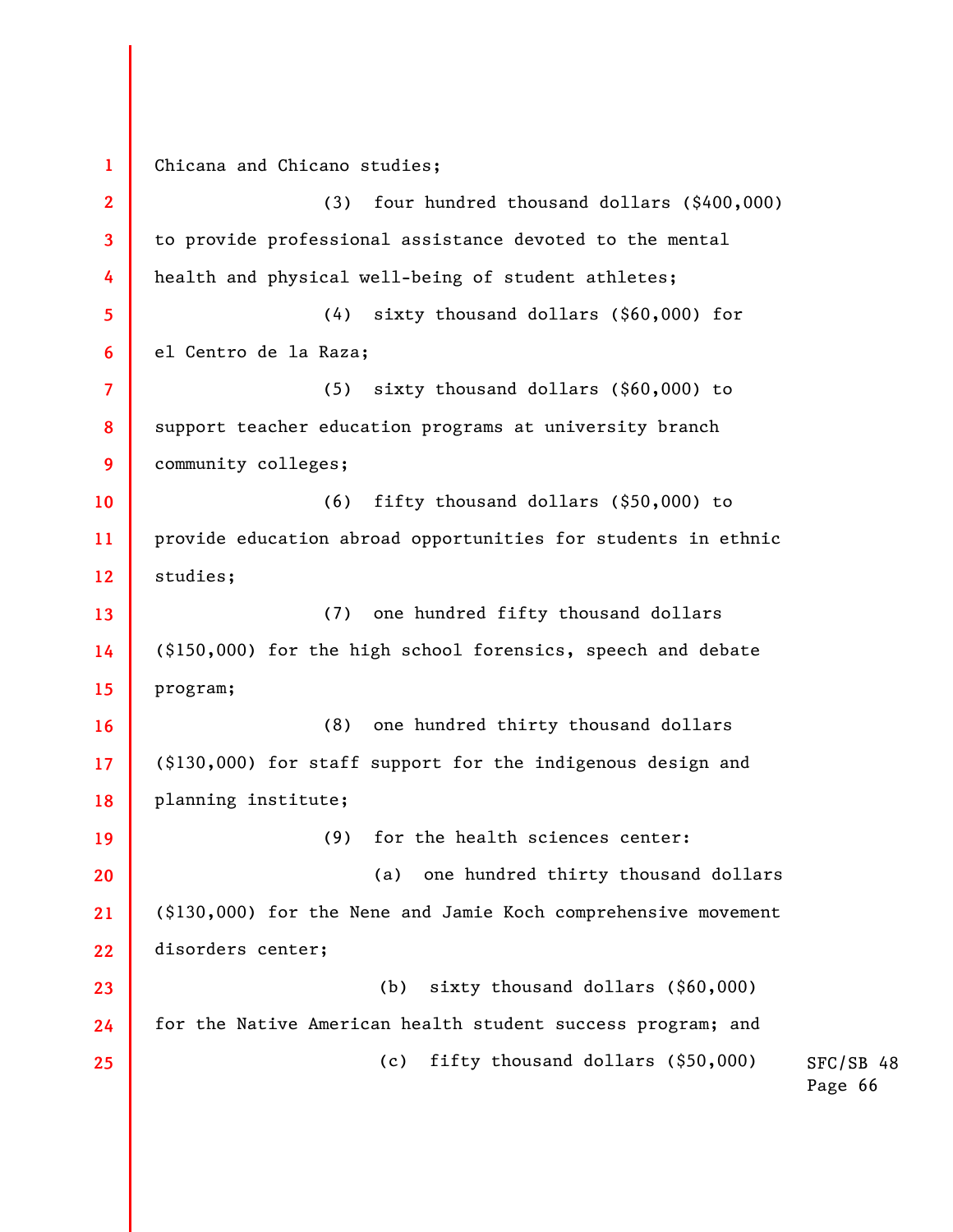SFC/SB 48 Page 67 **1 2 3 4 5 6 7 8 9 10 11 12 13 14 15 16 17 18 19 20 21 22 23 24 25**  for the office of diversity, equality and inclusion at the health sciences center for the communities to careers program; (10) for the law school: (a) one hundred eighty thousand dollars (\$180,000) for the border justice initiative; and (b) one hundred fifty thousand dollars (\$150,000) for support of the mock trial program; (11) one hundred thousand dollars (\$100,000) for the office of the medical investigator to provide grief services; (12) two hundred thousand dollars (\$200,000) for operational expenses at the university of New Mexico press; (13) fifty thousand dollars (\$50,000) for the reserve officers' training corps program; (14) one hundred thousand dollars (\$100,000) for the Saturday minority science, technology, engineering and mathematics program for middle school students in Albuquerque; (15) three hundred thousand dollars (\$300,000) for the student mentoring program to provide government training of high school students and minority student services; and (16) seventy-five thousand dollars (\$75,000)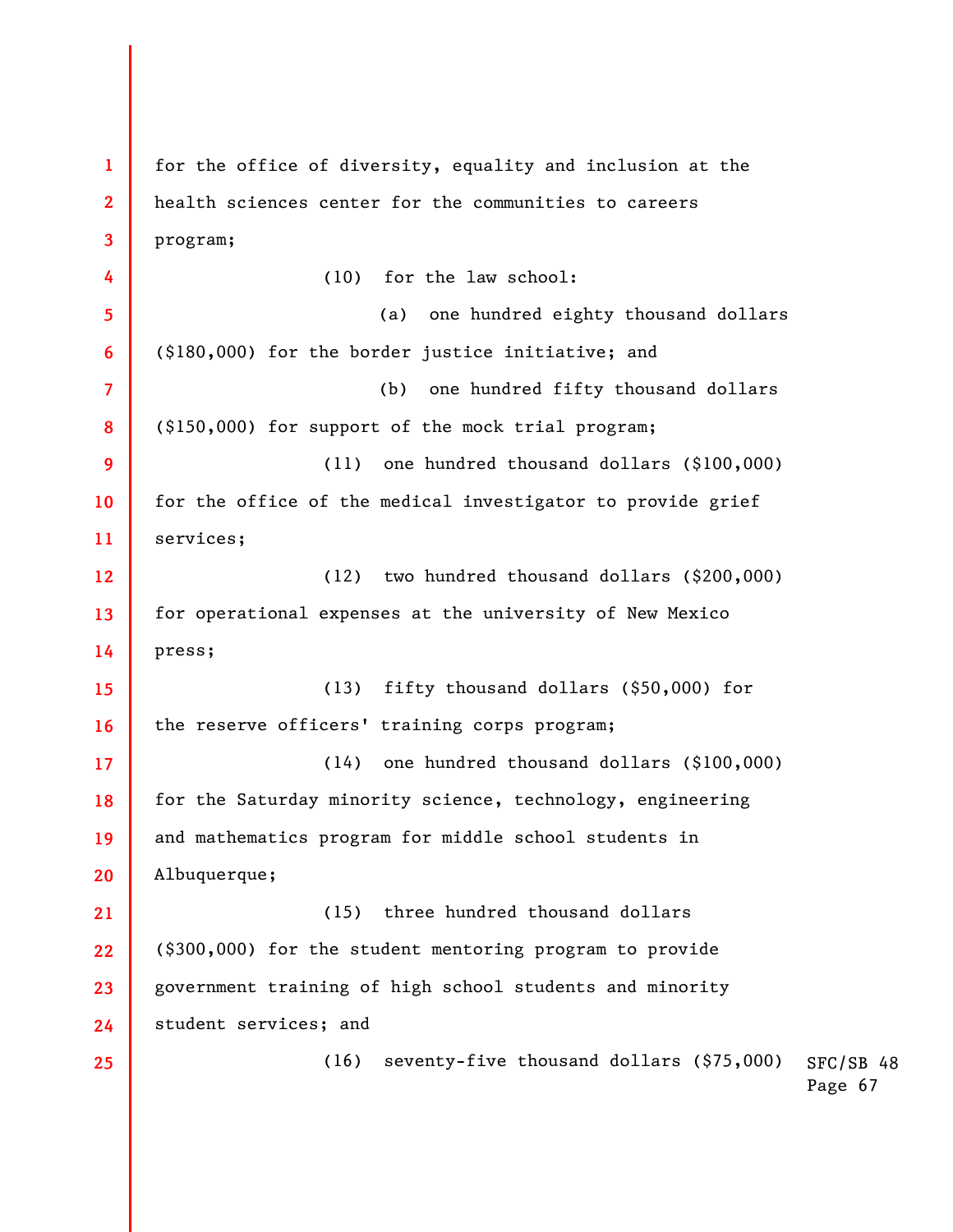SFC/SB 48 Page 68 **1 2 3 4 5 6 7 8 9 10 11 12 13 14 15 16 17 18 19 20 21 22 23 24 25**  to expand the services of the wild friends program to provide experiential civic and science education to underserved New Mexico students in fourth through twelfth grades; C. to the board of regents of New Mexico state university: (1) one hundred thousand dollars (\$100,000) for salary and benefits for a full-time production livestock judging instructor in the animal and range sciences department; (2) fifty thousand dollars (\$50,000) for instruction and general purposes in the college of engineering for space commercialization; (3) two hundred thousand dollars (\$200,000) to the Alamogordo branch for the allied health and workforce development programs; (4) to the Grants branch: (a) fifty thousand dollars (\$50,000) for instruction and general purposes for workforce development programs; (b) one hundred thousand dollars (\$100,000) for the nursing development program; and (c) eighty thousand dollars (\$80,000) for career and technical education programs; (5) fifty thousand dollars (\$50,000) to Dona Ana community college to hire a full-time administrative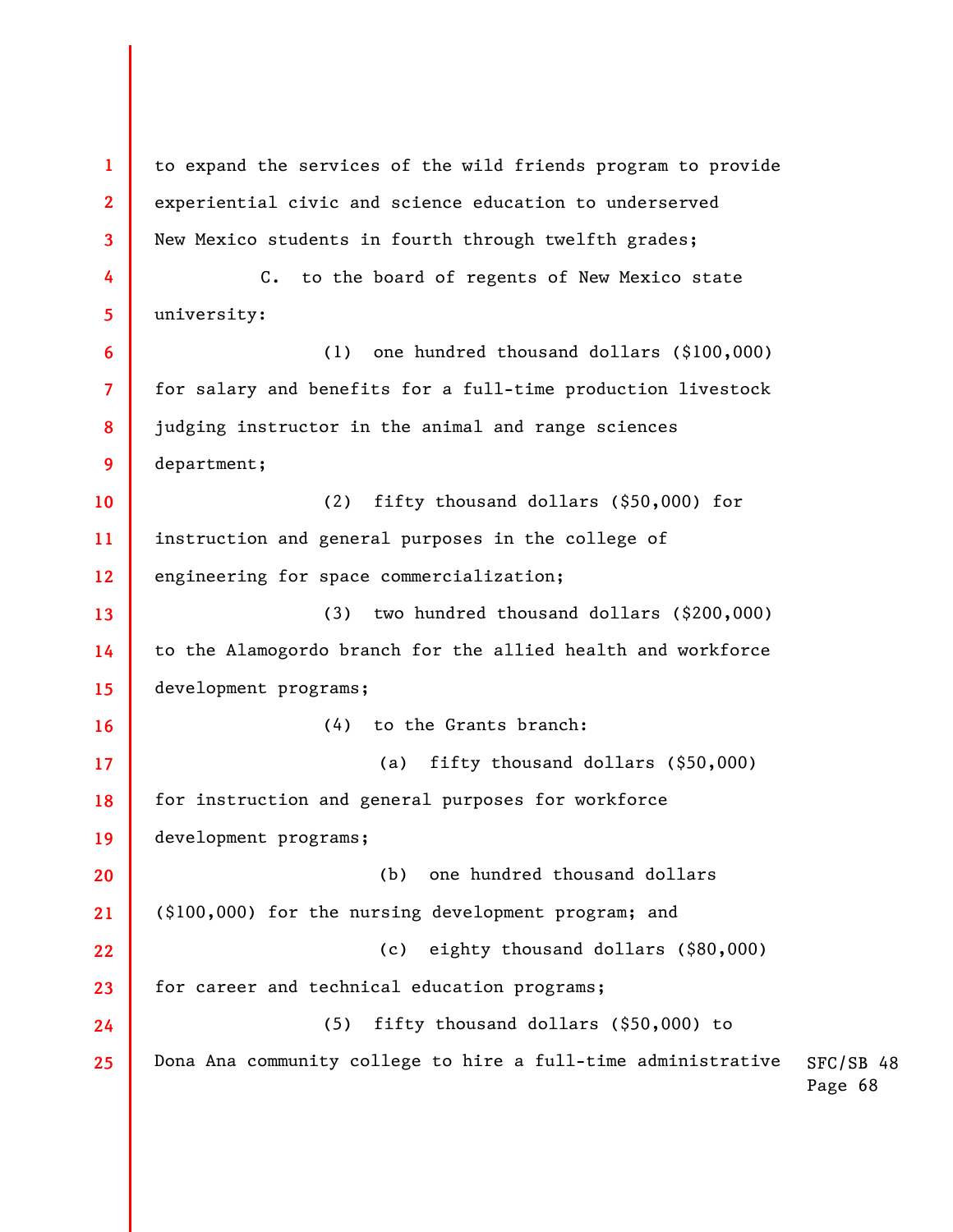```
SFC/SB 48
                                                                         Page 69
 1 
 2 
 3 
 4 
 5 
 6 
 7 
 8 
 9 
10 
11 
12 
13 
14 
15 
16 
17 
18 
19 
20 
21 
22 
23 
24 
25 
      assistant and billing specialist, to increase operations at
      the clinic and external sites and to recruit and retain 
      part-time clinical faculty; 
                       (6) for the New Mexico department of
      agriculture:
                             (a) eighty thousand dollars ($80,000)
      for the sustainable agriculture centers of excellence; 
                             (b) fifty thousand dollars ($50,000)
      for future farmers of America programs; and
                             (c) one hundred fifty thousand dollars
      ($150,000) for future farmers of America programs at Capitan,
      Carrizozo, Corona, Hondo, Goddard and Roswell high schools; 
                       (7) for the agricultural experiment station:
                             (a) fifty thousand dollars ($50,000)
      for the viticulture research program; 
                             (b) one hundred eighty thousand dollars
      ($180,000) to expand the weather station network statewide;
      and
                             (c) three hundred sixty-five thousand
      dollars ($365,000) for operation and maintenance of weather
      stations throughout the state; 
                       (8) for the cooperative extension service:
                             (a) one hundred thousand dollars
      ($100,000) for operations; 
                             (b) two hundred twenty-five thousand
```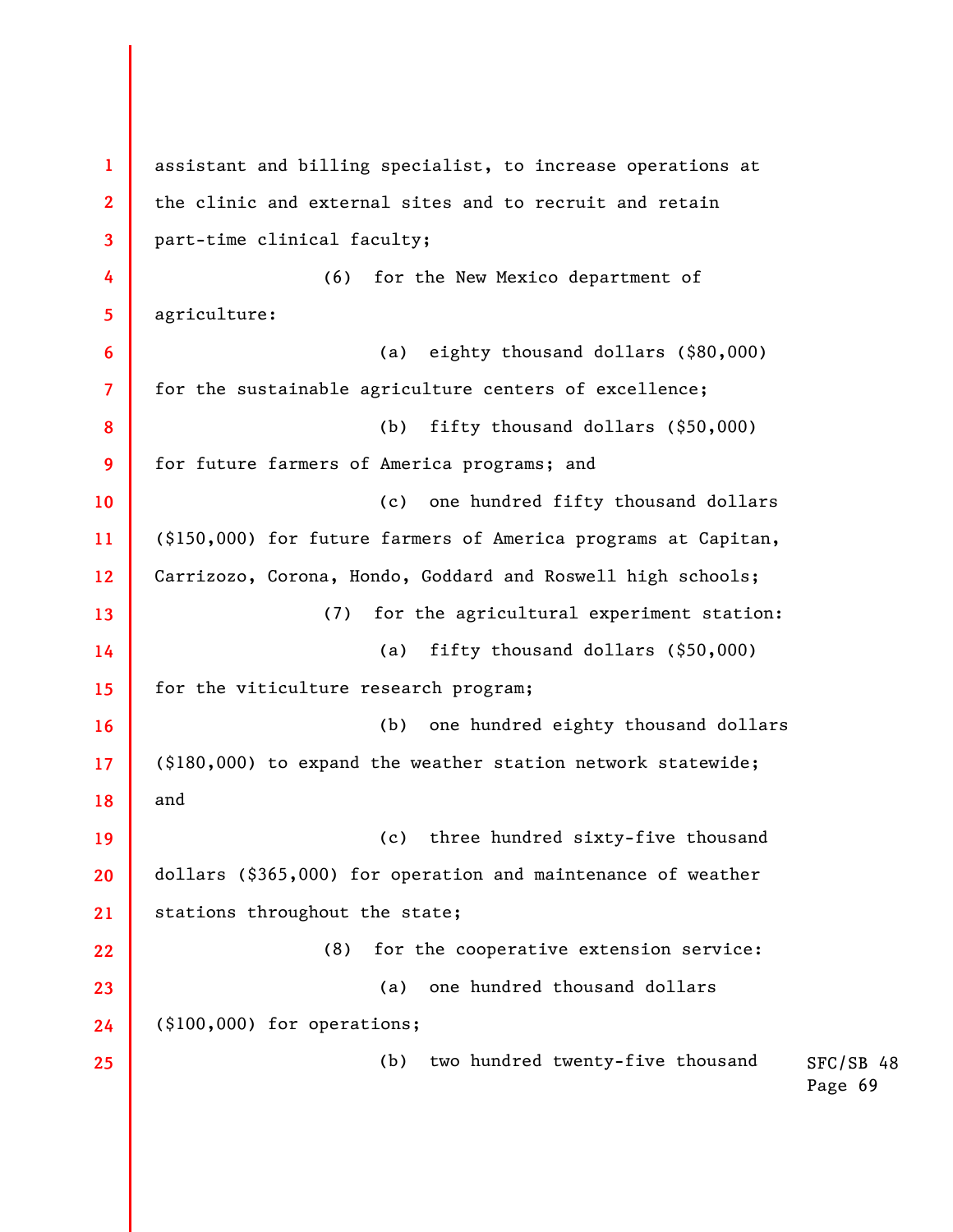| $\mathbf{1}$   | dollars (\$225,000) for salary and benefits for a full-time   |
|----------------|---------------------------------------------------------------|
| $\mathbf{2}$   | farm and ranch economist in the cooperative extension         |
| 3              | service;                                                      |
| 4              | fifty thousand dollars (\$50,000)<br>(c)                      |
| 5              | for maintenance, repairs, upkeep and equipment at the Artesia |
| 6              | agricultural science center;                                  |
| $\overline{7}$ | one hundred thousand dollars<br>(d)                           |
| 8              | (\$100,000) for the youth leadership program for 4-H; and     |
| 9              | fifty thousand dollars (\$50,000)<br>(e)                      |
| 10             | for the aggie next step program;                              |
| 11             | five hundred thousand dollars (\$500,000)<br>(9)              |
| 12             | for the Anna, age eight institute;                            |
| 13             | eighty thousand dollars (\$80,000) for a<br>(10)              |
| 14             | senior women's athletics coordinator;                         |
| 15             | fifty thousand dollars (\$50,000) to<br>(11)                  |
| 16             | provide professional assistance devoted to the mental health  |
| 17             | and physical well-being of student athletes;                  |
| 18             | fifty thousand dollars (\$50,000) for<br>(12)                 |
| 19             | the science, technology, engineering and mathematics alliance |
| 20             | for minority participation;                                   |
| 21             | (13) one hundred fifty thousand dollars                       |
| 22             | (\$150,000) for critical staff positions that support student |
| 23             | success endeavors such as news 22 and other opportunities and |
| 24             | vital equipment maintenance;                                  |
| 25             | sixty thousand dollars (\$60,000) for<br>(14)<br>SFC/SB 48    |

Page 70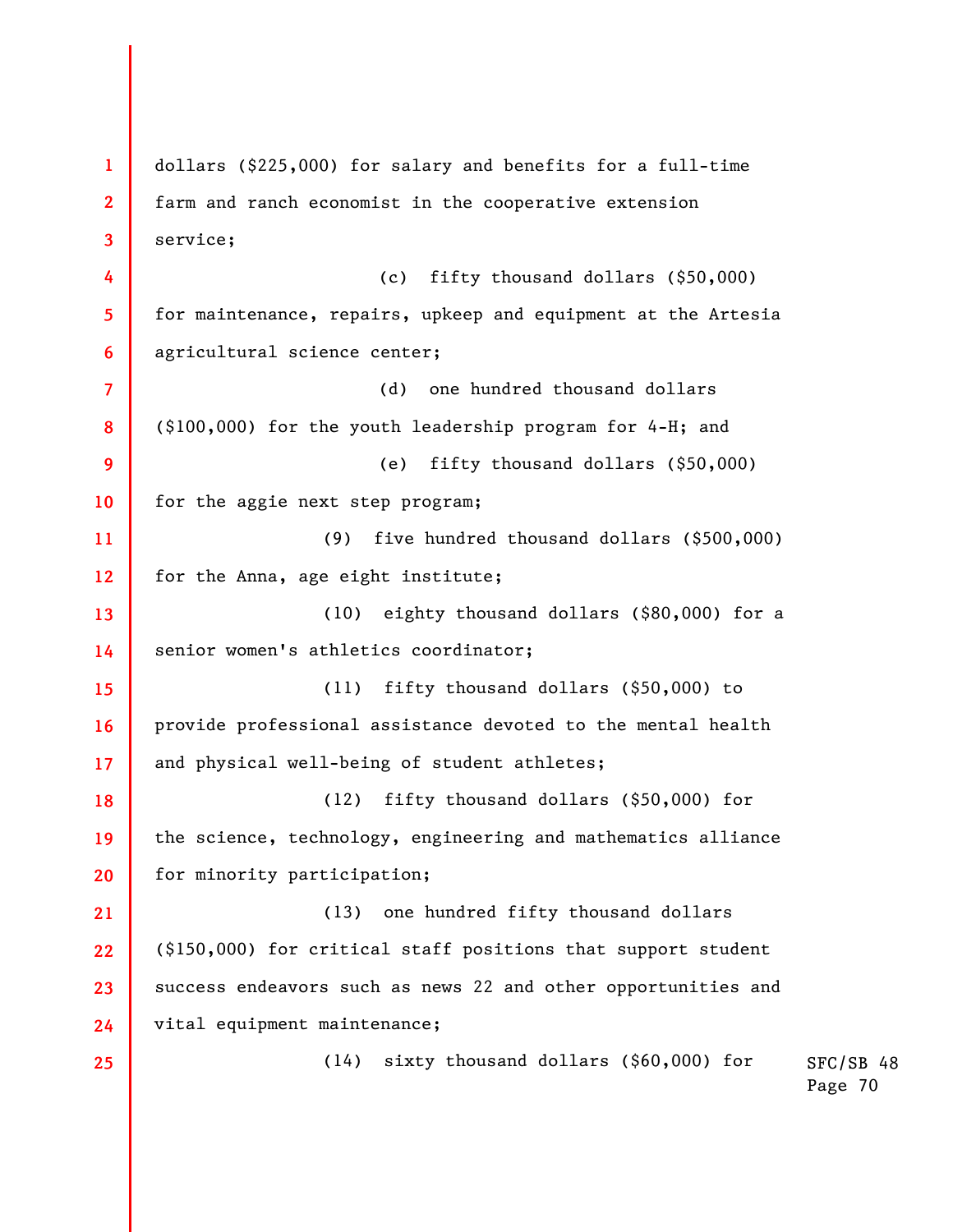**1 2 3 4 5 6 7 8 9 10 11 12 13 14 15 16 17 18 19 20 21 22 23 24 25**  the alliance for the advancement of teaching and learning to support educational programs, conferences and outreach efforts to secondary and post-secondary students interested in teaching careers; (15) fifty thousand dollars (\$50,000) to the water resources research institute for its strategic cropping project for water demand and to assess impacts of alternative agricultural land use strategies on water budgets and agricultural economies; and (16) one hundred thousand dollars (\$100,000) to the New Mexico state university twenty-first century career path training and science, technology, engineering and mathematics outreach for kindergarten through twelfth grade programs; D. to the board of regents of New Mexico highlands university: (1) one hundred twenty-five thousand dollars (\$125,000) to provide matching funds in support of grant funds received by the school of social work; and (2) sixty thousand dollars (\$60,000) for athletic programs; E. to the board of regents of western New Mexico university, one hundred fifty thousand dollars (\$150,000) to establish an early childhood mental health program; F. to the board of regents of eastern New Mexico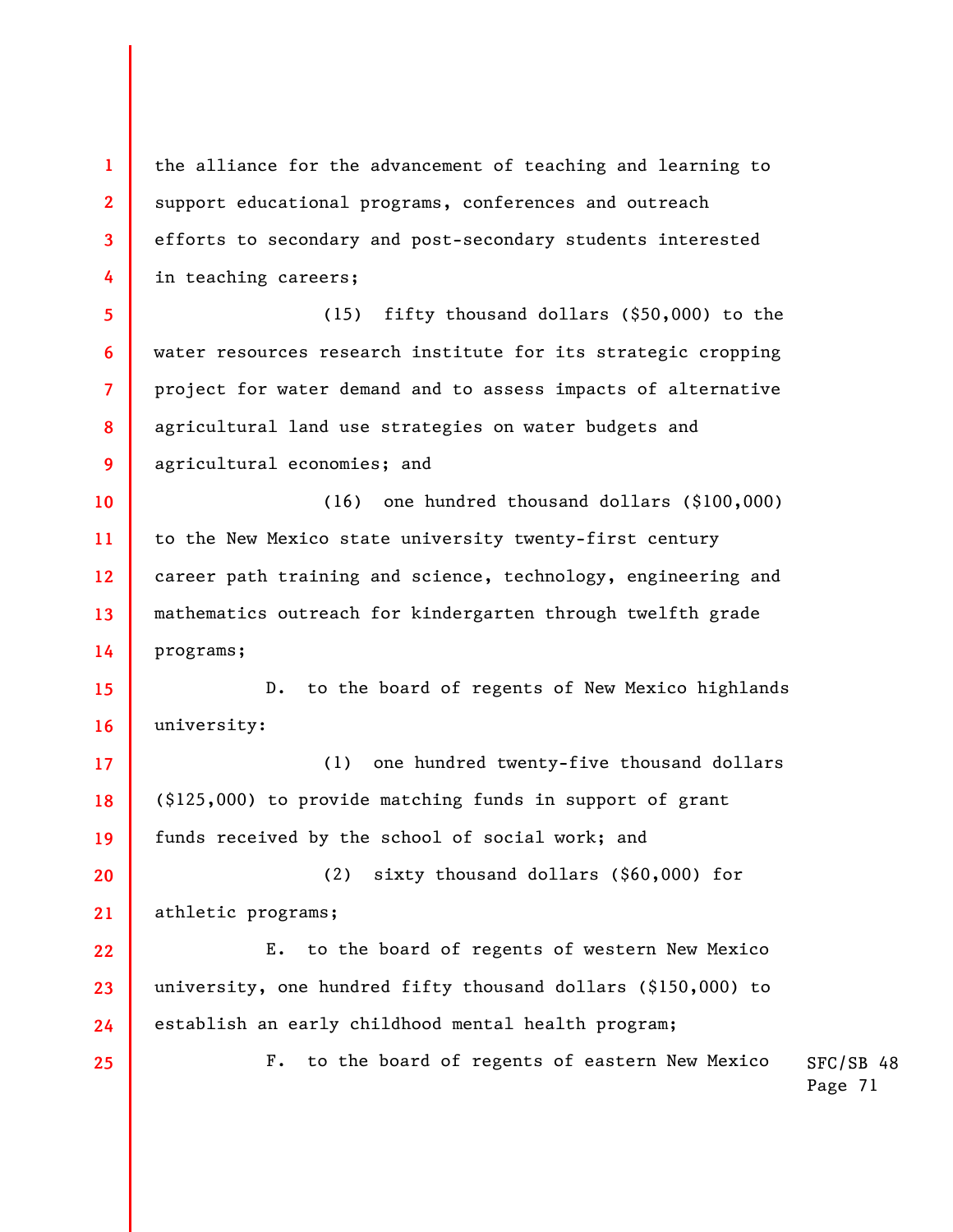SFC/SB 48 Page 72 **1 2 3 4 5 6 7 8 9 10 11 12 13 14 15 16 17 18 19 20 21 22 23 24 25**  university: (1) for the Roswell branch: (a) one hundred thousand dollars (\$100,000) for instruction and general purposes for the vocational technical program; and (b) seventy thousand dollars (\$70,000) for agricultural degree and certification programs; (2) fifty thousand dollars (\$50,000) for the public television station KENW; and (3) three hundred ten thousand dollars (\$310,000) to increase funding for the athletic department; G. to the board of regents of the New Mexico institute of mining and technology: (1) one hundred twenty thousand dollars (\$120,000) to provide undergraduate and graduate assistantships in the chemical engineering department; (2) fifty thousand dollars (\$50,000) for the bureau of geology and mineral resources to implement the Water Data Act; (3) fifty thousand dollars (\$50,000) for the bureau of mine safety operations; (4) fifty thousand dollars (\$50,000) for the cybersecurity center of excellence; (5) one hundred fifty thousand dollars (\$150,000) for the geophysical research center for continued